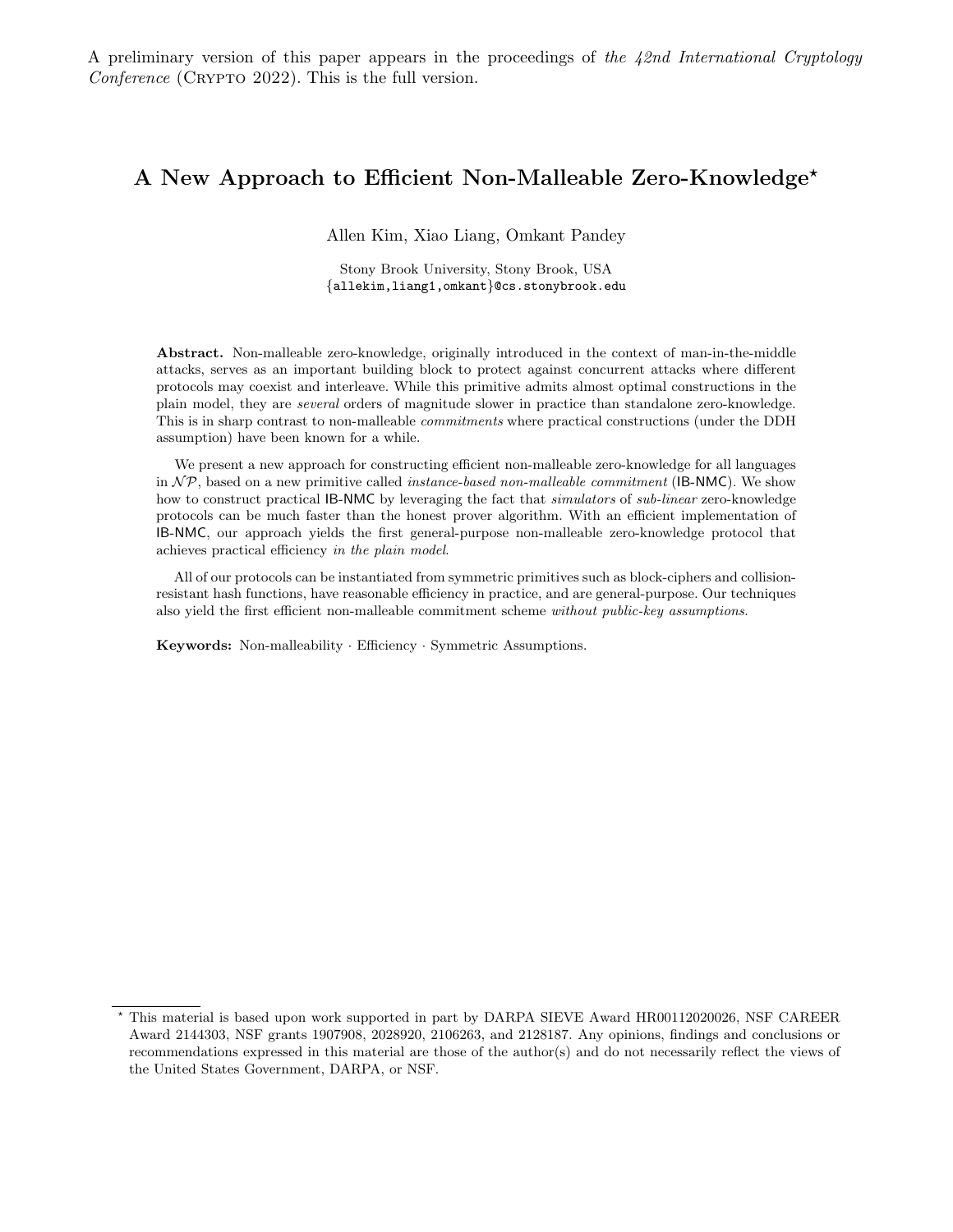# Table of Contents

<span id="page-1-0"></span>

| 1<br>1.1<br>$\overline{2}$                                    | $\mathbf{1}$<br>3<br>$\overline{4}$<br>$\boldsymbol{6}$<br>8 |
|---------------------------------------------------------------|--------------------------------------------------------------|
|                                                               |                                                              |
|                                                               |                                                              |
|                                                               |                                                              |
|                                                               |                                                              |
| 3                                                             |                                                              |
| 4                                                             | 10                                                           |
| Non-Malleability against Synchronous Adversaries<br>4.1       | 12                                                           |
| Non-Malleability against Non-Synchronous Adversaries<br>4.2   | 14                                                           |
|                                                               | 14                                                           |
|                                                               | 14                                                           |
| 4.2.3 Generalization to "Almost Public-Coin" Statistically ZK | 18                                                           |
| $5\overline{)}$                                               | 20                                                           |
| 5.1                                                           | 20                                                           |
| 5.2                                                           | 20                                                           |
| 5.3                                                           | 22                                                           |
| 5.4                                                           | 23                                                           |
| 5.5                                                           | 24                                                           |
| 6                                                             | 26                                                           |
|                                                               | 31                                                           |
|                                                               | 32                                                           |
|                                                               | 32                                                           |
|                                                               | 32                                                           |
|                                                               | 33                                                           |
| An Overview of the Zero-Knowledge Protocol Ligero<br>В        | 34                                                           |
| $\mathbf C$                                                   | 36                                                           |
|                                                               | 36                                                           |
|                                                               | 38                                                           |
|                                                               | 39                                                           |
| C.1.3 Regarding Malicious-Verifier Zero Knowledge             | 41                                                           |
|                                                               | 42                                                           |
| C.3                                                           | 44                                                           |
|                                                               | 44                                                           |
|                                                               | 46                                                           |
|                                                               | 46                                                           |
|                                                               | 47                                                           |
|                                                               | 47                                                           |
|                                                               | 49                                                           |
|                                                               | 50                                                           |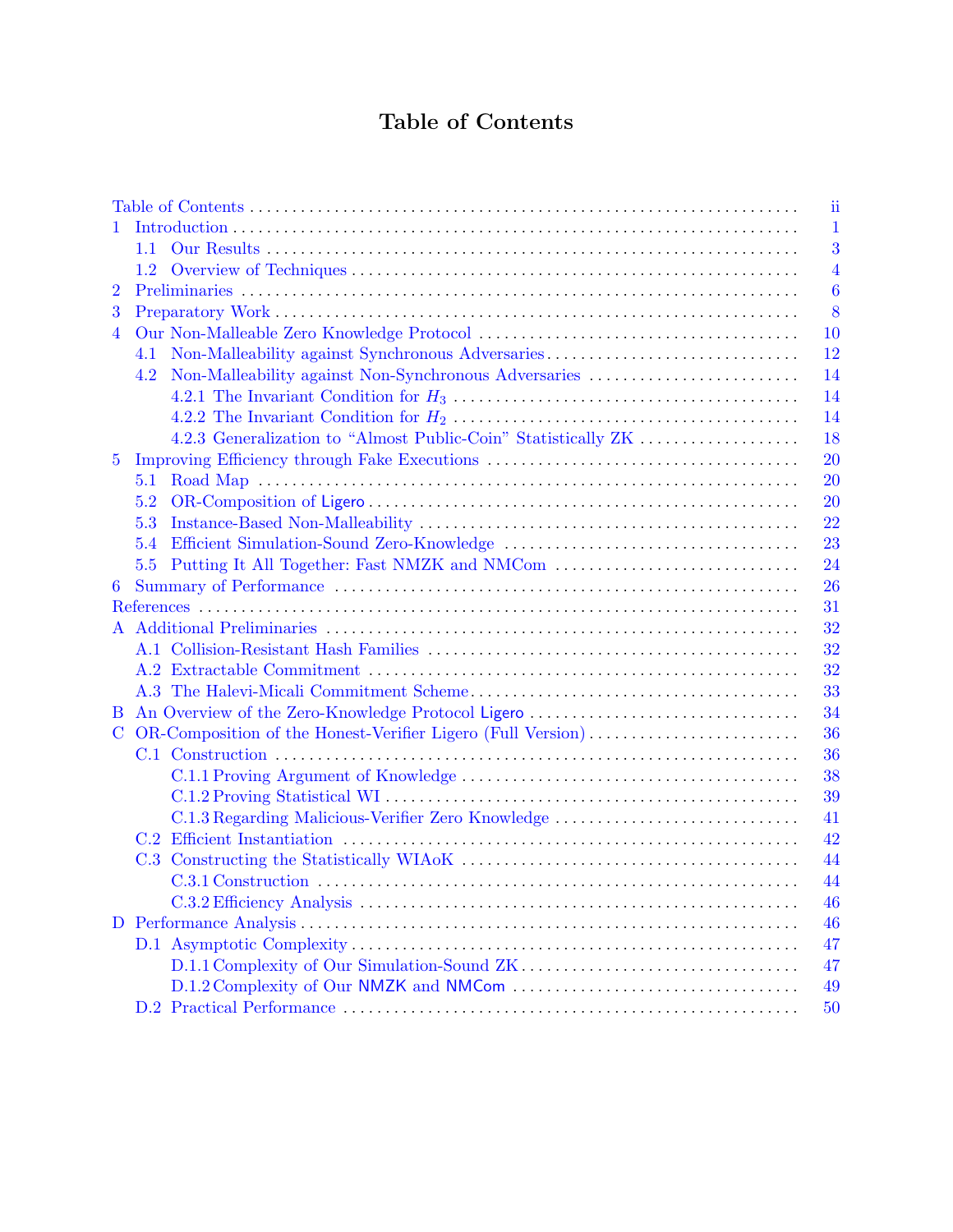# <span id="page-2-2"></span><span id="page-2-0"></span>1 Introduction

Non-malleable Zero-Knowledge. Dolev, Dwork, and Naor [\[DDN91\]](#page-29-0) introduced the notion on non-malleable cryptography. They also provided constructions of non-malleable zero-knowledge and non-malleable commitments in the *plain* model assuming only the existence of one-way functions (OWFs). While these primitives were originally introduced in the context of "man-in-the-middle" attacks, they were soon used as a building block for constructing secure computation protocols. For example, non-malleable commitments were used extensively to improve their round-efficiency  $[KOS03, PPV08, Wee10, Goy11, GMPP16, BGJ<sup>+</sup>18, CCG<sup>+</sup>20]$  $[KOS03, PPV08, Wee10, Goy11, GMPP16, BGJ<sup>+</sup>18, CCG<sup>+</sup>20]$  $[KOS03, PPV08, Wee10, Goy11, GMPP16, BGJ<sup>+</sup>18, CCG<sup>+</sup>20]$  $[KOS03, PPV08, Wee10, Goy11, GMPP16, BGJ<sup>+</sup>18, CCG<sup>+</sup>20]$  $[KOS03, PPV08, Wee10, Goy11, GMPP16, BGJ<sup>+</sup>18, CCG<sup>+</sup>20]$  $[KOS03, PPV08, Wee10, Goy11, GMPP16, BGJ<sup>+</sup>18, CCG<sup>+</sup>20]$  $[KOS03, PPV08, Wee10, Goy11, GMPP16, BGJ<sup>+</sup>18, CCG<sup>+</sup>20]$  $[KOS03, PPV08, Wee10, Goy11, GMPP16, BGJ<sup>+</sup>18, CCG<sup>+</sup>20]$  $[KOS03, PPV08, Wee10, Goy11, GMPP16, BGJ<sup>+</sup>18, CCG<sup>+</sup>20]$  $[KOS03, PPV08, Wee10, Goy11, GMPP16, BGJ<sup>+</sup>18, CCG<sup>+</sup>20]$  $[KOS03, PPV08, Wee10, Goy11, GMPP16, BGJ<sup>+</sup>18, CCG<sup>+</sup>20]$  $[KOS03, PPV08, Wee10, Goy11, GMPP16, BGJ<sup>+</sup>18, CCG<sup>+</sup>20]$  $[KOS03, PPV08, Wee10, Goy11, GMPP16, BGJ<sup>+</sup>18, CCG<sup>+</sup>20]$  $[KOS03, PPV08, Wee10, Goy11, GMPP16, BGJ<sup>+</sup>18, CCG<sup>+</sup>20]$ , and non-malleable zero-knowledge played a central role in protecting them against concurrent attacks [\[Can00,](#page-28-3) [Can01,](#page-28-4) [CLOS02,](#page-29-2) [Pas03b,](#page-31-1) [PS04,](#page-31-2) [MPR06,](#page-31-3) [BDH](#page-28-5)+17].

A long line of research has since focused on several aspects of these primitives, including their round-complexity [\[DDN91,](#page-29-0) [Bar02,](#page-28-6) [PR05b,](#page-31-4) [LPV08,](#page-30-2) [LP09,](#page-30-3) [Wee10,](#page-32-0) [LP11b,](#page-30-4) [Goy11,](#page-30-1) [COSV17,](#page-29-3) [Khu17\]](#page-30-5), black-box usage of underlying primitives [\[GLOV12,](#page-29-4) [GRRV14\]](#page-30-6), and even concrete efficiency [\[BGR](#page-28-7)+15] without assuming any trusted setup. Notably, constant-round non-malleable commitments assuming only OWFs were first constructed in independent and concurrent works of Goyal [\[Goy11\]](#page-30-1) and Lin and Pass [\[LP11b\]](#page-30-4). Finally, four-round non-malleable zero-knowledge assuming only OWFs was first achieved by Goyal et al. [\[GRRV14\]](#page-30-6) for all of  $\mathcal{NP}$ ; and three-round nonmalleable commitments assuming injective OWFs were constructed by Goyal, Pandey, and Richelson [\[GPR16,](#page-30-7) [GR19\]](#page-30-8). Under falsifiable assumptions [\[Nao03,](#page-31-5) [GW11\]](#page-30-9), these rounds are optimal for commitments [\[Pas11\]](#page-31-6), and likely to be optimal for zero-knowledge as well [\[GO94,](#page-29-5) [FGJ18\]](#page-29-6). Stronger forms of this notion such as concurrent non-malleability, eventually achieved optimally in a series of works [\[PR05a,](#page-31-7) [LPV08,](#page-30-2) [COSV17\]](#page-29-3), are not considered in this work. We note that non-malleability has been explored in several other contexts as well [\[DDN91,](#page-29-0) [BCFW09,](#page-28-8) [DW09,](#page-29-7) [DPW10\]](#page-29-8).

Efficient Constructions. While the aforementioned results are almost optimal for non-malleable zero-knowledge, their focus is primarily on *feasibility* as opposed to actual efficiency. To the best of our knowledge, the actual efficiency of non-malleable zero-knowledge has never been explicitly addressed before. This is in sharp contrast to non-malleable commitments, for which efficient plainmodel constructions are known (under the DDH assumption)  $[**BGR**<sup>+</sup>15]$ .

We therefore consider the efficiency of some of the main approaches for non-malleable zeroknowledge. Unless stated otherwise, we are concerned with general-purpose protocols (that work for all languages in  $\mathcal{NP}$ ) in the plain model.

– The most common approach for non-malleable zero-knowledge is "commit-and-prove." At a high level, the prover first sends a *non-malleable* commitment to the witness, and then uses (ordinary) zero-knowledge to prove that the committed value is a valid witness [\[DDN91,](#page-29-0) [BPS06,](#page-28-9) [GRRV14,](#page-30-6) COSV17. If the commitment supports k-bit identities and has  $\lambda$ -bit security, the circuit corresponding to the state-of-the-art non-malleable commitment  $[{\rm BGR^+15}]$  is at least  $16k^2\lambda^2$ , or over 100 million gates for  $k = 32, \lambda = 80$ . Zero-knowledge proofs for such circuits would take more than one minute using state-of-the-art (plain-model) protocols such as Ligero [\[AHIV17\]](#page-28-10) (even taking advantage of the amortization admitted by Ligero). This is true even if the actual statement, say proving  $y = SHA256(x)$ , requires less than a second [\[AHIV17\]](#page-28-10) in the standalone case.<sup>[1](#page-2-1)</sup>

<span id="page-2-1"></span><sup>1</sup> Although details may vary, known protocols in this paradigm generally require some form of non-algebraic consistency proof over a non-malleable commitment supporting large identities and message spaces.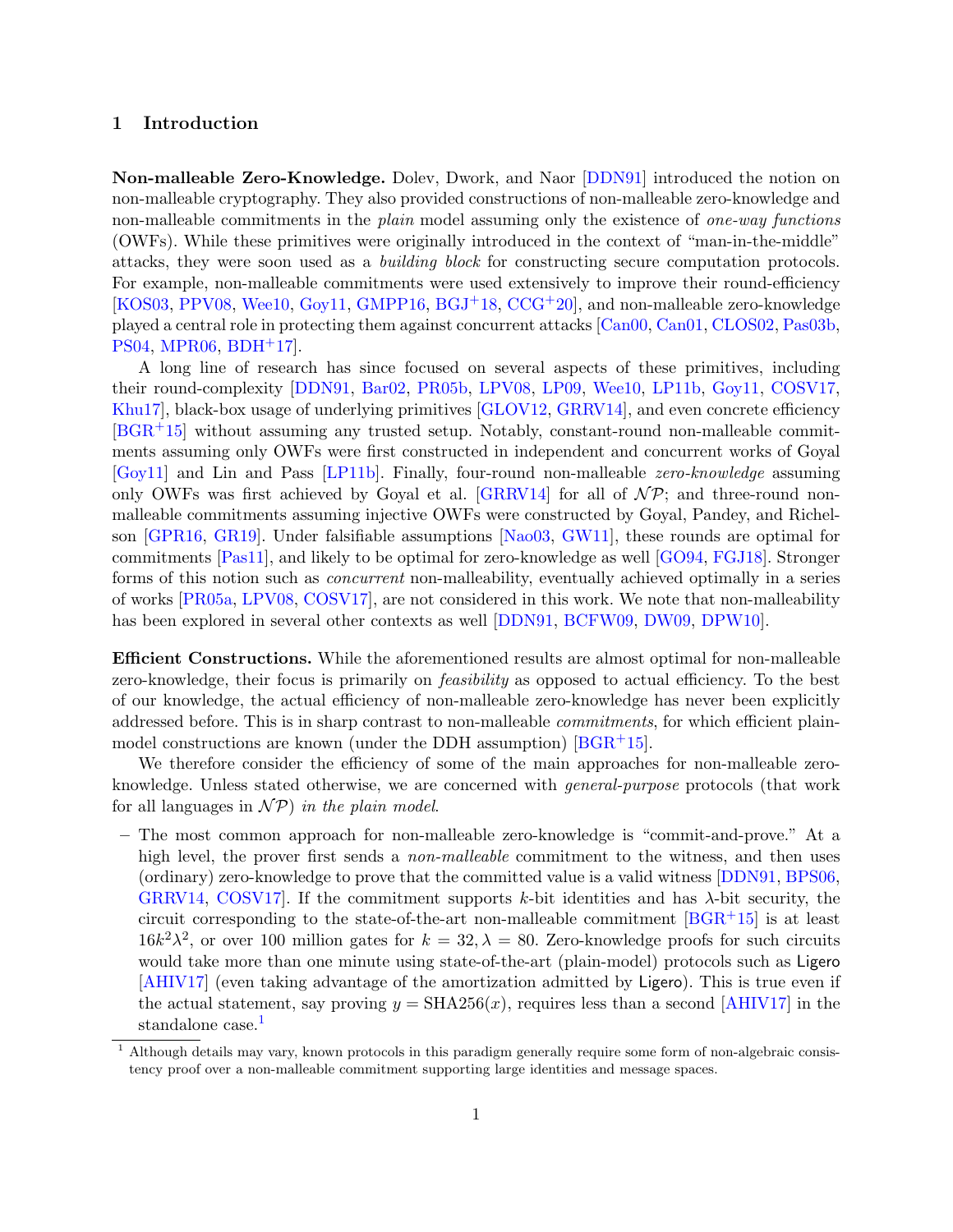<span id="page-3-2"></span>It is worth noting that using state-of-the-art commitments  $[BGR<sup>+</sup>15]$  $[BGR<sup>+</sup>15]$  additionally requires assuming DDH, whereas "symmetric assumptions" such as OWFs are sufficient in theory. Efficient non-malleable commitments *without* relying on public-key assumptions such as DDH are therefore also not known. One option here is to implement the consistency proofs in  $[{\rm BGR^+15}]$  with Ligero to avoid DDH. However, this also results in large circuits.<sup>[2](#page-3-0)</sup> Jumping ahead, our techniques offer new results for efficient non-malleable commitments, too.

- Non-malleable zero-knowledge without relying on non-malleable commitments was first constructed by Barak [\[Bar02\]](#page-28-6), and by Pass and Rosen [\[PR05b\]](#page-31-4) under improved assumptions. Both of these constructions were based on Barak's non-black-box simulation [\[Bar01\]](#page-28-11). A critical component of these protocols is a universal argument [\[BG08\]](#page-28-12), which consists of a Merkle tree commitment to a Probabilistically Checkable Proof (PCP), parts of which are opened later in the protocol. Unfortunately, as shown by Ben-Sasson et al. [\[BCGT13\]](#page-28-13), the underlying PCP proof in the universal argument can be astronomically large even for moderate parameters. To the best of our knowledge, the true efficiency of non-black-box simulation based constructions is currently not well understood.
- A third approach, due to Ostrovsky, Pandey, and Visconti [\[OPV10\]](#page-31-8), relies on the DDH assumption, and efficiently converts any public-coin honest-verifier statistical zero-knowledge argument into a (concurrent) non-malleable one [\[BPS06\]](#page-28-9). While this approach uses non-malleable commitments, it avoids general-purpose proofs over them using ideas from the "simulatable commitment" of Micciancio and Petrank [\[MP03\]](#page-31-9). Though efficient, this transformation quickly becomes pretty slow. For example, for the standalone setting, it requires roughly  $20k\lambda \log \lambda$ group exponentiations to support k bit identities at  $2^{-\lambda}$  security level;<sup>[3](#page-3-1)</sup> this is roughly 0.32 million exponentiations for  $k = 32, \lambda = 80$ . In addition, it requires efficient non-malleable commitments as well as efficient (and compatible) simulatable commitments, both of which are only known from DDH. Ideally, we would like to use only symmetric assumptions.

Constructions in the Random Oracle Model (ROM). The protocols we seek are straightforward to construct in the ROM [\[BR93\]](#page-28-14) (see, e.g., [\[Pas03a,](#page-31-10) [FKMV12\]](#page-29-9)). Briefly, a random oracle (RO) is non-malleable by design, which completely sidesteps this issue. Furthermore, zero-knowledge is also trivial since the simulator and the reduction are allowed to see adversary's queries to the oracle and control the responses. In the real world, a cryptographic hash function is used to replace the RO, thus providing a concrete construction. This is an attractive methodology that often leads to practical constructions. That being so, there are several reasons to pursue constructions in the plain model, even if efficient constructions are already known in the ROM. We highlight some of them here.

– A protocol such as a zero-knowledge proof in the ROM can be particularly troublesome when it is used as a sub-protocol in a larger protocol. If the RO is shared by other parts of the larger protocol, the security is jeopardized since the security reduction for the sub-protocol

<span id="page-3-0"></span><sup>2</sup> We remark that for non-malleable commitments based on non-malleable codes such as [\[GPR16\]](#page-30-7), it is hard to estimate the overall complexity; the asymptotic analysis of underlying codes such as [\[ADL14\]](#page-28-15) has astronomically large constants, making them unsuitable in practice.

<span id="page-3-1"></span><sup>&</sup>lt;sup>3</sup> The analysis in  $[OPV10]$  does not separate identity lengths from security levels; it further provides only asymptotic analysis which hides multiplicative constants and does not specify the exact negligible and super-logarithmic functions. This makes it difficult to assess the security level supported by their protocol. If the analysis is performed to support  $\lambda$ -bit security and k-bit identities, the overhead is at least  $20k\lambda \log \lambda$  group exponentiations.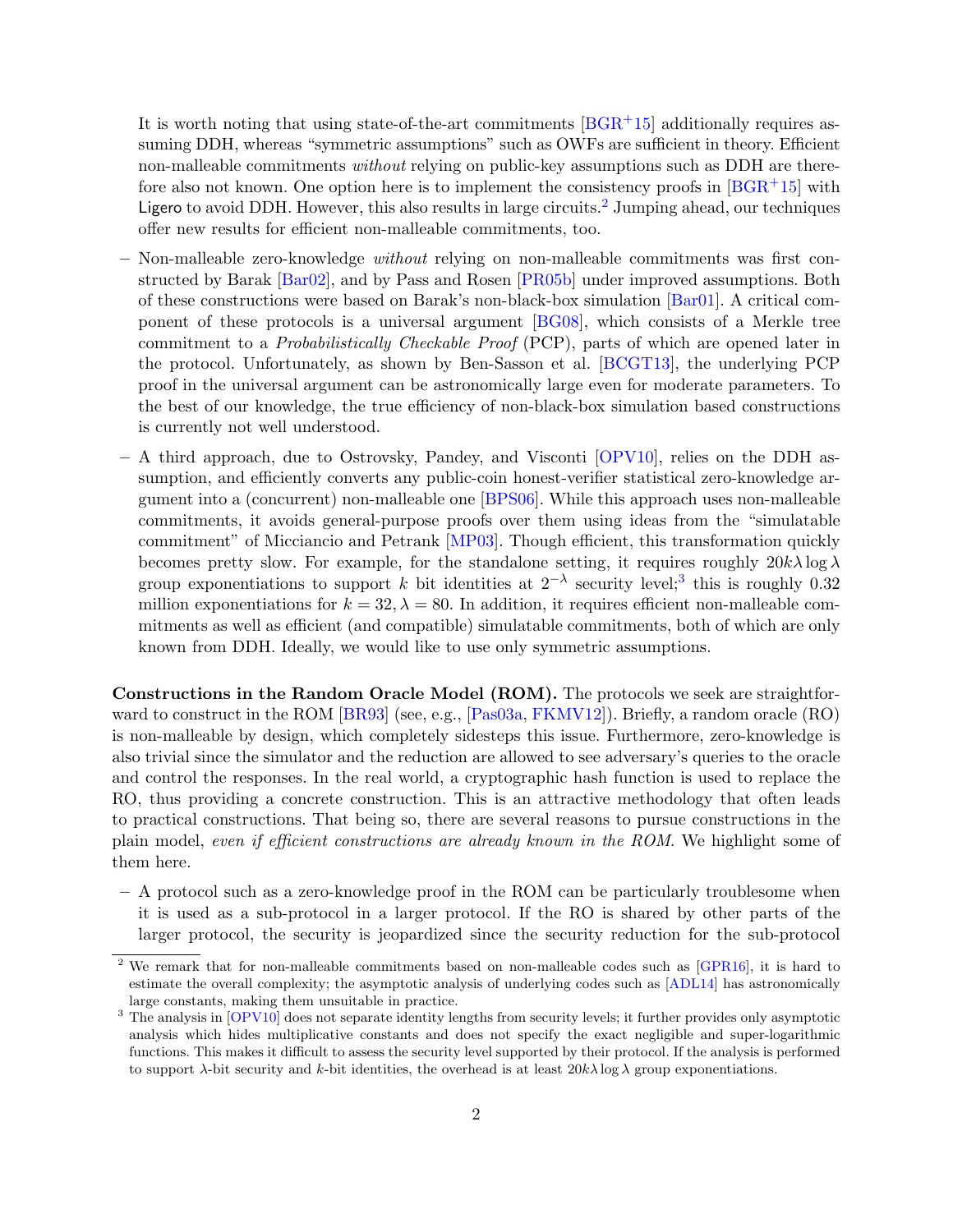<span id="page-4-1"></span>does not hold when a particular RO has already been selected by the larger protocol (see, e.g., [\[Pas03a,](#page-31-10) [CDPW07,](#page-28-16) [Unr07\]](#page-31-11)). In addition, security proofs in this model often program the oracle, resulting in loss of properties such as deniability, which are otherwise implied by zero-knowledge (see [\[Pas03a,](#page-31-10) [Wee09\]](#page-32-1)). Deniability is a natural and useful property that has been explored in other contexts as well [\[CDNO97,](#page-28-17) [DS98,](#page-29-10) [OPW11,](#page-31-12) [SW14\]](#page-31-13).

- Using random oracles often sidesteps the main difficulty in achieving a particular task, such as CCA secure encryption or non-malleable commitments from standard assumption. Therefore, a construction or security proof in the ROM, while valuable, is usually not as insightful as its plain-model counterparts.
- Finally, while security proofs in the ROM are valuable, it requires a leap of faith to believe that instantiating the random oracle with a real world hash function maintains the claimed security. Indeed, this is not always the case [\[CGH98,](#page-28-18) [DNRS99,](#page-29-11) [Nie02,](#page-31-14) [GK03\]](#page-29-12). It stands to reason that whenever possible the ROM should be avoided.

Improved constructions can be achieved in other trusted setup models as well. Di Crescenzo, Ishai, and Ostrovsky [\[DIO98\]](#page-29-13) construct non-interactive non-malleable commitments in the CRS model, and Di Crescenzo et al. [\[DKOS01\]](#page-29-14) do so efficiently under DDH. Lower rounds can also be achieved in the plain model under non-falsifiable assumptions [\[PPV08,](#page-31-0) [Pas11,](#page-31-6) [LPS17,](#page-30-10) [KS17\]](#page-30-11).

#### <span id="page-4-0"></span>1.1 Our Results

We present a new approach for constructing *efficient* and *general-purpose* non-malleable zeroknowledge in the plain model. Our protocols can be viewed as a transformation which takes as input an efficient general-purpose zero-knowledge protocol, such as Ligero [\[AHIV17\]](#page-28-10), and yields a non-malleable zero-knowledge protocol of (less but still) comparable efficiency. To the best of our knowledge, this is the first construction of general-purpose non-malleable zero-knowledge that achieves practical efficiency in the plain model. Our approach has the additional benefit of requiring only symmetric assumptions (in addition to the assumptions of the given proof system). Specifically, it suffices to assume collision-resistant hash functions.

While our primary focus is on non-malleable zero-knowledge, we also get new results for nonmalleable *commitments*. Specifically, we get the first efficient construction of non-malleable commitments with large identities and message space *under symmetric assumptions*. Though this improves upon the DDH assumption required by the state-of-the-art construction  $[BGR+15]$  $[BGR+15]$ , our construction is somewhat slower in comparison.

Even though our focus is on efficiency, our results are theoretical in nature. Our transformation makes use of non-malleable commitments in a fundamentally new way. We define and construct a new primitive called instance-based non-malleable commitments (IB-NMC), which admit more efficient modes than a traditional non-malleable commitment. We show how IB-NMC can be used in conjunction with the  $OR-Composition$  technique from  $[CDS94, Dam02]$  $[CDS94, Dam02]$  $[CDS94, Dam02]$  to obtain efficient *simulation-sound* protocols, which in turn yields efficient non-malleable protocols for both zero-knowledge and commitments. This primitive may be useful in other contexts as well.

The overhead of our transformation is within reach of practical computing. [Table 1](#page-5-1) shows the running times and communication for our non-malleable protocols for some sample parameters. A detailed analysis of the empirical results is presented in [Sec. 6.](#page-27-0)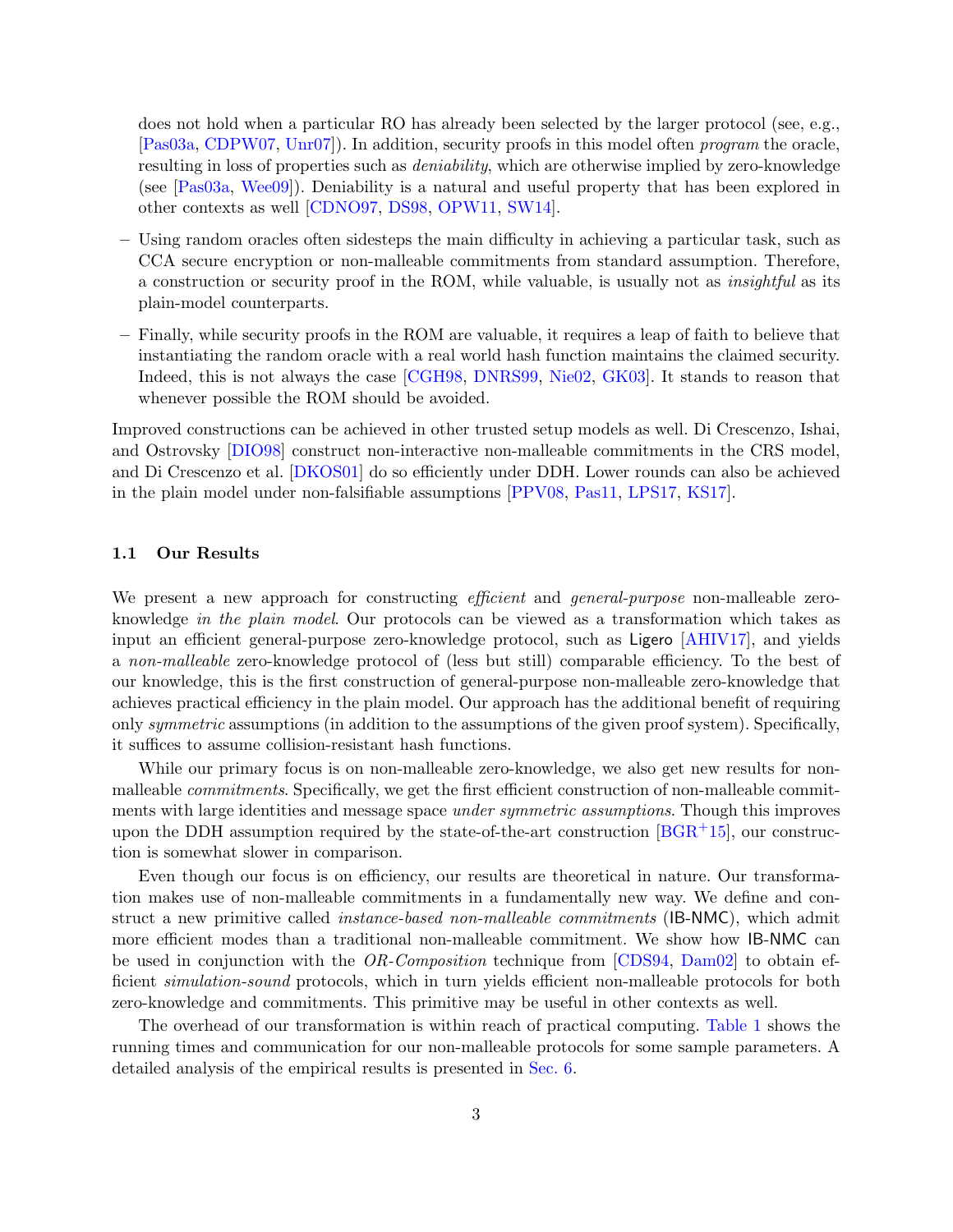<span id="page-5-2"></span><span id="page-5-1"></span>Table 1: Performance of our protocols for  $\lambda$ -bit security and k-bit identities. NMZK proves a witness for SHA256.

| Param.         | <b>NMZK</b> |      |                                                                             | <b>NMCom</b> |      |       |
|----------------|-------------|------|-----------------------------------------------------------------------------|--------------|------|-------|
| $(k, \lambda)$ |             |      | P time (s)   V time (s)   Comm. (MB)   P time (s)   V time (s)   Comm. (MB) |              |      |       |
| (32, 40)       | 1.68        | 0.74 | 19.68                                                                       | 2.52         | 1.12 | 19.74 |
| (32, 80)       | 3.56        | 1.49 | 24.88                                                                       | 4.68         | 2.06 | 24.97 |
| (64, 80)       | 5.04        | 2.23 | 28.84                                                                       | 6.72         | 3.09 | 28.93 |

#### <span id="page-5-0"></span>1.2 Overview of Techniques

We start by recalling the central efficiency bottleneck in constructing non-malleable zero-knowledge for  $\mathcal{NP}$ . We assume that efficient standalone zero-knowledge (ZK) proofs already exist for all languages  $L \in \mathcal{NP}$  in the plain model such as [\[GMO16,](#page-29-16) [AHIV17\]](#page-28-10). For concreteness, we will use Ligero [\[AHIV17\]](#page-28-10).

The main inefficiency of non-malleable zero-knowledge stems from the fact that almost all known constructions [\[BPS06,](#page-28-9) [LPTV10,](#page-30-12) [LP11a\]](#page-30-13) make a non-black-box use of non-malleable commitments. More specifically, the prover commits to a witness or a trapdoor string using a non-malleable commitment and later relies on expensive  $\mathcal{NP}$  reductions to prove that it either committed a valid witness or a trapdoor (i.e., an OR-statement); the latter is shown difficult to do for the man-in-the-middle adversary M by relying on the non-malleability of the commitment. The  $\mathcal{NP}$ reduction corresponding to the OR-statement typically results in a circuit description of formidable size since the non-malleable commitment usually contains many calls to cryptographic functions such as block-ciphers. The resulting protocols are prohibitively inefficient even with state-of-the-art ZK constructions. Other approaches (based on non-black-box simulation or DDH outlined earlier) are irrelevant to our construction.

The starting point of our work is the observation that the use of non-malleable commitments in these protocols is merely a means to an end. In particular, the honest prover generally commits to a random or an all-zero string in these commitments; it is the simulator who makes real use of their non-malleable properties. Therefore, if we can create a situation in our protocols where the honest prover does not have to execute even a single full non-malleable commitment, we can improve the computational efficiency of these protocols. Let us briefly highlight why achieving this property is extremely important for our goals: As noted above, efficient non-malleable commitments in the plain model are based on DDH  $[OPV10, BGR<sup>+</sup>15]$  $[OPV10, BGR<sup>+</sup>15]$  $[OPV10, BGR<sup>+</sup>15]$  $[OPV10, BGR<sup>+</sup>15]$ . One option to avoid public-key assumptions is to instantiate the scheme in  $[BR<sup>+</sup>15]$  with Ligero; However, the running time of the resulting commitment scheme alone (under moderate parameters) will run in more than one minutes. The actual non-malleable zero-knowledge protocol which depends on these commitments in a non-blackbox way will be much worse. We therefore seek to avoid even one full execution of a non-malleable commitment in our ZK protocol.

It is worthwhile to note that black-box constructions of non-malleable ZK from non-malleable commitments are (surprisingly) not known. The closest work in this regard is by Jain and Pandey [\[JP14\]](#page-30-14), who construct simulation-sound ZK from a stronger version of non-malleable commitments (called 1-1 CCA [\[CLP10,](#page-29-17) [Kiy14\]](#page-30-15)) in black-box. Currently, it is unclear if their approach can yield an efficient protocol that avoids even one execution of the non-malleable commitment.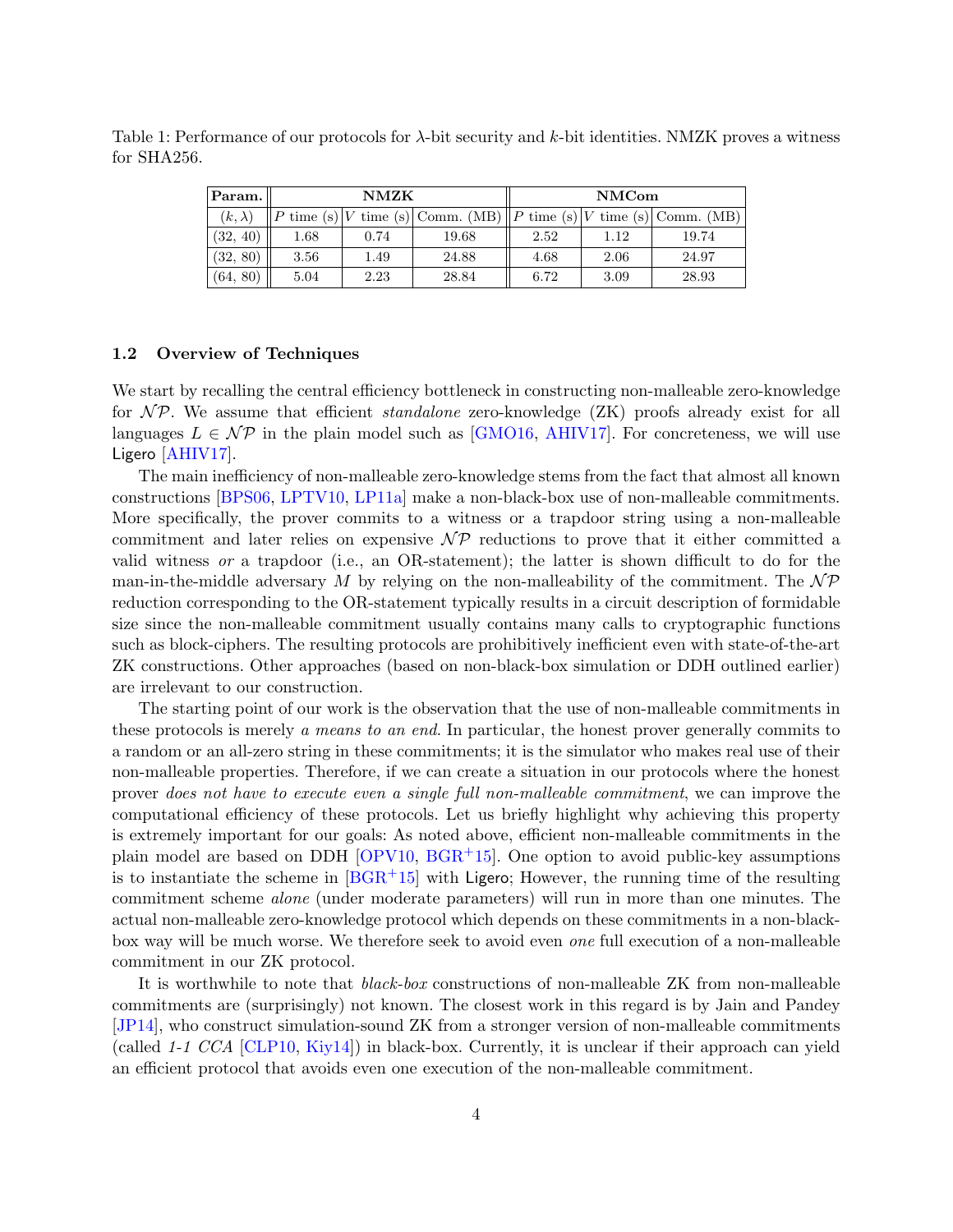<span id="page-6-0"></span>Instance-Based Non-Malleable Commitments. Returning back to our goal of avoiding even one execution of full non-malleable commitment during the proof, we consider a new relaxation of such commitments which we call *instance-based* non-malleable commitments (IB-NMCs). Roughly speaking, an IB-NMC is just like an ordinary non-malleable commitment except that it takes as input a statement y (from an implicit  $\mathcal{NP}$  language Y). The commitment has two modes: if  $y \notin Y$ , then it is an ordinary non-malleable commitment, and the committer commits to any desired value v by following the actual commitment algorithm C. Otherwise, if  $y \in Y$ , then the commitment is not guaranteed to have any non-malleability property. However, in this case, there exists a much faster algorithm  $C^*$  that, with the help of a witness for  $y \in Y$ , can fake (or simulate) an execution that looks indistinguishable from the real execution with  $C$  for any value  $v$ .

To construct IB-NMC, we combine the following key ideas:

- The simulator of a general-purpose zero-knowledge proof can be much faster than the real prover algorithm. This is best seen by considering the sub-linear zero-knowledge arguments based on PCPs [\[Kil92,](#page-30-16) [Mic94\]](#page-30-17). In such protocols, a prover commits to a full Merkle tree over the PCP proof; but note that the simulator does not have to construct the whole tree. Instead, the simulator can simply prepare the nodes of the opened paths in a consistent manner, which is much faster. In particular, this is true for our chosen ZK system Ligero.
- The well-known OR-Composition technique developed for  $\Sigma$ -protocols [\[CDS94,](#page-28-19) [Dam02\]](#page-29-15) can be applied in our setting to give proofs for statements of the type "either  $x \in L$  or  $y \in Y$ ." Recall that under this technique, a prover with a witness for  $x$  constructs proofs correctly for the " $x \in L$ " part, but uses the *simulator* of the  $\Sigma$ -protocol for the " $y \in Y$ " part. Observe that if the simulator for the " $y \in Y$ " part is fast (as discussed in the previous item), then the composed proofs can be almost as fast as a proof *only* for  $x \in L$ .
- Finally, we apply the aforementioned observations to a suitable non-malleable commitment scheme to get an efficient IB-NMC. In particular, we apply it to a modification of the BGRRV protocol  $[BR<sup>+</sup>15]$ , leading to a construction based solely on symmetric-key (or Minicrypt) assumptions (referred to as  $\Pi_{\text{BGRRV}}^{\text{Min}}$ ). More specifically,  $\Pi_{\text{BGRRV}}^{\text{Mini}}$  has a *commit phase* and a *proof* phase where the latter proves the "consistency" of the former. To get IB-NMC, we simply change the proof phase to prove that either the first phase is consistent or  $y \in Y$  (where y is an additional input to the committer); this proof is done using the OR-composition of two Ligero protocols as described above.

We remark that this approach runs into several other issues that are not discussed here, e.g., ORcomposition in general applies only to  $\Sigma$ -protocols but Ligero is not a  $\Sigma$ -protocol, the role of Y and how to choose it, etc. We will handle them in [Sec. 5.](#page-21-0) The use of a honest-verifier simulator to protect against malicious attacks first appears in the work of Cramer, Damgård, and Schoenmakers [\[CDS94\]](#page-28-19).

Non-Malleability via Simulation Soundness. While IB-NMC is an interesting primitive, it is not clear how to use it at all to construct non-malleable zero knowledge. Instead, we show that IB-NMC can be used successfully to construct a fast simulation-sound ZK protocol [\[Sah99,](#page-31-15) [JP14\]](#page-30-14). Constructing this protocol requires repeated applications of the OR composition and the fake-proof technique discussed above. The simulation-sound protocol can be directly useful in larger protocols since this notion suffices for typical applications of non-malleability. Finally, we show how to use this protocol to get an efficient and full-fledged non-malleable ZK as well as an efficient non-malleable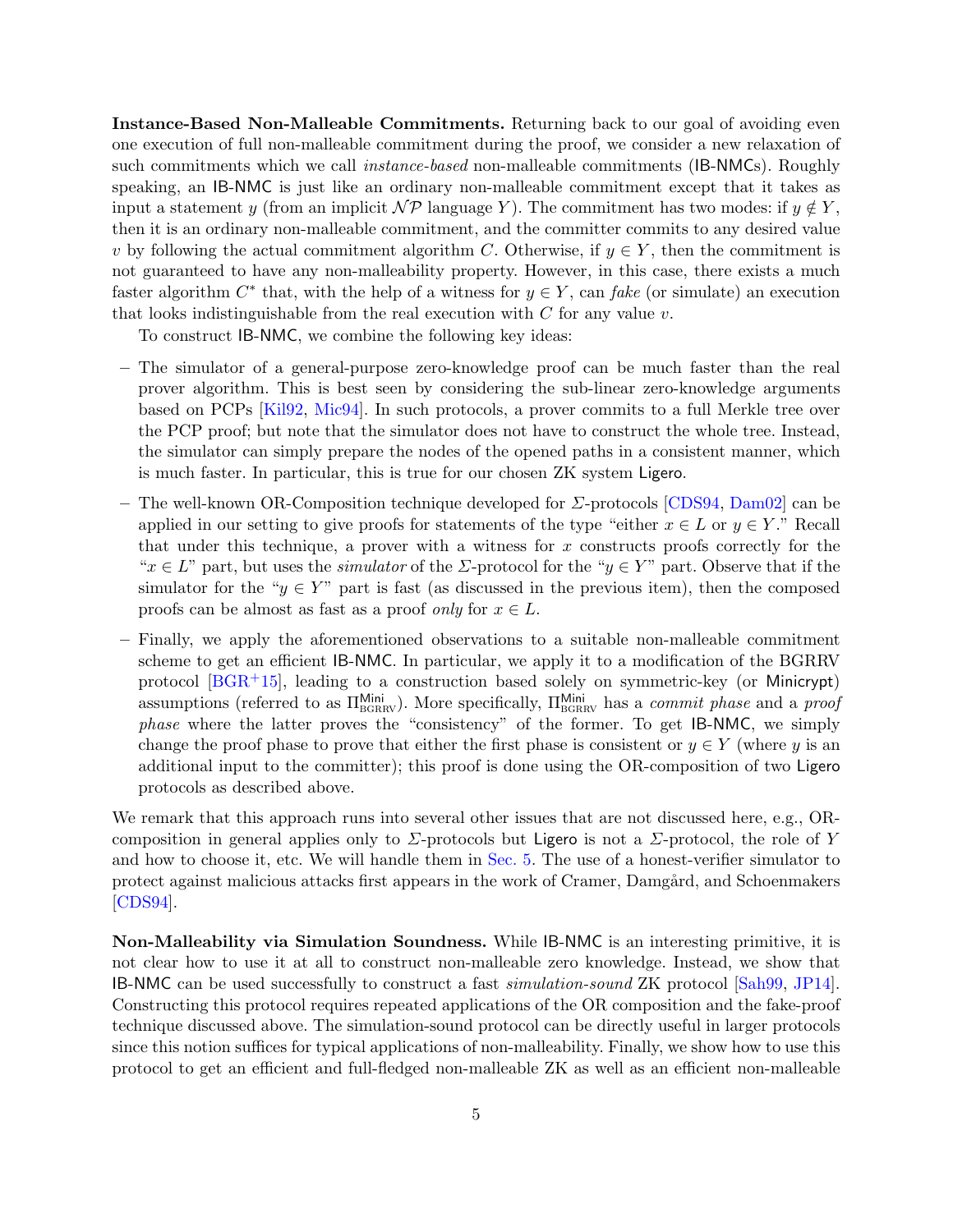<span id="page-7-2"></span>commitment. In both cases, the transformation inherits the assumptions of the underlying zeroknowledge and IB-NMC, which in our case, are symmetric primitives only.

# <span id="page-7-0"></span>2 Preliminaries

We use  $\lambda \in \mathbb{N}$  to denote the security parameter. Symbols  $\stackrel{c}{\approx}$ ,  $\stackrel{s}{\approx}$ , and  $\stackrel{\text{id}}{=}$  are used to denote computational, statistical, and perfect indistinguishability respectively. Let  $negl(\lambda)$  denote negligible functions. Familiarity with basic definitions including commitments, witness indistinguishability, zero-knowledge, arguments of knowledge, etc. is assumed; we refer to [\[Gol01,](#page-29-18) [Gol04\]](#page-29-19) for formal treatment of these notions. We also recall the definitions of CRHFs, extractable commitments, and statistically-hiding commitments in [Appx. A.](#page-33-0)

Non-Malleable Interactive Proofs. We work with identity-based (or "tag-based") definitions of non-malleability and follow the definitions and conventions from  $[{\rm PR05b}]$ . Let A be a (non-uniform) probabilistic Turing machine, specifying a man-in-the-middle strategy.  $A$  runs in time polynomial in the security parameter  $\lambda$ . Let  $z \in \{0,1\}^*$  be an arbitrary string (denoting the non-uniform "advice" for A). Let  $\langle P, V, \rangle$  be an interactive proof system for an  $\mathcal{NP}$  complete language L. Let  $x \in L$  be a statement of length  $\lambda$ ; we assume that P is PPT and receives a witness  $w \in R_L(x)$  as its auxiliary input. The definition is based on the comparison between a man-in-the-middle execution and a stand-alone execution among the above parties.

The man-in-the-middle experiment begins by selecting uniform randomness for  $\mathcal{A}$ , and honest parties P and V.  $\mathcal{A}(x, z)$  interacts with  $P(x, w)$  on left acting as a verifier in the proof for  $x \in L$ ; A simultaneously participates in a right proof with V, proving a related statement  $\tilde{x}$ , supposedly in  $L^4$  $L^4$ .<br>Let the teg (or "identity") strings on left and right be idend in representively with lid $| - |i|| = \lambda$ . We Let the tag (or "identity") strings on left and right be id and id respectively with  $|\mathbf{id}| = |\mathbf{id}| = \lambda$ . We let  $\min_{\mathcal{U}} \mathcal{U}(id, \tilde{id}, x, \tilde{x}, w, z)$  be a random variable describing the output of V in the man-in-the-middle execution.

In the stand-alone execution, a machine  $S$  interacts with the honest verifier  $V$ . As in the manin-the-middle execution, V receives as input an instance  $\tilde{x}$  and the identity id. S receives x, and auxiliary input z and id as input. We let  $\text{sta}_V^S(\text{id}, \tilde{\text{id}}, x, \tilde{x}, z)$  be a random variable describing the output of  $V$  in the stand-alone execution.

**Definition 1** (Non-Malleable Interactive Proof). An interactive proof  $\langle P, V \rangle$  for language L is said to be non-malleable w.r.t. tags of length m if for every  $PPT$  man-in-the-middle adversary A, there exists a PPT stand-alone prover S and a negligible function negl such that for every  $x \in L$ , every  $w \in R_L(x)$ , every  $\widetilde{x} \in \{0,1\}^{|x|}$ , every id,  $\widetilde{d} \in \{0,1\}^m$  so that  $\widetilde{d} \neq \widetilde{id}$ , and every  $z \in \{0,1\}^*$ , it holds that holds that

$$
\Pr[\min_{V} \{ \mathsf{id}, \widetilde{\mathsf{id}}, x, \widetilde{x}, w, z) = 1] < \Pr[\mathsf{sta}_{V}^{S}(\mathsf{id}, \widetilde{\mathsf{id}}, x, \widetilde{x}, z) = 1] + \mathsf{negl}(|x|).
$$

We will refer to *synchronizing* adversaries: they are the man-in-the-middle attackers who, upon receiving a message in one session, immediately respond with the corresponding message in the other session. An adversary is said to be non-synchronizing if it is not synchronizing.

**Definition 2 (Non-Malleable Zero Knowledge).** An interactive proof between prover P and verifier V is said to be non-malleable zero knowledge if it is a non-malleable interactive proof that also has the zero-knowledge property.

<span id="page-7-1"></span><sup>&</sup>lt;sup>4</sup> We remark that statement  $\tilde{x}$  may be chosen either adaptively depending on the left execution, or statically by announcing it before the left execution begins.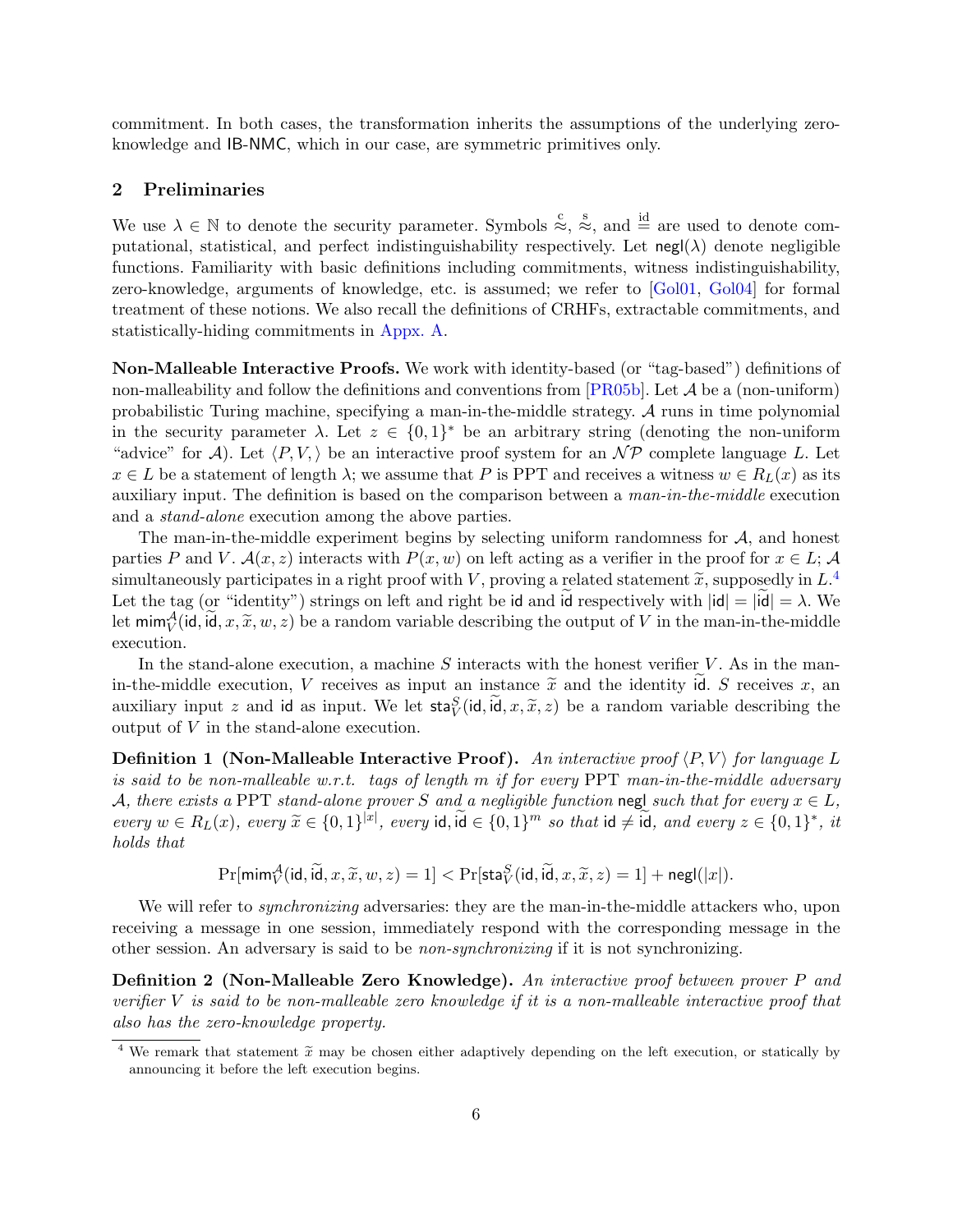<span id="page-8-1"></span>**Simulation Soundness.** The notion of *simulation soundness* [\[Sah99\]](#page-31-15) is a form of non-malleable ZK. Typically it is all one needs when building higher-level constructs using non-malleable ZK. In the non-interactive setting, it requires that a man-in-the-middle adversary cannot generate convincing proofs for false statements, even given access to a simulator who can generate false proofs.

The definition for the interactive setting appears in [\[JP14\]](#page-30-14). It requires a *single* machine S—the simulator—which guarantees indistinguishability of the view for true statements (to capture ZK), and the soundness for statements on the *right hand side* even in the presence of simulated false proofs *on the left hand side*. We use  $\text{MIM}_{(P,V)}^{\mathcal{A}}(x, w, z, \text{id})$  to denote the joint view of the adversary A in the same man-in-the-middle execution described above.

<span id="page-8-0"></span>**Definition 3 (Simulation-Sound Zero-Knowledge).** An interactive argument  $\langle P, V \rangle$  for a lanquage L is said to be a simulation-sound zero-knowledge argument if for every PPT man-in-themiddle algorithm  $\mathcal{A}$ , there exists a expected PPT algorithm S (the simulator) such that:

− (Indistinguishable Simulation) For every  $x \in L$ , every  $w \in R_L(x)$ , every id  $\in \{0,1\}^{\lambda}$ , and every (auxiliary input)  $z \in \{0,1\}^*$ :

$$
S(x, z, \text{id}) \quad \stackrel{c}{\approx} \quad \mathsf{MIM}^{\mathcal{A}}_{\langle P, V \rangle}(x, w, z, \text{id})
$$

– (Simulation Soundness) There exists a negligible function negl( $\cdot$ ) such that for every x ∈  $\{0,1\}^{\lambda}$ , every id  $\in \{0,1\}^{\lambda}$ , and every  $z \in \{0,1\}^*$ :

$$
\Pr\left[\nu \leftarrow S(x, z, \text{id}) : \widetilde{x} \notin L \land \widetilde{\text{id}} \neq \text{id} \land \widetilde{b} = 1\right] \leq \mathsf{negl}(\lambda)
$$

where  $\widetilde{x}$ ,  $\widetilde{d}$  and  $\widetilde{b}$  denote the statement, identity, and verifier's decision in the right-side view of the simulated joint-view  $\nu$ .

Non-Malleable Commitments. We use the tag-based definition from [\[LPV08,](#page-30-2) [GPR16\]](#page-30-7). Specifically, we compare an ideal interaction with a real one. In the ideal interaction, a man-in-the-middle adversary  $A$  interacting with a committer C in the *left* session, and a receiver R in the right. We denote the relevant entities used in the right interaction as "tilde'd" version of the corresponding entities on the left. In particular, suppose that C commits to v in the left interaction, and  $\mathcal A$  commits to  $\tilde{v}$  on the right. Let MIM<sub>v</sub> denote the random variable that is the pair (View,  $\tilde{v}$ ), consisting of the adversary's entire view of the man-in-the-middle execution as well as the value committed to by A on the right (assuming C commits to v on the left). The *ideal* interaction is similar, except that C commits to some arbitrary fixed value (say  $0^{|v|}$ , i.e. an all-zero string of length  $|v|$ ) on the left. Let MIM<sub>0</sub> denote the pair (View,  $\tilde{v}$ ) in the ideal interaction. We ensure that A uses a distinct identity (or "tag") id on the right from the identity id it uses on the left. This is done by stipulating that MIM<sub>v</sub> and MIM<sub>0</sub> both output a special value  $\perp_{id}$  when A uses the same identity in both the left and right executions. Let  $MIM<sub>v</sub>(z)$  and  $MIM<sub>0</sub>(z)$  denote real and ideal interactions resp., when  $\mathcal{A}$ 's auxiliary input is z.

Definition 4 (Non-Malleable Commitments). A tag-based statistically binding commitment scheme  $\langle C, R \rangle$  is non-malleable if for every PPT man-in-the-middle adversary A, and for all values  $v \in \{0,1\}^{\lambda}$ , it holds that

$$
{\rm MIM}_{v}(z){\rm MAG}_{v(z)}\} _{\lambda\in\mathbb{N},z\in\{0,1\}^*}\overset{c}{\approx} {\rm MIM}_{0}(z){\rm MAG}_{v(z)\{0,1\}^*}.
$$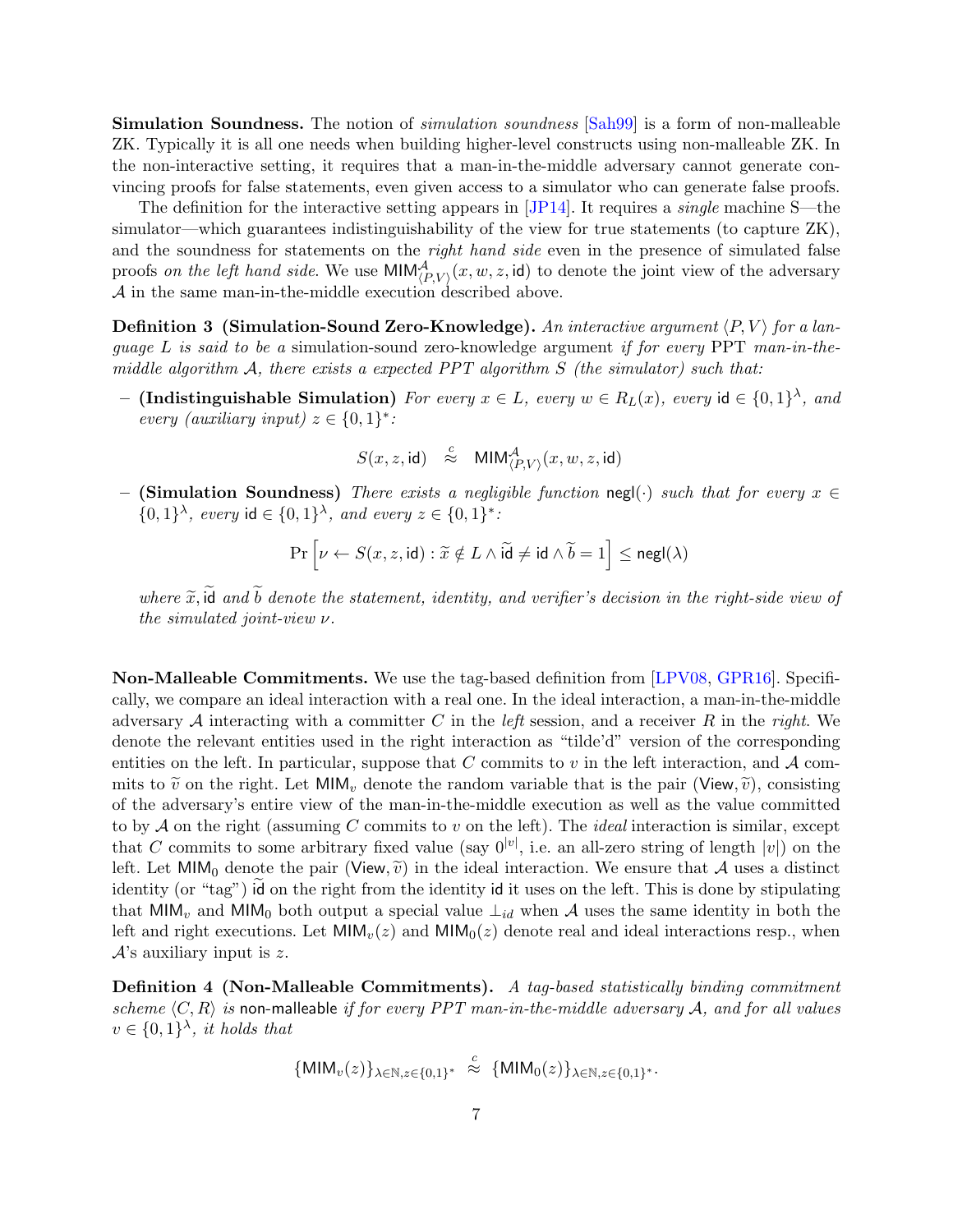# <span id="page-9-4"></span><span id="page-9-0"></span>3 Preparatory Work

In this section, we prepare the ingredients for use in the construction of our non-malleable zeroknowledge protocol. More specifically, we recall how Ligero's ZK simulator works (from [\[AHIV17\]](#page-28-10)). Also, we show a slightly-modified version of the non-malleable commitment from  $[BGR^+15]$  $[BGR^+15]$ . We will recall related notation/techniques only to the extent that is adequate to understand our construction. For completeness, we include a more detailed review of Ligero in [Appx. B.](#page-35-0)

On Notation. In [\[AHIV17\]](#page-28-10), the authors first built a public-coin zero-knowledge interactive PCP (ZKIPCP) scheme. They then converted the ZKIPCP to a 6-round honest-verifier ZK protocol relying on Kilian's transformation [\[Kil92,](#page-30-16) [Mic94\]](#page-30-17). Finally, they further converted it to a 7-round (fully) zero-knowledge protocol using the techniques from  $[*IMS12*, *IW14*]$ <sup>[5](#page-9-1)</sup>. Henceforth, we will use Ligero to denote their *honest-verifier* ZK protocol (shown in [Prot. 8\)](#page-35-1), and use Ligero' to denote their fully ZK construction (shown in [Prot. 9\)](#page-36-0).

Simulator HVSim for Ligero. We will use the fact that simulating a Ligero (i.e., the honest-verifier version of  $[AHIV17]$  proof is *much faster* than the real prover algorithm if the challenge of the verifier is known. The simulator's algorithm will be denoted by HVSim (HV for "honest-verifier"). There are two parts to be simulated: the first one is simulating the ZKIPCP interaction (a.k.a. the challenge-response slot); and the second one is simulating paths of the Merkle tree that are consistent with opened parts of the ZKIPCP proof string  $\pi$  (a.k.a. the oracle query-answer slot). The full description of HVSim is presented in [Algo. 1.](#page-9-2)

<span id="page-9-2"></span>Algorithm 1: HVSim: Honest-Verifier Zero-Knowledge Simulator for Ligero

**Input:** a statement x, a collision-resistant hash function  $h$ , and a ZKIPCP query  $b$ .

- 1. Run the honest-verifier simulator algorithm corresponding to the ZKIPCP system for statement x and verifier randomness  $(h, b)$  to obtain a (perfectly) simulated ZKIPCP transcript. By definition, the transcript contains simulated parts of the "proof string"  $\pi$ . Let  $L = \{(i, \pi_i)\}\$ denote these simulated parts where  $i \in ||\pi||$  denotes position in the proof. Thus, L is simply the list of opened leaves in a Merkle tree (constructed below). Note that  $n = |\pi|$  is the total number of leaves and known in advance. The simulated transcript also contains the honest verfier's challenge, which is simulated as a random string  $b$ , and the corresponding (simulated) response c.
- <span id="page-9-3"></span>2. Generate the paths of the Merkle tree that are consistent with  $L = \{(i, \pi_i)\}\.$  This is straightforward, we provide the steps below for completeness:
	- (a) For every element  $z = (i, \pi_i)$  in L, let i' represent the index corresponding to the sibling of z in the Merkle tree (note that  $i'$  exists for every i by definition). We first check if the sibling of z exists in  $L$  by checking if any element in  $L$  contains index  $i'$ . If no sibling for z exists in L, we add a new element  $z' = (i', r_i)$  into L, where  $r_i$  is a random string with length equal to the output length of h.
	- (b) Let  $L^*$  be the empty set. For every z, along with its sibling  $z'$ , in L, we let  $z^* = h(z||z')$ . We add  $z^*$  to  $L^*$ . In the end, the cardinality of  $L^*$  is equal to  $|L|/2$ .

<span id="page-9-1"></span><sup>5</sup> We remark that [\[AHIV17\]](#page-28-10) also presented another approach—applying Fiat-Shamir transformation to their ZKIPCP will give a (fully) ZK protocol directly; moreover, the resulting protocol will be non-interactive. But this approach is irrelevant in the current paper as we are interested in constructions in the plain model (without random oracles).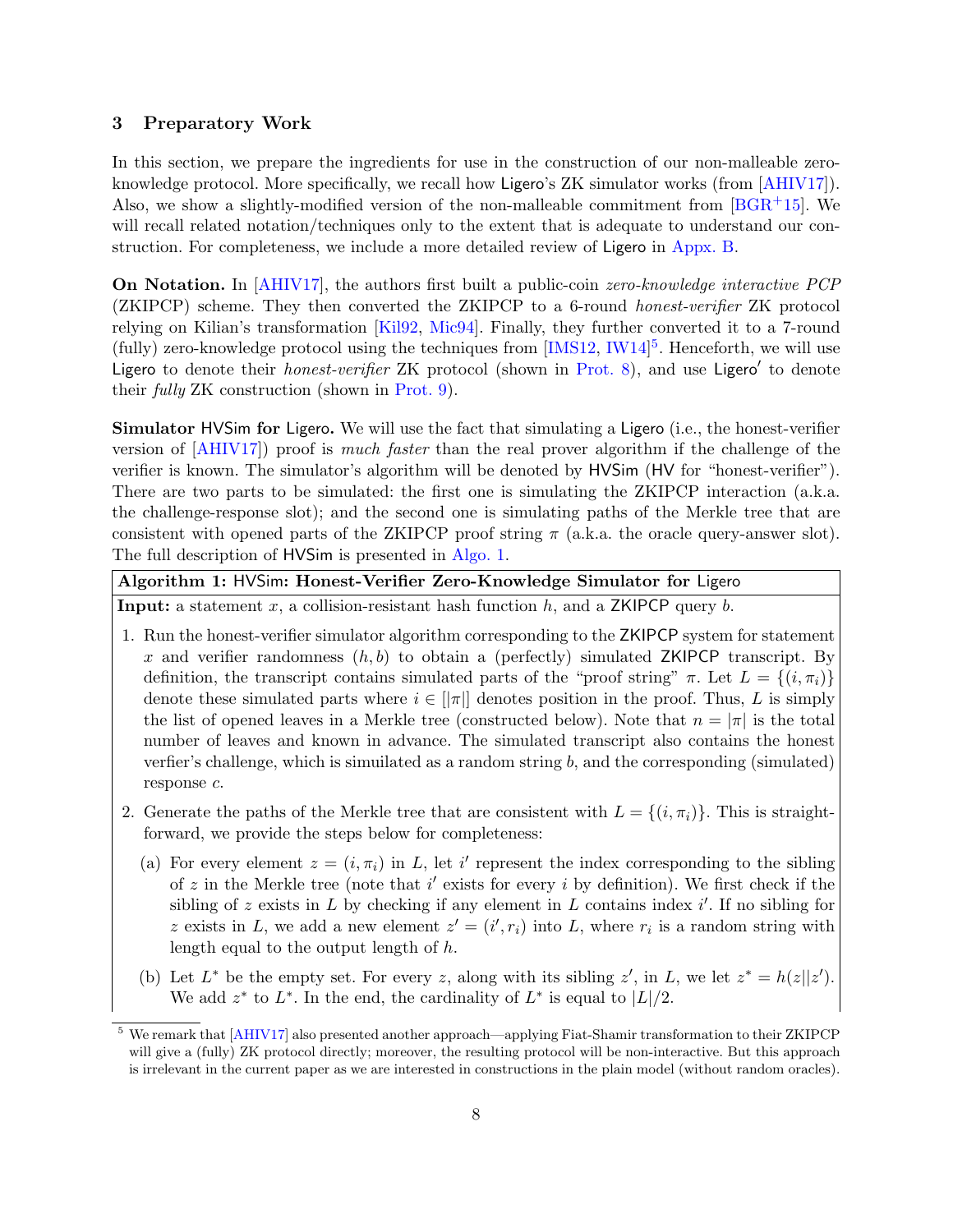- <span id="page-10-2"></span><span id="page-10-0"></span>(c) Set  $L = L^*$  and  $L^* = \emptyset$ . Repeat [Steps 2a](#page-9-3) to [2c](#page-10-0) while  $|L| > 1$ .
- (d) The remaining element in  $L$  is the root of the Merkle tree.

Instantiating BGRRV with Symmetric Primitives. We will need an extractable non-malleable commitment (ENMC) that is fast and, preferably, based only on symmetric-key primitives. We work with a modified version of Brenner et al.'s protocol  $[**BGR**+15]$  (which is in turn based on  $[**GRRV14**]$ ). This modified version uses Ligero' (the malicious-verifier version of Ligero) as the ZK proof system in the consistency-proof stage of the protocol. For concreteness, this instantiation is completely specified in [Prot. 1.](#page-10-1) We refer to it as  $\Pi_{\text{BGRRV}}^{\text{Mini}}$ .

# <span id="page-10-1"></span>Protocol 1:  $\Pi_{\rm BGRRV}^{\rm Mini}$ : Extractable Non-Malleable Commitment in Minicrypt

**Public Input:** an identity id  $\in \{0,1\}^k$ , a large prime q, an integer  $\ell$ , and vector spaces  $V_1, \ldots, V_n \subset \mathbb{Z}_q^{\ell}$  which are derived from id. These parameters satisfy the following relation:  $\ell = 2(k + 1)$  and  $n = k + 1$ . (For the meanings of these parameters, we refer the readers to  $[BGR+15]$  $[BGR+15]$ .

**Private Input:** commiter C takes  $\mathbf{m} \in \mathbb{Z}_q^{\ell-1}$  as its private input (i.e., the value to commit to).

Committing Stage. The committing stage consists of the following steps.

- 1.  $R \to C$ : Send the first message  $\rho$  of the Naor's commitment scheme [\[Nao90\]](#page-31-16).
- 2.  $C \to R$ : C chooses random values  $r_1, \ldots, r_n \in \mathbb{Z}_q$ . This defines vectors  $\mathbf{z}_1, \ldots, \mathbf{z}_n \in \mathbb{Z}_q^{\ell}$  where  $z_i = (r_i, \mathbf{m})$ . C sends commitments  $(\widehat{\mathbf{m}}, \widehat{\mathbf{r}})$  where:

$$
\widehat{\mathbf{m}} = (\mathsf{Com}_\rho(m_1; s_1), \dots, \mathsf{Com}_\rho(m_{\ell-1}; s_{\ell-1})), \ \ \widehat{\mathbf{r}} = (\mathsf{Com}_\rho(r_1; s'_1), \dots, \mathsf{Com}_\rho(r_n; s'_n)),
$$

where  $\mathsf{Com}_{\rho}$  denotes the second round of Naor's commitment w.r.t. first message  $\rho$ . Note that this commits C to every coordinate of  $z_i$ . For future reference, define the following language which contains valid commitment and message pairs:

$$
L_{\mathsf{Com}_\rho} := \big\{ (c, a) : \exists b \text{ s.t. } c = \mathsf{Com}_\rho(a; b) \big\}.
$$

3.  $R \to C$ : Send random challenge vectors  $\{v_i\}_{i=1,\dots,n}$  where each  $v_i \in V_i \subset \mathbb{Z}_q^{\ell}$ .

4.  $C \to R$ : C sends evaluations  $\{w_i\}$ , where each  $w_i = \langle \mathbf{v}_i, \mathbf{z}_i \rangle \in \mathbb{Z}_q$ .

**Consistency Proof.** Using Ligero',  $C$  proves that the preamble was executed correctly. That is, C proves the following statement:  $\exists ((m_1, s_1), \ldots, (m_{\ell-1}, s_{\ell-1}), (r_1, s'_1), \ldots, (r_n, s'_n))$  such that

- $\widehat{\mathbf{m}} = (\mathsf{Com}_\rho(m_1; s_1), \dots, \mathsf{Com}_\rho(m_{\ell-1}; s_{\ell-1})),$  and
- $-\widehat{\mathbf{r}} = (\mathsf{Com}_\rho(r_1; s_1'), \ldots, \mathsf{Com}_\rho(r_n; s_n')),$  and
- $w_i = \langle \mathbf{z}_i, \mathbf{v}_i \rangle \ \forall i \in [n]$  where  $\mathbf{z}_i = (r_i, m_1, \dots, m_{\ell-1}).$

Notation: Henceforth, we denote the above language as  $L_{\text{consis}}^{\rho}$ . We say that the above Consistency Proof stage is proving that the statement  $(\hat{\mathbf{m}}, \hat{\mathbf{r}}, \{w_i\}_{i \in [n]})$  is in language  $L^{\rho}_{\text{consis}}$ .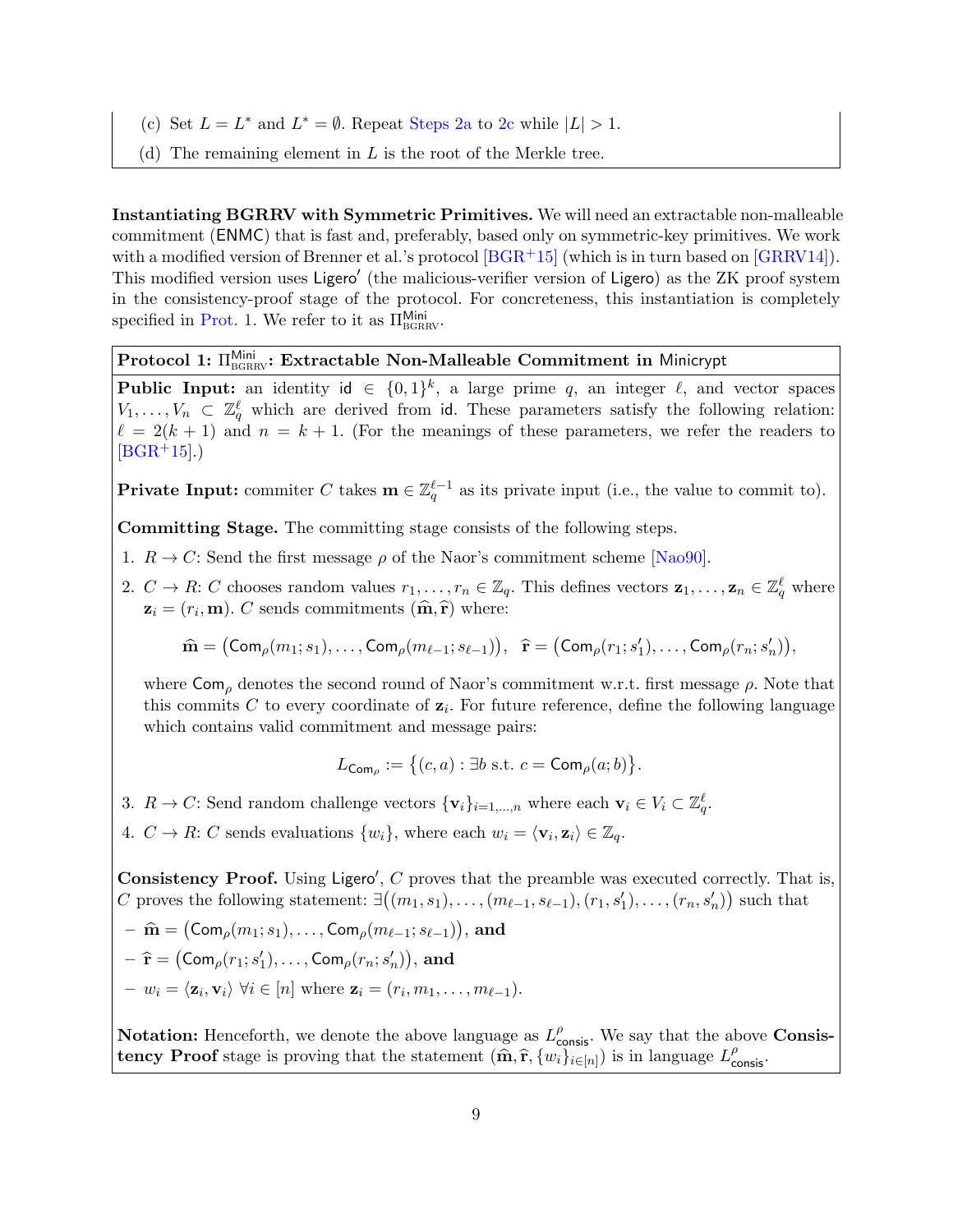<span id="page-11-3"></span>Observe that each message from the  $\Pi_{\text{BGRRV}}^{\text{Min}}$  receiver, informally speaking, is *efficiently simulat*able during "rewindings" given all prior information. That is, each message must be of one of the following three types:

- 1. It is a public random string;
- 2. It can be sampled from scratch; or
- 3. It is simply a complete opening of a previous commitment (and thus repeatable in rewind threads if needed).

This observation will play an important role later when we prove the non-malleability of our ZK protocol (more specifically, when proving [Claim 1\)](#page-15-3). But we also emphasize that this observation is crucial only in the non-synchronous setting (but not in the synchronous setting).

Extractability of BGRRV. We remark that BGRRV is an extractable commitment scheme. Extraction can be performed from the preamble stage by simply rewinding to the second message, obtaining a valid answer for a different challenge, and then solving two equations in  $\mathbb{Z}_p$ .

# <span id="page-11-0"></span>4 Our Non-Malleable Zero Knowledge Protocol

In this section, we present the generic framework of our non-malleable zero-knowledge. Later in [Sec. 5,](#page-21-0) we will instantiate each component of this protocol in special ways so that the final protocol admits an efficient implementation using only symmetric-key primitives. We use the following ingredients:

- 1. An extractable commitment scheme ExtCom. We will use the standard 3-round scheme (see [Prot. 7,](#page-33-3) [Appx. A.2\)](#page-33-2). Note that the first committer message of this scheme is statistically-binding.
- 2. A tag-based commitment scheme ENMC that is both non-malleable and extractable; for concreteness, we will use scheme  $\Pi_{\text{BGRRV}}^{\text{Min}}$  specified in [Prot. 1.](#page-10-1) We assume for convenience that the commitments are generated using Naor's scheme [\[Nao90\]](#page-31-16) w.r.t. an implicit first string  $\rho$  chosen by the receiver of the commitment (and dropped from the notation henceforth).

We assume that the first *committer* message of **ENMC** is statistically binding. For concreteness, we say that a string c is an honest ENMC commitment to a value v with tag id if there exists randomness  $r$  such that  $c$  is the first committer message of **ENMC** produced by the honest committer algorithm on input value  $v$ , tag id, and randomness  $r$ .

3. A statistically witness-indistinguishable argument of knowledge sWIAoK.

Our construction is shown in [Prot. 2](#page-11-1) below. At a high level, the protocol is as follows:  $V$  starts by committing to a random string  $\sigma$ . P then uses an extractable non-malleable commitment **ENMC** to commit to an all-zero string. Then  $V$  decommits to its commitment made at the beginning of the protocol. Finally, P and V execute a sWIAoK protocol, where P proves to V that *either* it knows a witness to x, or that the commitment in **ENMC** equals  $\sigma$ .

<span id="page-11-1"></span>Protocol 2:  $\langle P, V \rangle_{NMZK}$ : Non-Malleable Zero-Knowledge

**Public input:** Security parameter  $\lambda$ , statement x (supposedly in an  $\mathcal{NP}$  language L), and a tag id  $\in \{0,1\}^{\leq \lambda}$ .

<span id="page-11-2"></span>**Private input:**  $P$  takes the witness  $w$  as its private input.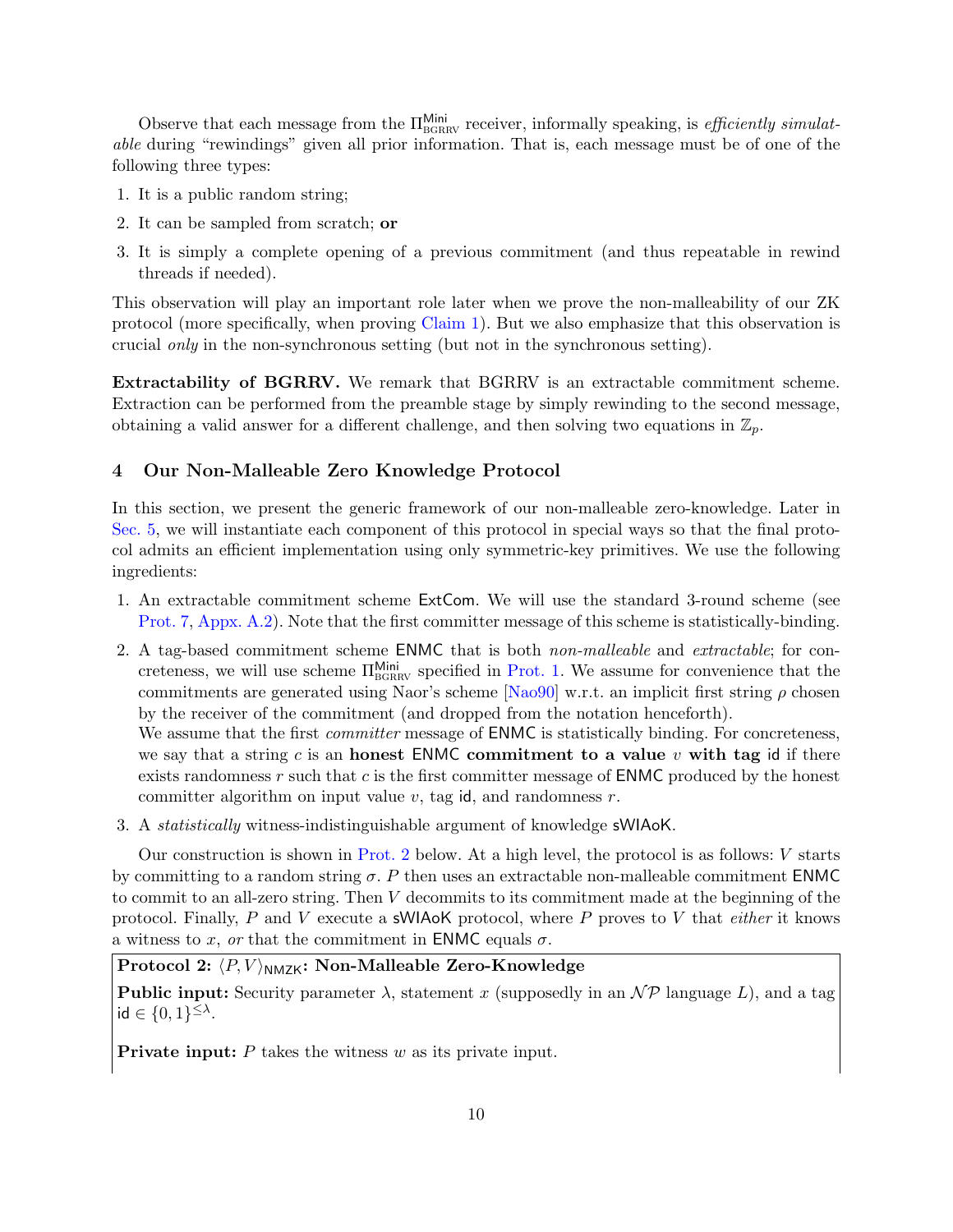- 1. V commits to a random string  $\sigma \leftarrow \{0,1\}^{\lambda}$ , using the extractable commitment scheme ExtCom. We denote the first committer message by  $com_1$ .
- <span id="page-12-4"></span>2. P commits to  $\sigma' = 0^{\lambda}$  using the extractable non-malleable commitment **ENMC** with tag id. We denote the first committer message of this stage by  $com_2$ .
- <span id="page-12-0"></span>3. V sends  $\sigma$  along with decommitment information for com<sub>1</sub>.
- <span id="page-12-3"></span>4. If [Step 3](#page-12-0) decommitment is valid, P proves the following compound statement to V using a statistical witness-indistinguishable argument of knowledge sWIAoK:
	- there exists a w such that  $R(x, w) = 1$ ; or
	- com<sub>2</sub> is an honest ENMC commitment to  $\sigma$  with tag id.

For future reference  $(\sigma', r)$  is called the trapdoor witness for statement (com<sub>2</sub>, id) if r is s.t. com<sub>2</sub> is the 1st committer message of **ENMC** on input  $\sigma'$ , tag id, and randomness r.

<span id="page-12-1"></span>**Theorem 1.** The protocol  $\langle P, V \rangle_{\text{NMZK}}$  (shown in [Prot. 2\)](#page-11-1) is a non-malleable zero-knowledge argument of knowledge for  $\mathcal{NP}$ .

[Thm. 1](#page-12-1) can be established by combining [Lem. 1](#page-12-2) and [Lem. 2,](#page-13-1) which we prove in the following.

<span id="page-12-2"></span>**Lemma 1.**  $\langle P, V \rangle_{\text{NMZK}}$  is a zero-knowledge argument of knowledge.

Proof. The completeness of our protocols follows from the completeness of the sWIAoK in [Step 4.](#page-12-3) The description of the ZK simulator and the knowledge extractor (for AoK property) will be implicit in our proof of non-malleability that follows. Therefore, here we only provide a sketch of them. Also, note that soundness follows from the AoK property.

Zero-Knowledge Property. The simulator Sim for the ZK property is constructed as follows: Sim first extracts the value  $\sigma$  from  $ExtCom(\sigma)$ , in expected polynomial time, by rewinding the (cheating) verifier  $V^*$ . It then sets  $\sigma' = \sigma$  in the [Step 2](#page-12-4) ENMC commitment, and uses this condition as a trapdoor witness to succeed in [Step 4](#page-12-3) sWIAoK. The indistinguishability of the simulated and real views relies on the hiding property of ENMC and the witness indistinguishability (WI) of sWIAoK. The proof of non-malleability given later contains this argument implicitly in full detail.

Argument-of-Knowledge Property. Let us first prove that no PPT machine  $P^*$  can succeed in setting  $\sigma' = \sigma$ , except with negligible probability. If not, we can build an adversary  $\mathcal{A}_{h}$  to break the hiding property of ExtCom as follows.  $A_h$  incorporates  $P^*$  internally; it gets  $com_1 = ExtCom(\sigma)$ from an external committer and forwards it to  $P^*(x)$  as the [Step 1](#page-11-2) message of  $\langle P^*, V \rangle_{NMZK}$ . Let  $S^*$  denote the machine  $P^*(x)$  at the end of [Step 1;](#page-11-2)  $S^*$  proceeds exactly as  $P^*$  but halts at the end of ENMC in [Step 2.](#page-12-4) Using the standard averaging argument, if  $\eta$  is the success probability of  $P^*$  then with probability at least  $\eta/2$ , machine  $S^*$  can successfully complete the remaining execution with probability at least  $\eta/2$ . We call such machines  $S^*$  to be good. Now, we apply the extractor guaranteed by the extractability property of **ENMC**, to produce a tuple  $(\tau, \sigma^*)$  in expected polynomial time so that  $\tau$  is distributed identically to a real execution with honest receiver. It follows that  $\tau$  is convincing with probability at least  $\eta/2$ , and whenever that happens, we have that  $\sigma' = \sigma$  (due to identical distributions) and  $\sigma^* = \sigma'$  (due to correctness of extraction). Note that over-extraction is not an issue here since the condition  $\sigma = \sigma'$  is well defined only when  $\sigma' \neq \bot$ . It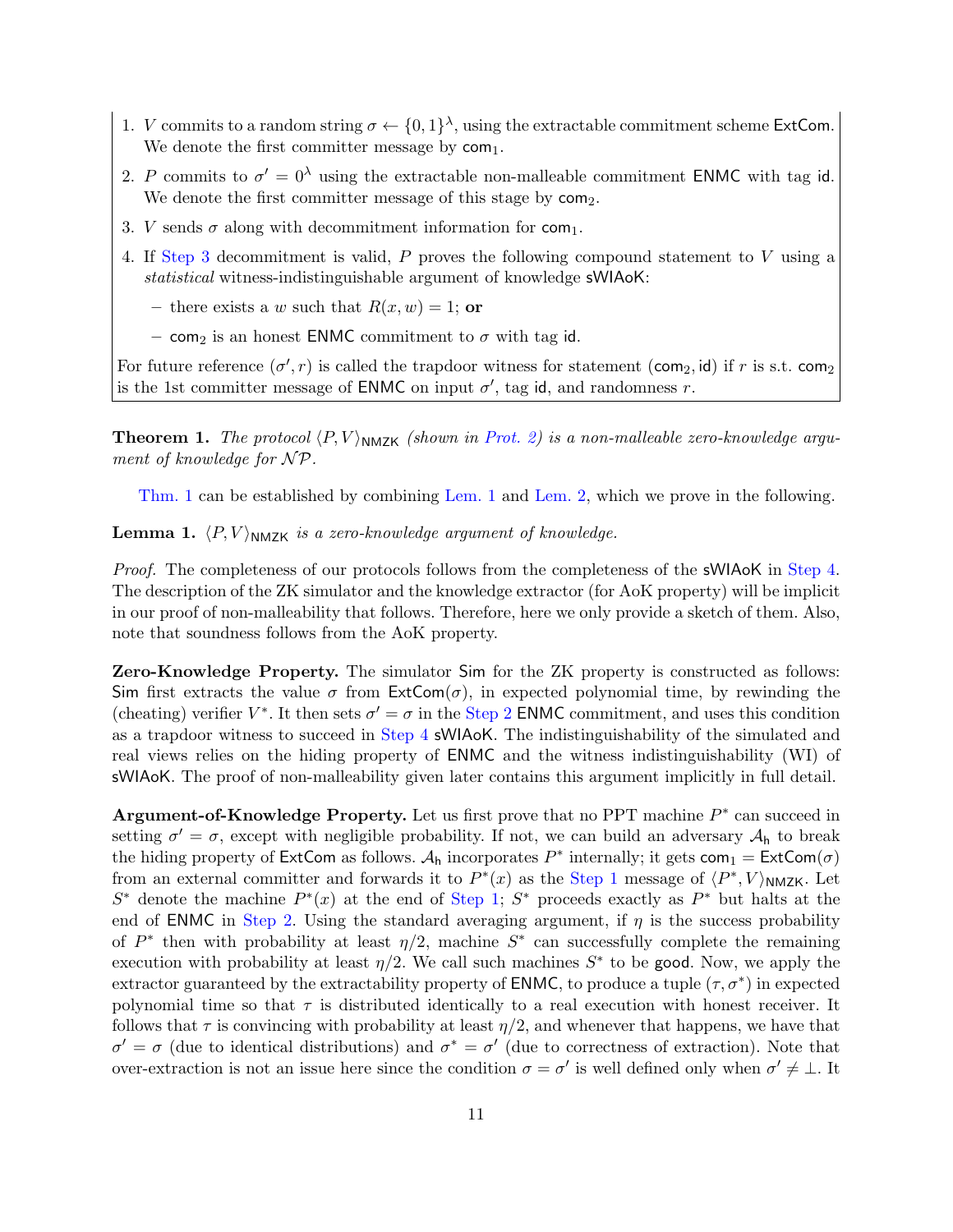follows that  $\mathcal{A}_h$  contradicts the hiding property of ExtCom with probability at least  $\eta^2/4 - \mathsf{negl}(\lambda)$ . We now observe that the AoK property follows from the AoK property of the [Step 4](#page-12-3) sWIAoK.  $\Box$ 

#### <span id="page-13-1"></span>**Lemma 2.**  $\langle P, V \rangle_{\text{NMZK}}$  is non-malleable.

We prove [Lem. 2](#page-13-1) in subsequent subsections. We first present in [Sec. 4.1](#page-13-0) the proof regarding synchronous adversaries (who send their right messages as soon as they receive the corresponding left message). Then, we deal with the general case of non-synchronous adversaries in [Sec. 4.2.](#page-15-0)

When reading the proofs in the synchronous setting, it would be helpful to keep in mind also the non-synchronous case. We add remarks at the end of each hybrid to address this. We hope it can improve the readability when we talk about the non-synchronous setting later.

#### <span id="page-13-0"></span>4.1 Non-Malleability against Synchronous Adversaries

To prove non-malleability, we need to build a simulator which can convince  $V$  with roughly the same probability as a man-in-the-middle adversary  $\mathcal{A}_{\text{min}}$  (up to some negligible difference), but without the help of the left interaction. We first define the following invariant condition.

**Definition 5 (Invariant Condition).** The probability that the value  $\tilde{\sigma}'$  committed in com<sub>2</sub> by  $\mathcal{A}_{\text{mim}}$  is equal to  $\tilde{\sigma}$  committed in com<sub>1</sub> by the honest verifier is negligible.

Note that if the invariant condition holds and  $\mathcal{A}_{\text{min}}$  gives a convincing proof, we can extract the witness  $\tilde{w}$  for  $\tilde{x}$  by running the sWIAoK extractor.

At a high level, our proof goes in the following way. We start with the man-in-the-middle setting, where an honest prover  $P(x, w)$  interacts with  $\mathcal{A}_{\text{mim}}$  in the left interaction, and  $\mathcal{A}_{\text{mim}}$  proves to an honest verifier V for a statement  $\tilde{x} \neq x$  in the right. We will build a sequence of hybrids, where we gradually substitute  $P(x, w)$  and  $V(\tilde{x})$  with our simulator. Between each pair of adjacent hybrids, we show that the view of  $\mathcal{A}_{\text{min}}$  does not change and that the invariant condition holds. In the last hybrid, we do not need the real witness w in the left interaction, and we can extract  $\mathcal{A}_{\text{min}}$ 's witness  $\tilde{w}$  via the sWIAoK extractor (we are guaranteed to extract  $\tilde{w}$  because of the invariant condition). With the extracted  $\tilde{w}$ , our simulator can give a "straight-line" proof for the statement  $\tilde{x}$  to V, which completes the proof of non-malleability. Next, we describe the hybrids.

**Hybrid**  $H_0$ . This is the real execution of the MIM game. Specifically,  $H_0$  sets up the left and right executions for  $\mathcal{A}_{\text{mim}}$  with  $P(x, w)$  and V, respectively. H<sub>0</sub> outputs the joint view of  $\mathcal{A}_{\text{mim}}$  containing both left and right executions.

Invariant condition. If the invariant condition does not hold, then consider the prover machine  $P^*$ which behaves identically to  $H_0$  except that it forwards the right ExtCom to an external committer. Using this  $P^*$  we can violate the hiding of  $ExtCom$  by extracting the value committed in the right ENMC.

**Hybrid**  $H_1$ . This hybrid is identical to  $H_0$ , except that whenever the left ExtCom is accepting,  $H_1$ extracts the committed value  $\sigma$  in the left ExtCom. If the extractor fails  $(\sigma = \bot)$ ,  $H_1$  outputs  $\bot$ and halts; otherwise it continues as  $H_0$ .

 $H_0 \stackrel{\text{s}}{\approx} H_1$ . The outputs of  $H_0$  and  $H_1$  differ only when  $\sigma = \perp$ ; and due to the extractability of ExtCom [\(Def. 7\)](#page-33-4), that happens with only negligible probability.

<span id="page-13-2"></span>Invariant condition. The invariant condition holds in  $H_1$  since it holds in  $H_0$  and the two hybrids are statistically close.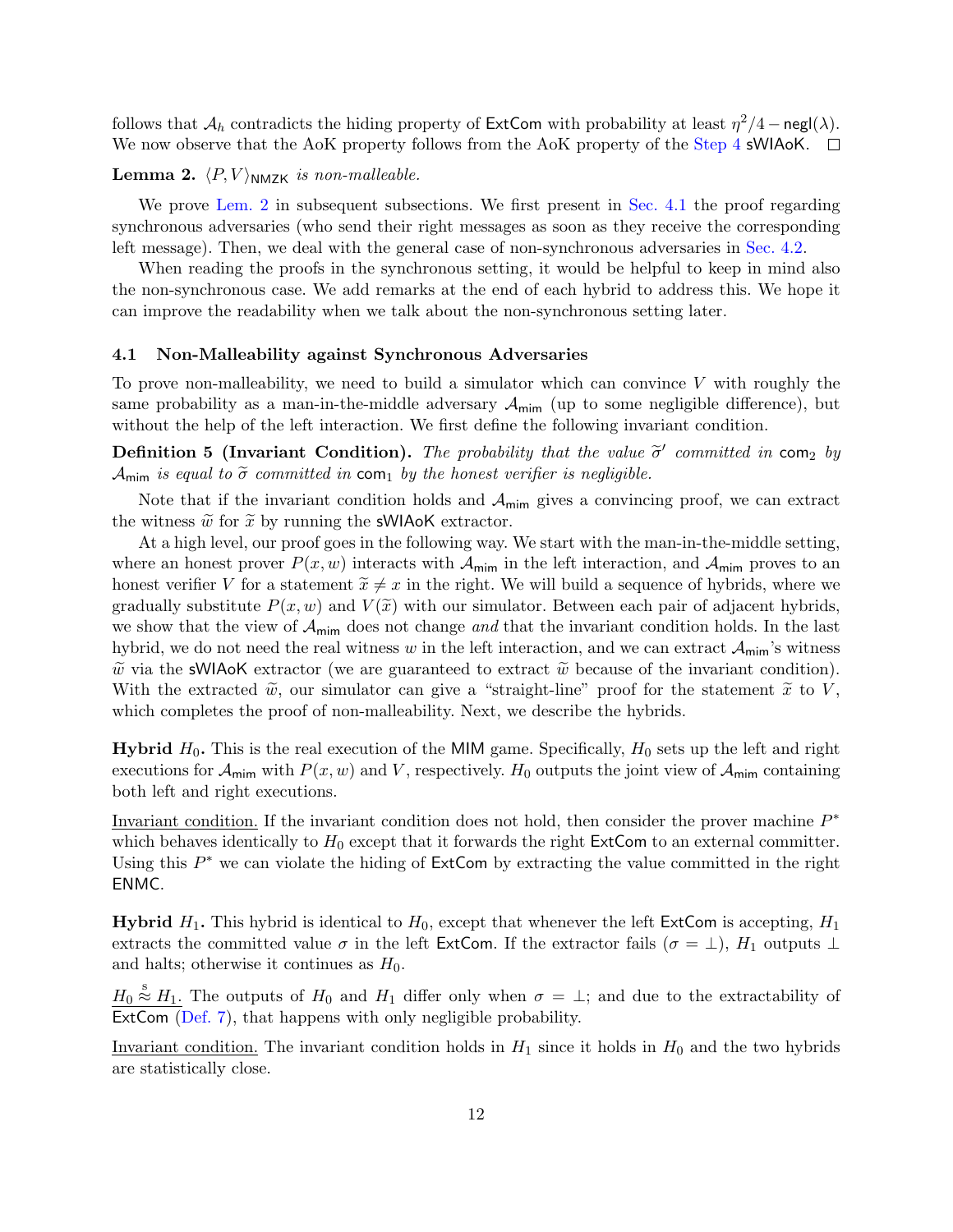Remark 1. Note that the above proofs for both indistinguishability and invariant condition are independent of  $A_{\text{mim}}$ 's scheduling of the messages. Thus, they also hold in the non-synchronous scenario.

**Hybrid**  $H_2$ . This hybrid is identical to  $H_1$ , except that  $H_2$  sets  $\sigma' = \sigma$  in **Stage-2 ENMC** on left.  $H_1 \stackrel{c}{\approx} H_2$  follows immediately from the computational-hiding property of **ENMC**.

Invariant condition. The fact that the invariant condition holds can be reduced to the non-malleability of ENMC. Specifically, we consider a man-in-the-middle adversary  $\mathcal{A}_{\text{ENMC}}$  for ENMC that acts as follows:  $A_{\text{EMMC}}$  internally runs  $H_2$  except that it obtains the left ENMC execution from an outsider committer on the left and forwards the right ENMC interaction to an external receiver. Furthermore, the external committer commits as follows: recall that  $H_2$  already has the extracted value  $\sigma$ before the left **ENMC** begins;  $A_{\text{ENMC}}$  forwards  $\sigma'_0 = 0^{\lambda}$  and  $\sigma'_1 = \sigma$  to the external committer who then commits to one of them at random.  $A_{\text{EMMC}}$  halts when  $H_2$  halts. Now consider a distinguisher D (that incorporates the above adversary  $\mathcal{A}_{\mathsf{ENMC}}$ ), and by definition of non-malleability, receives the value  $A_{\text{ENMC}}$  commits to in the right interaction, say  $\tilde{\sigma}$ . Clearly, if the invariant condition does not hold in  $H_2$  then the distribution of  $\tilde{\sigma}$  is different depending on whether  $A_{\text{EMMC}}$  receives commitment to  $\sigma'_0$  or  $\sigma'_1$ . This condition can be tested by D (which incorporates  $A_{\text{EMMC}}$ ), thus violating the non-malleability of ENMC.

<span id="page-14-0"></span>Remark 2. Observe that in the non-synchronous case, the proof of indistinguishability will go through, but the proof of invariant condition will not. This is because the extraction of  $\alpha$  on left from ExtCom may rewind some parts of ENMC on right, and this is not allowed by the nonmalleability definition. We will deal with this issue in [Sec. 4.2.2.](#page-15-2)

**Hybrid**  $H_3$ . Identical to  $H_2$  except that it switches from real witness w to the trapdoor witness (i.e., values and randomness corresponding to  $\sigma' = \sigma$ ) in the **Stage-4 sWIAoK** on left.

 $H_3 \stackrel{\text{s}}{\approx} H_2$  follows directly from the statistical WI property of sWIAoK.

Invariant condition. Since we are in the synchronous setting, the invariant condition holds since the executions in the two hybrids are identical up to the end of Stage-2, at which point the invariant condition is already determined; any changes after that stage have no effect on the invariant condition.

<span id="page-14-1"></span>Remark 3. As in [Rmk. 2,](#page-14-0) in the non-synchronous case, the argument for indistinguishability still holds, but the argument for the invariant condition will require extra caution. This is because the left sWIAoK may get aligned with the right ENMC so that the switch of witness may affect the invariant condition. We will deal with this issue in [Sec. 4.2.1.](#page-15-1)

Simulator for Non-Malleability. The indistinguishability among the above hybrids implies that: if  $A_{\text{mim}}$  gives a convincing proof in the right interaction of  $H_0$ , it should also give a convincing proof in the right interaction of  $H_3$ . We construct a simulator  $Sim$  in the following way. Given a manin-the-middle adversary  $A_{\text{mim}}$ , Sim first invokes  $H_3$  with  $A_{\text{mim}}$ . If  $A_{\text{mim}}$  indeed gives a convincing proof in the right interaction, Sim extracts  $\mathcal{A}_{\text{min}}$ 's witness  $\tilde{w}$  from sWIAoK on the right execution; otherwise, Sim aborts. The invariant condition in  $H_3$  guarantees that Sim can extract such a  $\tilde{w}$ . With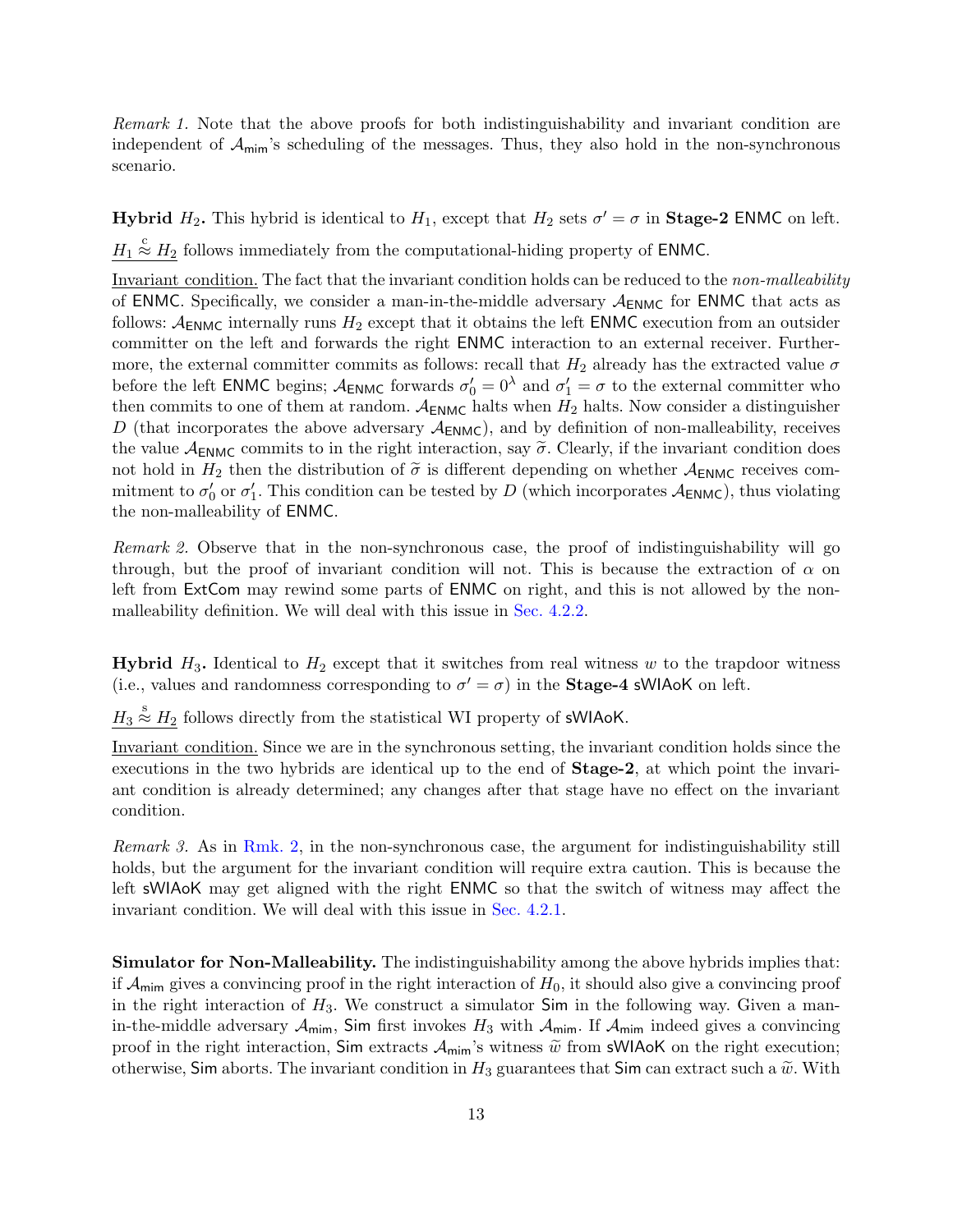$\tilde{w}$ , Sim then executes protocol  $\langle P, V \rangle_{NMZK}$  (in "straight-line") with an honest verifier. It convinces the honest verifier with roughly the same probability as  $A_{\text{mim}}$  (except for negligible difference due to Sim's failure in extracting  $\tilde{w}$ ). This finishes the proof of non-malleability against synchronous adversaries.

#### <span id="page-15-0"></span>4.2 Non-Malleability against Non-Synchronous Adversaries

As mentioned in [Rmk. 1](#page-13-2) to [3,](#page-14-1) the proofs for indistinguishability among all hybrids, as well as the invariant condition for  $H_0$  and  $H_1$ , remain unchanged in the non-synchronous setting. Therefore, we only need to prove the invariant conditions for  $H_2$  and  $H_3$ , which will be done in [Sec. 4.2.1](#page-15-1) and [4.2.2.](#page-15-2) (We first show the proof for  $H_3$  since it is simpler.)

#### <span id="page-15-1"></span>4.2.1 The Invariant Condition for  $H_3$

Recall that the witness indistinguishability of the **sWIAOK** is *statistical*. It follows that the invariant condition must hold in  $H_3$  for non-synchronous adversaries as well. If not, an exponential time distinguisher can recover the value committed by  $\mathcal{A}_{\text{min}}$ , thus breaks the statistical WI by testing whether the invariant condition.

#### <span id="page-15-2"></span>4.2.2 The Invariant Condition for  $H_2$

Before giving the formal lemma and proof, we provide the high-level idea. As mentioned in [Rmk. 2,](#page-14-0) the problem happens if the  $A_{\text{mim}}$  interleaves the left ExtCom messages with the right ENMC messages. In such a schedule, we cannot reduce the invariant condition to the non-malleability of ENMC without rewinding the outside challenger in  $\mathsf{EMMC}$ 's man-in-the-middle game. Recall that both  $H_1$ and  $H_2$  rewind the left ExtCom to extract the committed value  $\sigma$ .

We first note that if the reduction can simulate the receiver-to-committer messages in ENMC, then there is no issue during rewinding since in the right interaction, the reduction can forward messages between  $A_{\text{min}}$  and the outside challenger to the "main thread" and simply simulate them in "rewinding" threads. This (informally-explained) property is indeed satisfied by our  $\Pi_{\text{BGRRV}}^{\text{Mini}}$ commitment [\(Prot. 1\)](#page-10-1).

<span id="page-15-3"></span>In the following, we show the formal claim and its proof.

**Claim 1.** The invariant condition holds in Hybrid  $H_2$  described in [Sec. 4.1](#page-13-0) for non-synchronous adversaries.

*Proof.* This proof relies on the special structure of **ENMC** (when instantiated as the  $\Pi_{\text{BGRRV}}^{\text{Min}}$  pro-tocol shown in [Prot. 1\)](#page-10-1). We will refer to different rounds of  $\Pi_{\text{BGRRV}}^{\text{Mini}}$ , which are recalled below for convenience (see and compare with [Prot. 1\)](#page-10-1):

- $-$  (1): R sends the first message for Naor's commitment, which consists of public coins only.
- $-$  (2): C sends the second message of Naor's commitment.
- $-$  (3): R sends some (public) random vectors as his challenge.
- $-$  (4): C responds to R's challenges. C also sends the first message (which consists of some public coins that specifies a CRHF) of a Ligero' instance (depicted in [Prot. 9\)](#page-36-0), which is used for consistency proof.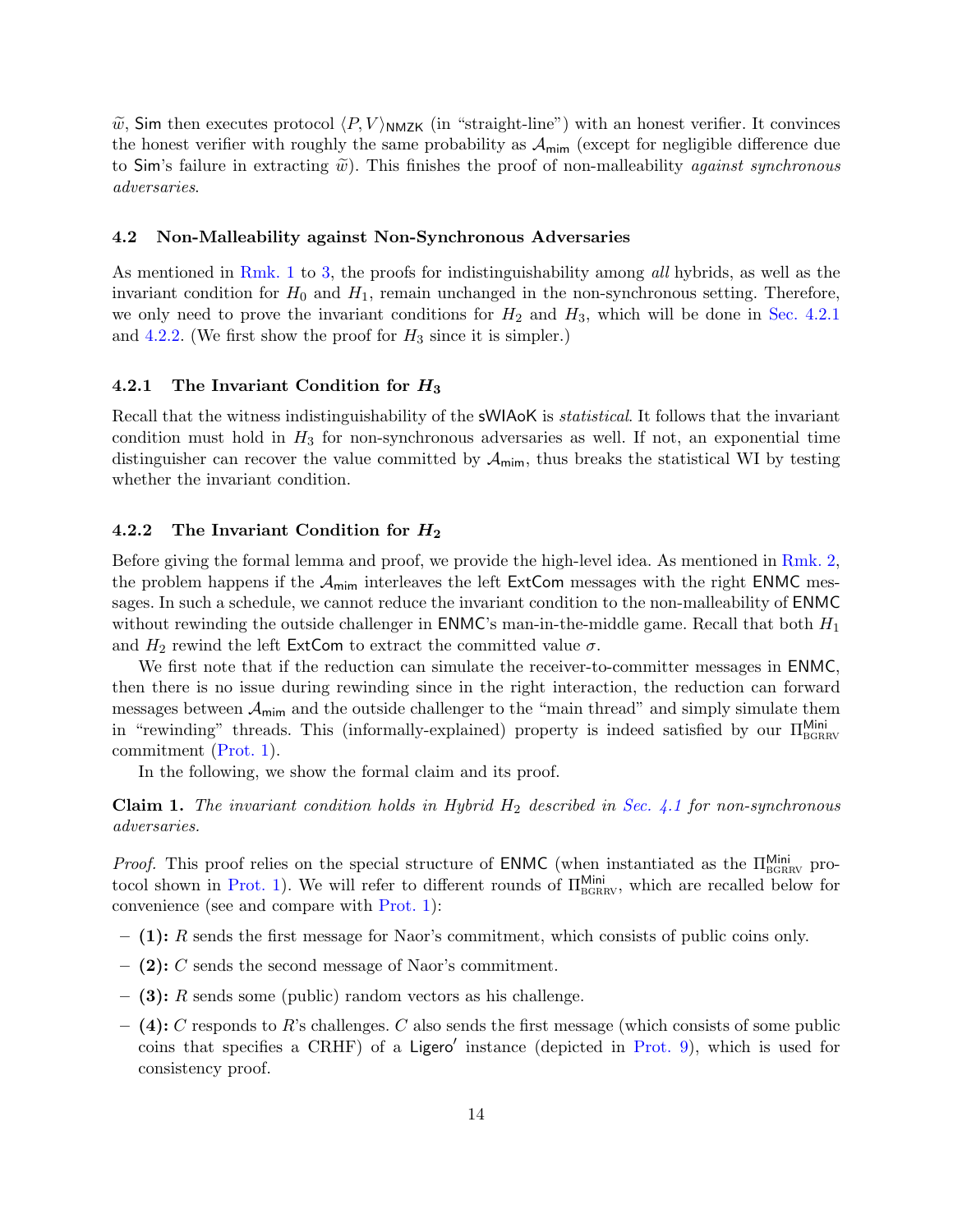$-$  (5)-(10): These are [Rounds 2](#page-36-1) to [7](#page-37-2) of Ligero' between C and R. Note that (5) is the (statisticallyhiding) commitments to verifier's random challenge  $\Gamma_1$  and  $\Gamma_2$ ; (7) is R's decommitment to  $\Gamma_1$ and (9) is R's decommitment to  $\Gamma_2$ .

With the structure of ENMC in mind, we now start to prove [Claim 1.](#page-15-3) First, observe that ExtCom has only one "slot" that needs to be rewound to extract  $\sigma$ . Therefore, we only need to worry about the schedule where some messages of the right ENMC are "nested" in this slot. In the following, we show that the invariant condition hold for all schedules.

In the following, we use (i)  $(i \in [10])$  to denote the *i*-th step of the right **ENMC** (as recalled above). We denote the first message of the rewindable slot in the left ExtCom as top, and the last message as bottom. See [Fig. 1](#page-17-0) for an illustration of these notations. Note that in [Fig. 1,](#page-17-0) no messages can appear between "adjacent messages" of the right ENMC, for example, message  $(2)-(3)$ ,  $(6)-(7)$ etc. This is because honest parties send their next message as soon as they receive the previous message.

Easy Cases. First, note that if bottom happens before (1), we can rewind the slot without rewinding the right **ENMC**. Therefore, the same proof for the invariant condition in  $H_2$  in the synchronous setting also applies here. Also, it is an easy case when (10) happens before bottom. In this case,  $A_{\text{mim}}$  cannot generate the right ENMC messages based on the left ENMC interactions, since the left ENMC has not started yet. Therefore, the invariant condition holds automatically. Another easy case is when (1) gets nested in the slot. In such a case, rewinding the slot will cause a fresh execution of the right ENMC, so it will not cause any problem when we try to reduce the invariant condition to the non-malleability of ENMC. At a high level, this is because we can always forward the messages when we do the last rewinding to the outside non-malleability challenger in the reduction. But we suppress the details here since we will provide a formal argument of such type when we handle the hard cases next.

Hard Cases. We now focus on the remaining schedules (beyond those discussed in Easy cases). These schedules consist of the situations where

- $-$  (1) happens before top, and
- $-$  (10) happens after bottom.

There are 10 such cases in total: one of them is shown in [Fig. 1;](#page-17-0) the other 9 are shown in [Fig. 2.](#page-18-0) Since these 10 schedules can be handled via similar arguments, in the following, we will first use the one in [Fig. 1](#page-17-0) as a representative to present a full proof, and then discuss how to extend the same proof to the remaining 9 cases.

The Hard Case in [Fig. 1.](#page-17-0) For the schedule shown in [Fig. 1,](#page-17-0) we build a man-in-the-middle adversary  $\mathcal{A}_{\mathsf{ENMC}}$  attacking the non-malleability of **ENMC**. Recall that in the non-malleability game, the manin-the-middle adversary  $A_{\text{EMMC}}$  talks to an honest committer in the left, and to an honest receiver in the right. We will refer to them as the left challenger and right challenger respectively. Our  $\mathcal{A}_{\mathsf{ENMC}}$  acts in the following way:

1.  $A_{\text{EMMC}}$  starts by running the hybrid experiment  $H_2$  internally with  $A_{\text{min}}$  up to the step right before (1). It then invokes the right challenger for the non-malleability game of ENMC, and forwards the messages between the challenger and  $A_{\text{min}}$  as the right interaction. It plays the left interaction in the same way as the simulator in  $H_2$ , until the execution reaches top for the first time.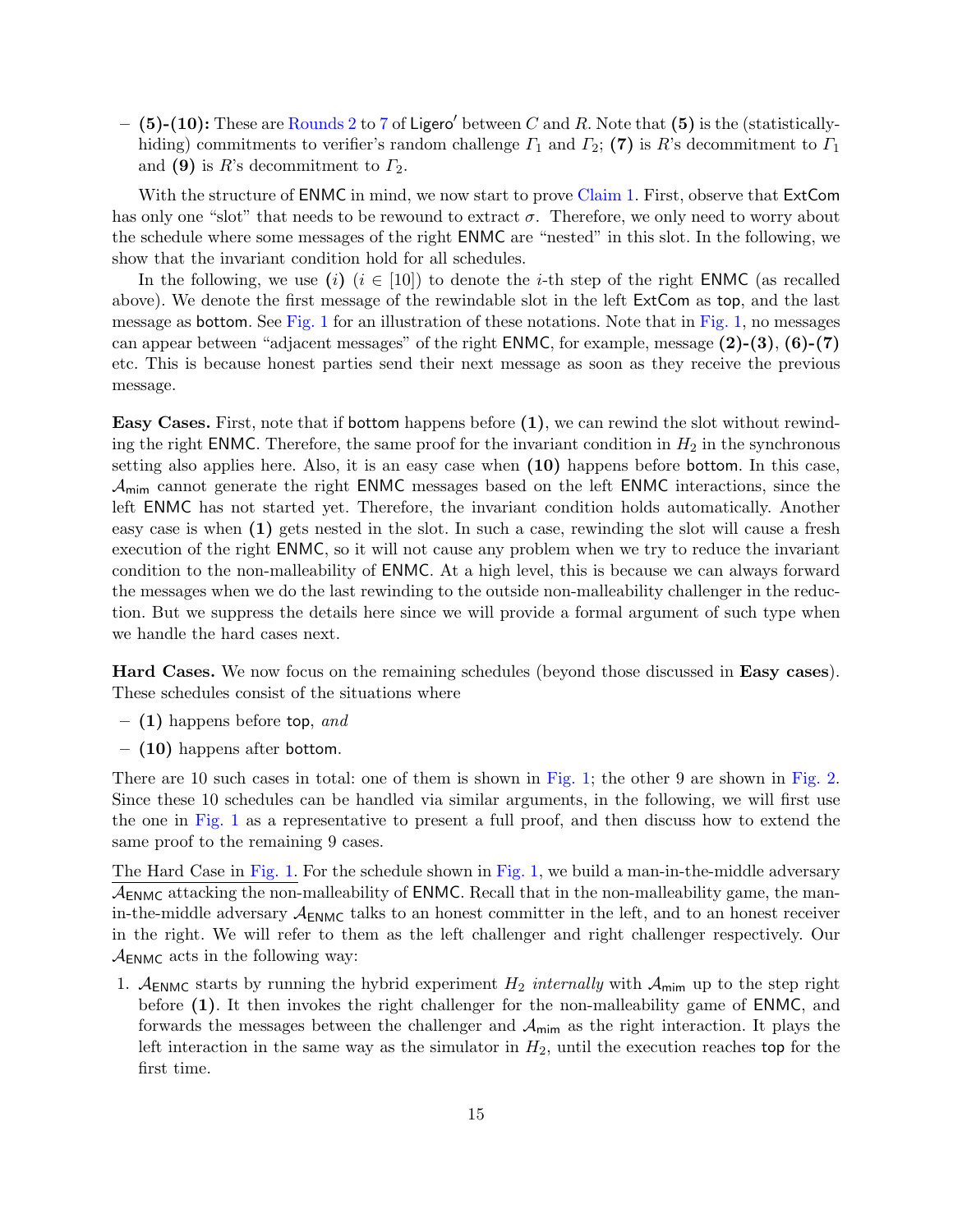<span id="page-17-0"></span>

Fig. 1: Special Schedules in the Non-Synchronous Scenario

- <span id="page-17-2"></span><span id="page-17-1"></span>2.  $A_{\text{EMMC}}$  now needs to execute the slot (top, bottom) in the "main-thread", and then rewind this slot for (w.l.o.g.)  $k = \text{poly}(\lambda)$  times to extract the  $\sigma$  value in the left interaction. To do that,  $A_{\text{ENMC}}$  proceeds as follows:
	- (a) For the main-thread execution,  $\mathcal{A}_{\text{EMMC}}$  plays the right interaction by forwarding messages between  $A_{\text{mim}}$  and the outside right challenger.
	- (b) From the 1st to the k-th rewinding,  $A_{\text{ENMC}}$  will prepare the right ENMC incoming messages (i.e. (5), (7), and (9)) by himself, instead of forwarding them between  $\mathcal{A}_{\text{min}}$  and the outside right challenger. To do that,  $A_{\text{ENMC}}$  samples fresh  $\Gamma_1$  and  $\Gamma_2$ , and commits to them as message (5); it sends the honest decommitments to (the fresh)  $\Gamma_1$  as message (7); similarly, it sends the honest decommitments to (the fresh)  $\Gamma_2$  as message (9). We emphasize that  $A_{\text{EMMC}}$  can indeed decommit to them because the commitments in  $(5)$  (in these rewinding threads) are generated by himself.

Note that the simulated messages during rewinding have identical distribution as the mainthread  $(5)$ ,  $(7)$ , and  $(9)$ , which guarantees that  $\mathcal{A}_{\text{mim}}$ 's view does not change. Thus, after the above rewindings,  $\sigma$  can be extracted except for negligible probability, for which  $A_{\text{ENMC}}$  just halts outputting ⊥.

- 3.  $A_{\text{EMMC}}$  continues the internal (main-thread) interaction until the left **ENMC** starts. He then invokes the outside left challenger by sending the values  $\sigma'_0 = 0^{\lambda}$  and  $\sigma'_1 = \sigma$ . Then, **ENMC** forwards the messages between  $\mathcal{A}_{\text{mim}}$  and the outside left challenger and  $\mathcal{A}_{\text{mim}}$  as the left ENMC interaction. In the right interaction, ENMC acts as the simulator in  $H_2$  except that when  $\mathcal{A}_{\text{mim}}$ sends the message (10), it forwards the message to the outside right challenger.
- 4.  $A_{\text{EMMC}}$  continues to finish the internal interaction with  $A_{\text{min}}$  as in  $H_2$  for the remaining parts of the protocol.

Now consider a distinguisher D (that incorporates the above adversary  $\mathcal{A}_{\text{EMMC}}$ ), and by definition of non-malleability, receives the value  $\mathcal{A}_{\text{EMMC}}$  commits to in the right interaction, say  $\tilde{\sigma}$ . Clearly, if the invariant condition does not hold in  $H_2$  then the distribution of  $\tilde{\sigma}$  is different depending on whether  $A_{\text{EMMC}}$  receives commitment to  $\sigma'_0$  or  $\sigma'_1$ . This condition can be easily tested by D (since it incorporates  $A_{\text{EMMC}}$ , thus violating the non-malleability of ENMC.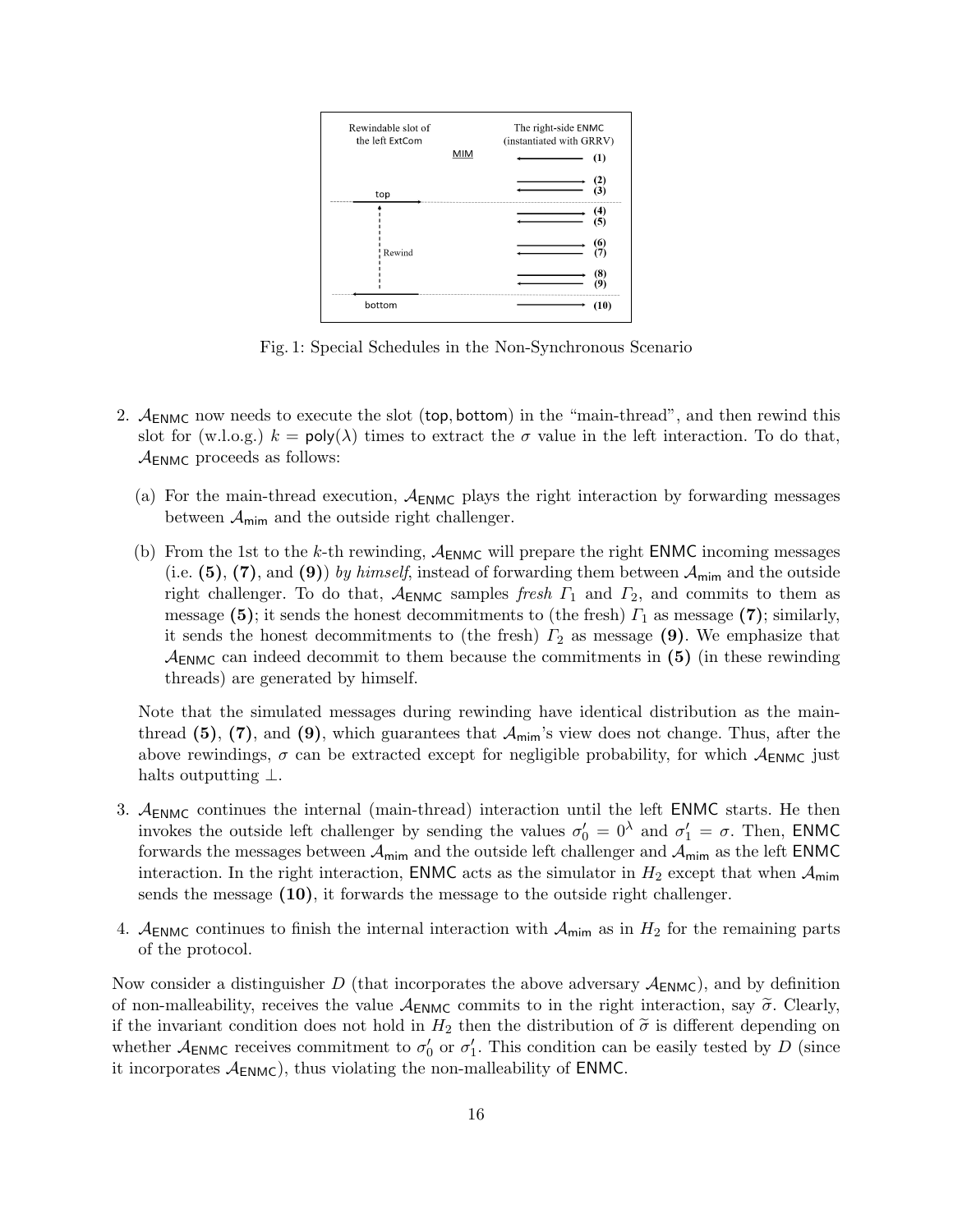<span id="page-18-0"></span>

Fig. 2: The Other 9 Schedules in the Non-Synchronizing Scenario

Other Hard Cases [\(Fig. 2\)](#page-18-0). The above argument proves [Claim 1](#page-15-3) for the special scheduling shown in [Fig. 1.](#page-17-0) We now discuss the other 9 non-synchronous schedules for the Hard cases when proving the invariant condition in Hybrid 2. These schedules are shown in [Fig. 2.](#page-18-0)

The analysis for [Fig. 1](#page-17-0) extends to all the schedules depicted in [Fig. 2.](#page-18-0) To do that, we only need to modify [Step 2b](#page-17-1) in the description of  $A_{\text{EMMC}}$ , according to the target schedule. Namely,  $A_{\text{EMMC}}$ in [Step 2b](#page-17-1) needs to prepare (or "simulate") the incoming messages nested in slot (top, bottom), for the  $k$  rewinding executions, without the help of the outside right challenger. In the following, we list the simulation strategies for all the cases shown in [Fig. 2.](#page-18-0)

– [Fig. 2a:](#page-18-0) (3) are some random vectors. In each rewinding,  $A_{\text{ENMC}}$  can sample these values by himself, and send them to  $\mathcal{A}_{\text{mim}}$  as the simulated (3).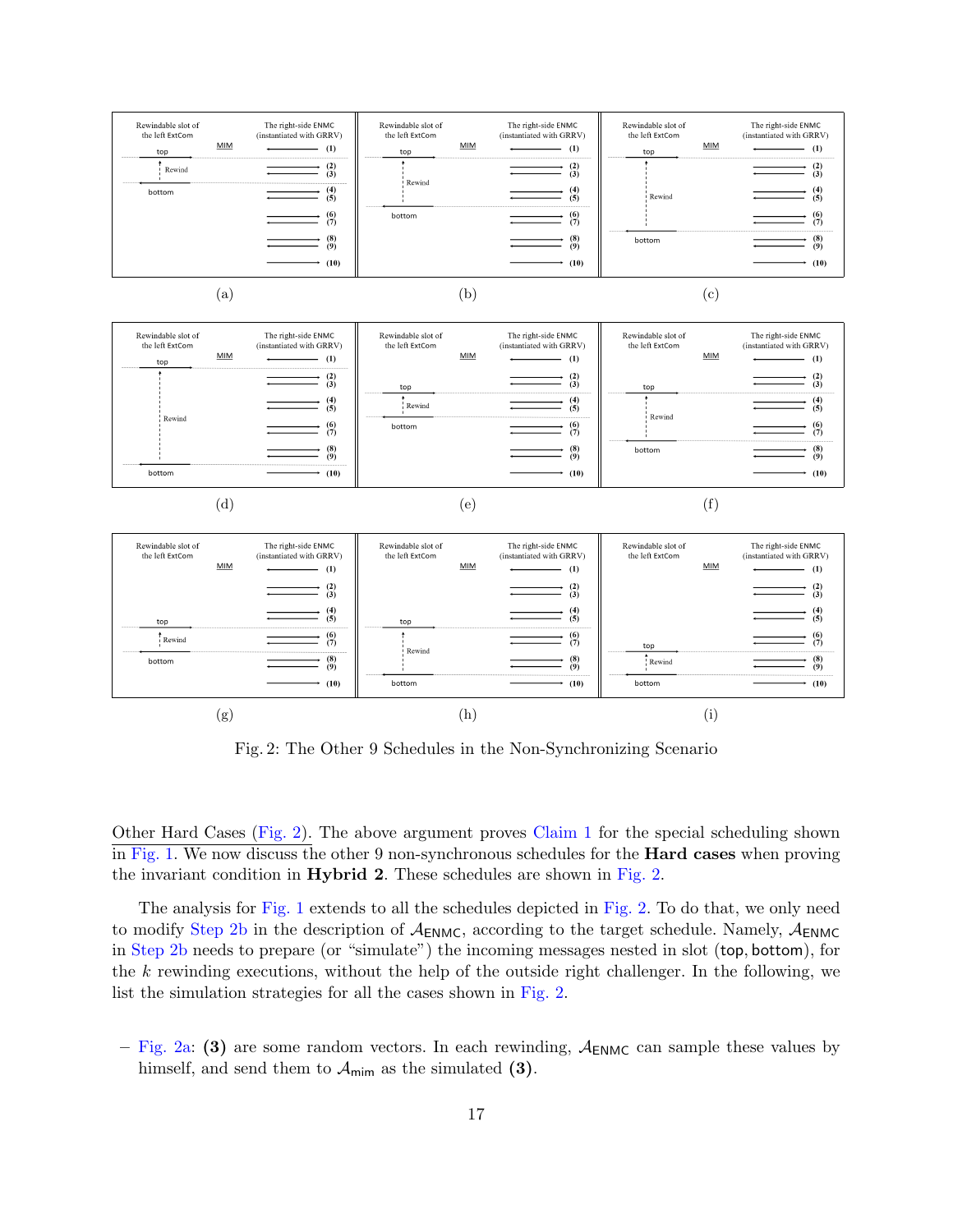- $-$  [Fig. 2b:](#page-18-0) The simulation for  $(3)$  can be done in the same way as for [Fig. 2a.](#page-18-0) The simulation for  $(5)$  can be done in the same way as for [Fig. 1](#page-17-0) discussed in [Sec. 4.2.2.](#page-15-2) I.e.,  $A_{ENMC}$  "fakes" message (5) by sampling fresh  $\Gamma_1$  and  $\Gamma_2$ , and committing to them by himself.
- $-$  [Fig. 2c:](#page-18-0) The simulation for (3) can be done in the same way as for [Fig. 2a.](#page-18-0) The simulation for (5) and (7) can be done in the same way as for [Fig. 1](#page-17-0) discussed in [Sec. 4.2.2.](#page-15-2) I.e.,  $A_{\text{EMMC}}$ "fakes" message (5) by sampling fresh  $\Gamma_1$  and  $\Gamma_2$ , and committing to them by himself; it "fakes" message (7) by decommitting to (the fresh)  $\Gamma_1$  honestly.
- $-$  [Fig. 2d:](#page-18-0) The simulation for  $(3)$  can be done in the same way as for [Fig. 2a.](#page-18-0) The simulation for  $(5)$ ,  $(7)$ , and  $(9)$  can be done in the same way as for [Fig. 1](#page-17-0) discussed in [Sec. 4.2.2.](#page-15-2) I.e.,  $\mathcal{A}_{\mathsf{EMMC}}$  "fakes" message (5) by sampling fresh  $\Gamma_1$  and  $\Gamma_2$ , and committing to them by himself; it "fakes" message (7) by decommitting to (the fresh)  $\Gamma_1$  honestly; it "fakes" message (9) by decommitting to (the fresh)  $\Gamma_2$  honestly.
- [Fig. 2e:](#page-18-0)  $A_{\text{EMMC}}$  "fakes" message (5) by sampling fresh  $\Gamma_1$  and  $\Gamma_2$ , and committing to them by himself.
- [Fig. 2f:](#page-18-0)  $A_{\text{EMMC}}$  "fakes" message (5) by sampling fresh  $\Gamma_1$  and  $\Gamma_2$ , and committing to them by himself; it "fakes" message (7) by decommitting to (the fresh)  $\Gamma_1$  honestly.
- [Fig. 2g:](#page-18-0) Note that message (7) is the decommitments to the  $\Gamma_1$  committed in message (5), which happens (and is fixed) before top. Thus,  $A_{\text{EMMC}}$  can simply reuse the decommitments messages obtained from the main-thread execution in all the  $k$  rewindings.
- [Fig. 2h:](#page-18-0) Note that message (7) (resp. (9)) is the decommitments to the  $\Gamma_1$  (resp.  $\Gamma_2$ ) committed in message  $(5)$ , which happens (and is fixed) before top. Thus,  $A_{\text{ENMC}}$  can simply reuse the decommitments messages obtained from the main-thread execution in all the k rewindings.
- [Fig. 2i:](#page-18-0) Note that message (9) is the decommitments to the  $\Gamma_2$  committed in message (5), which happens (and is fixed) before top. Thus,  $A_{\text{ENMC}}$  can simply reuse the decommitments messages obtained from the main-thread execution in all the k rewindings.

Observe that, in all of the above cases, the simulated messages are always identical distributed as in the corresponding main-thread execution. Thus, we are guaranteed that the correct  $\sigma$  value can be extracted from the left ExtCom. Therefore, the same argument for for [Fig. 1](#page-17-0) (shown in [Sec. 4.2.2\)](#page-15-2) can be applied to reduce the invariant condition to the non-malleability of ENMC. This eventually finishes our proof for [Claim 1.](#page-15-3)  $\Box$ 

# <span id="page-19-0"></span>4.2.3 Generalization to "Almost Public-Coin" Statistically ZK

In this part, we take another look at the proof in [Sec. 4.2.2](#page-15-2) with the following purpose: in [Sec. 4.2.2,](#page-15-2) we proved the invariant condition in  $H_2$ , relying on the special structure of  $\Pi_{\text{BGRRV}}^{\text{Mini}}$ . In particular, we assumed that the **Consistency Proof** stage of  $\Pi_{\text{BGRRV}}^{\text{Mini}}$  is conducted by Ligero'. However, we argue that Ligero' can be replaced by any "almost public-coin" (explained below) statistically zeroknowledge argument.

Motivation. Before delving into the details, let us first explain why we want to generalize the proof to almost public-coin ZK protocols: While Ligero' is efficient, using it directly in the Consistency Proof stage of  $\Pi_{\text{BGRRV}}^{\text{Min}}$  results in unacceptable running time. This is because the language  $L_{\text{consis}}^{\rho}$  (defined toward the end of [Prot. 1\)](#page-10-1) has a huge circuit size. As mentioned in [Sec. 1.2,](#page-5-0) we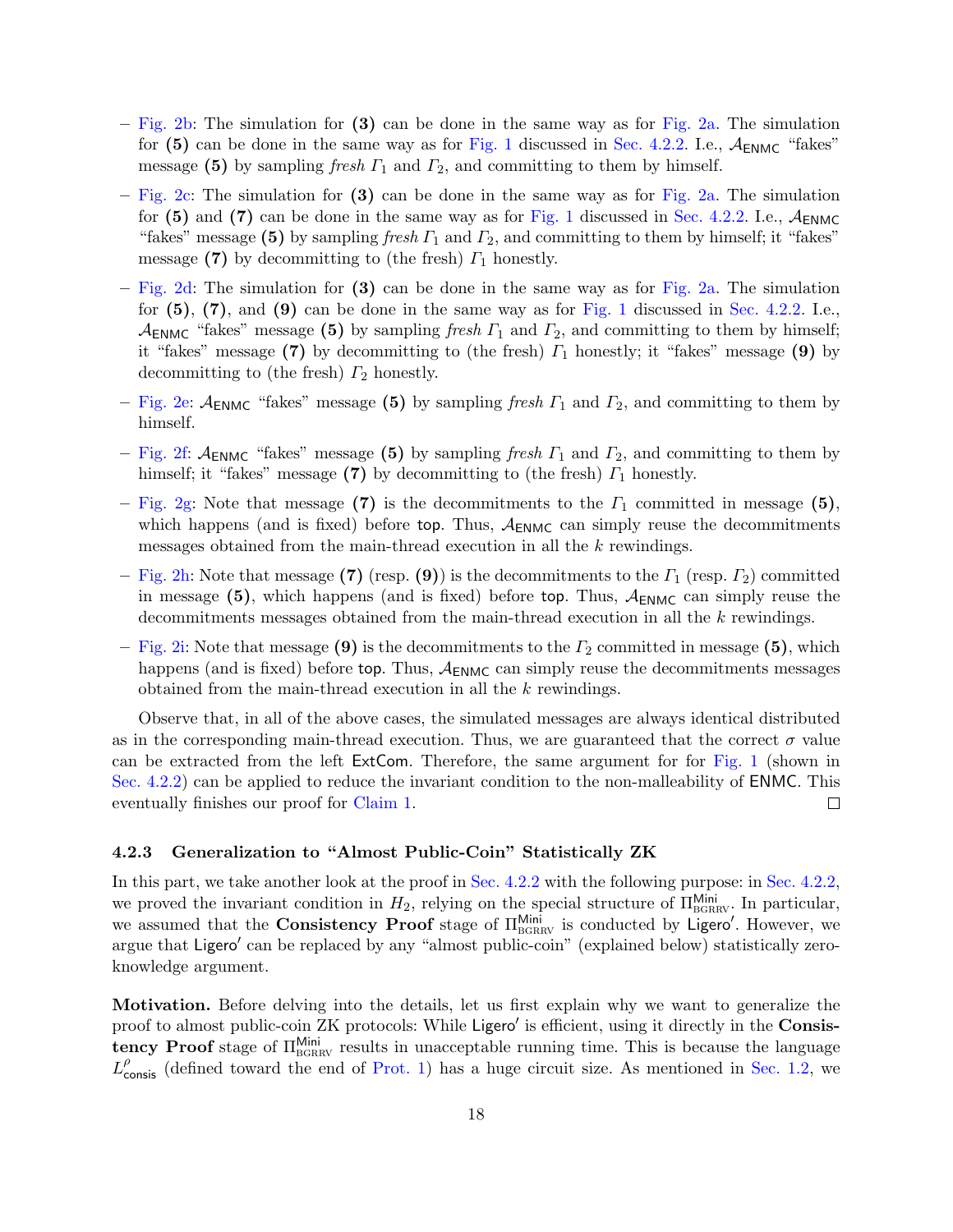<span id="page-20-1"></span>will (in [Sec. 5.3\)](#page-23-0) introduce the new idea of converting  $\Pi_{\text{BGRRV}}^{\text{Mini}}$  to an *instance-based* non-malleable commitment to achieve better efficiency. Looking ahead, the instance-based  $\Pi_{\rm BGRRV}^{\rm Mini}$  shares the same structure of the original  $\Pi_{\text{BGRBV}}^{\text{Mini}}$ , with the only difference being that the **Consistency Proof** stage is not conducted by Ligero' anymore. Instead, it will be done using a customized statistical ZK protocol called  $\Pi'_{OR}$ , which we construct by applying (a modified version of) the OR-composition technique [\[CDS94\]](#page-28-19) on Ligero (i.e., the honest-verifier version of Ligero'). We need to show that the same proof in [Sec. 4.2.2](#page-15-2) will still go through<sup>[6](#page-20-0)</sup> when we replace (the original)  $\Pi_{\text{BGRRV}}^{\text{Mini}}$  with this instance-based  $\Pi_{\text{BGRRV}}^{\text{Mini}}$  (i.e., when we replace Ligero' in the Consistency Proof stage with  $\Pi_{\text{OR}}'$ ). Fortunately, this is possible because  $\Pi'_{OR}$  shares the same structure as Ligero', in terms of the ap-plication in [Sec. 4.2.2.](#page-15-2) In particular,  $\Pi'_{OR}$  also enjoys the same "almost public-coin" property of Ligero', and this is exactly why the same proof in Sec.  $4.2.2$  can be applied when we replace Ligero' with  $\Pi'_{OR}$ . The purpose of this subsection is to distill this "almost public-coin" property and explain how it helps in the proof in [Sec. 4.2.2.](#page-15-2)

Almost Public-Coin Protocols. Let us summarize how the proof in [Sec. 4.2.2](#page-15-2) makes use of the structure of  $\Pi_{\text{BGRRV}}^{\text{Min}}$ . As we mentioned in the beginning of [Sec. 4.2,](#page-15-0)  $\Pi_{\text{BGRRV}}^{\text{Mini}}$  has 10 rounds that can be understood as two stages:

- 1. Commit Stage: This includes rounds (1) to (4); and
- 2. Consistency Proof: This includes rounds (4) to (10), which are exactly the statistically ZK protocol Ligero'.

We emphasize that all the receiver's messages are public random coins except for rounds (5) and (7), which constitute the commitment and corresponding decommitment to some random coins. This public-coin property is the main reason that  $\mathcal{A}_{\mathsf{ENMC}}$  works properly: in [Step 2,](#page-17-2)  $\mathcal{A}_{\mathsf{ENMC}}$  needs to simulate the receiver's message in rewinding threads; because all the receiver's messages (except for rounds (5) and (7)) are public-coin,  $A_{\text{EMMC}}$  can simply sample them freshly for each rewinding; moreover, round  $(5)$  (resp.  $(7)$ ) is a commitment (resp. the corresponding decommitment) to random coins, so  $A_{\text{EMMC}}$  can also sample and commit to (resp. decommit honestly to) random coins itself. Therefore, the rewinding threads can be shown to be identically distributed as the main thread.

In light of the above, it is clear that the  $\Pi_{\rm BGRBV}^{\rm Mini}$  can be replaced with any **ENMC** that enjoys the above public-coin property. In particular, the **Commit Stage** of  $\Pi_{\text{BGRRV}}^{\text{Mini}}$  is public-coin by design; the Consistency Proof stage, when implemented with Ligero', is public-coin (again, except for  $(5)$ ) and (7) as discussed above) because Ligero' is obtained in a special way: it is obtained by applying the Goldreich-Kahan transform on the honest-verifier version Ligero, which is a public-coin protocol.

Looking ahead, our  $\Pi'_{OR}$  enjoys the above public-coin property. As we will show in [Sec. 5.3,](#page-23-0)  $\Pi_{\text{OR}}'$  is obtained by applying Goldreich-Kahan transform on a protocol  $\Pi_{\text{OR}}$  (which will appear in [Sec. 5.2\)](#page-21-2), which is also a public-coin honest-verifier ZK argument. Therefore, the above argument applies.

In summary, when we replace  $\Pi_{\rm BGRBV}^{\rm Mini}$  with its instance-based version, the same proof in [Sec. 4.2.2](#page-15-2) will still go through.

<span id="page-20-0"></span><sup>&</sup>lt;sup>6</sup> We do not need to revisit the proof in [Sec. 4.2.1,](#page-15-1) as it is independent of the structure of  $\Pi_{\text{BGRRV}}^{\text{Milin}}$ .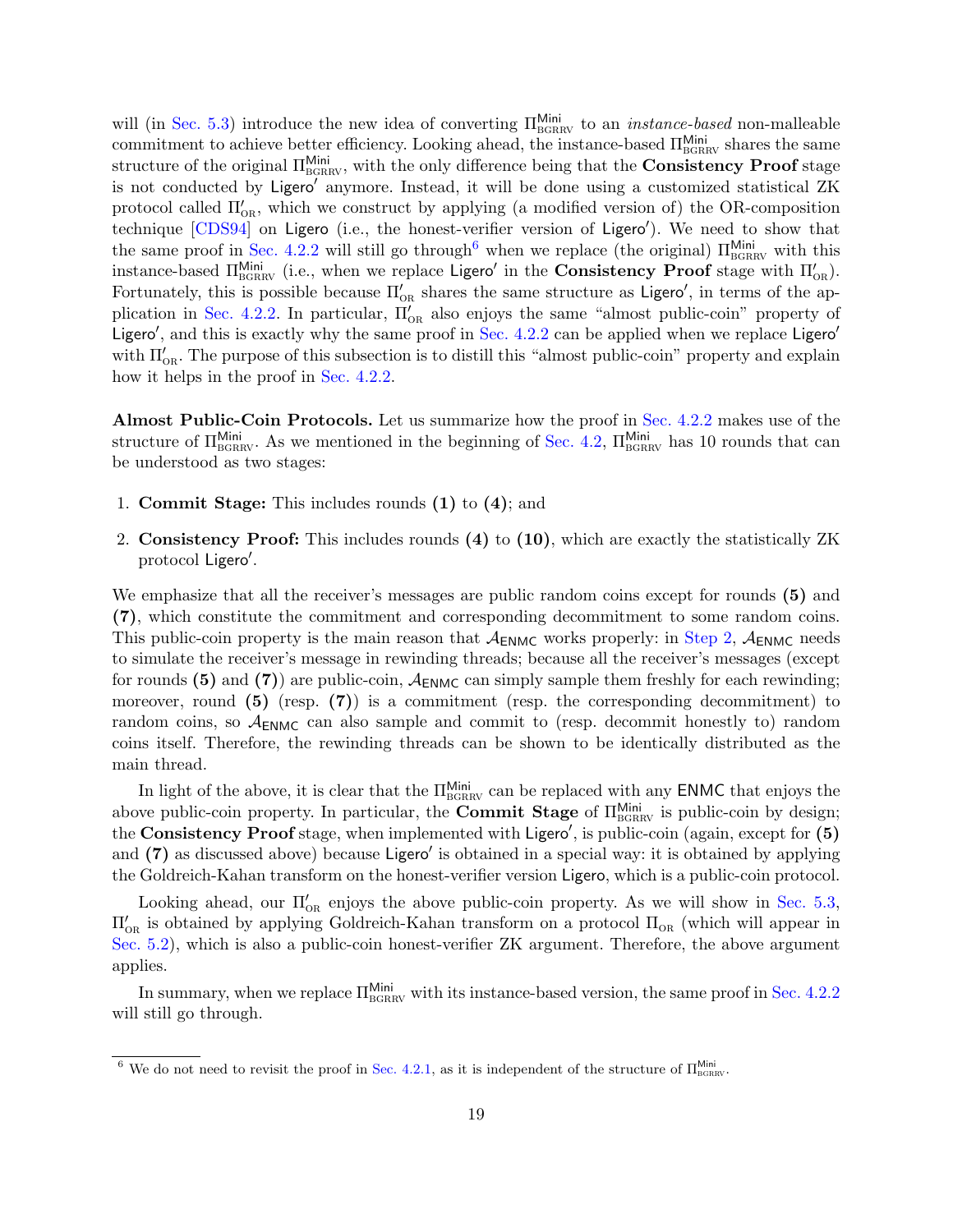# <span id="page-21-6"></span><span id="page-21-0"></span>5 Improving Efficiency through Fake Executions

#### <span id="page-21-1"></span>5.1 Road Map

In this section, we describe how to instantiate our NMZK protocol  $\langle P, V \rangle$  NMZK (shown in [Prot. 2\)](#page-11-1) to achieve concrete efficiency. The major bottlenecks are:

- <span id="page-21-3"></span>1. [Step 4](#page-12-3) of  $\langle P, V \rangle$  NMZK is a statistical WIAoK on the OR-composition of the statement x and a trapdoor statement (let us denote it as  $(x \vee x_{tr})$ ). This proof is non-black-box on the [Step 2](#page-12-4) commitments and involves expensive  $\mathcal{NP}$  reduction.
- <span id="page-21-4"></span>2. [Step 2](#page-12-4) of  $\langle P, V \rangle$  is instantiated with  $\Pi_{\text{BGRRV}}^{\text{Mini}}$  [\(Prot. 1\)](#page-10-1), whose **Consistency Proof** step involves an expensive ZK proof.

To address [Item 1,](#page-21-3) we want to employ the OR-composition technique in [\[CDS94\]](#page-28-19) to construct the desired sWIAoK from Ligero. This will allow the prover to finish the proof for  $(x \vee x_{tr})$  by conducting a (light) proof for x, and running the fast Ligero simulator HVSim for the  $x_{tr}$  part. This will be much more efficient than running Ligero on  $(x \vee x_{tr})$  directly. However, this approach encounters obstacles: Ligero does not have the properties required by [\[CDS94\]](#page-28-19). We show how to solve related problems in [Sec. 5.2.](#page-21-2)

To address [Item 2,](#page-21-4) we wish to reuse the OR-composition technique described above. But it does not immediately apply because the target statement of the Consistency Proof does not have the  $(x \vee x_{tr})$  structure; instead, it is a single statement  $x_{com} \in L^{\rho}_{consis}$ , which is related to some vector of commitments<sup>[7](#page-21-5)</sup>. Running Ligero for  $x_{\text{com}}$  is prohibitively expensive. To handle this issue, observe that this  $\Pi_{\text{BGRRV}}^{\text{Min}}$  protocol is executed as a part of our  $\langle P, V \rangle_{\text{NMZK}}$  protocol on some statement  $x_{\text{zk}}$ . Therefore, we change the statement of **Consistency Proof** to  $(x_{\text{zk}} \vee x_{\text{com}})$ , and then use the above OR-composition technique to boost the efficiency. We denote this extended non-malleable commitments as instance-based non-malleable commitments (IB-NMC). We elaborate on the above idea in [Sec. 5.3.](#page-23-0)

Non-Malleability from Simulation-Soundness. Unfortunately, the above strategy induces an extra problem—replacing the [Step 2](#page-12-4) ENMC by the above instance-based version (i.e. the IB-NMC) jeopardizes the security of  $\langle P, V \rangle_{\text{NMZK}}$  [\(Prot. 2\)](#page-11-1). Specifically, it is not clear whether the resulting protocol is still non-malleable. However, we will be able to prove that it is a simulation-sound ZK protocol (which is already sufficient for many applications). Finally, we show in [Sec. 5.4](#page-24-0) (resp. [Sec. 5.5\)](#page-25-0) how to use this simulation-sound ZK protocol to obtain non-malleable ZK protocols (resp. non-malleable commitments), with (almost) no efficiency overhead.

#### <span id="page-21-2"></span>5.2 OR-Composition of Ligero

The OR-composition [\[CDS94\]](#page-28-19) was originally designed for  $\Sigma$  protocols, i.e., 3-round public-coin HVZK protocols with special soundness, which requires that a witness can be extracted from two convincing transcripts with distinct challenges. To prove an OR statement  $x \vee x'$ , the ORcomposition invokes a parallel execution of two  $\Sigma$ -protocol instances:  $(a_1, b_1, c_1)$  for proving x and  $(a_2, b_2, c_2)$  for proving x', which are called the left and right execution respectively. But the verifier sends only a single round-2 challenge b; the prover has the freedom to "decompose" it as  $b = b_1 \oplus b_2$ to finish the two parallel executions. The prover may only have a witness for, say, the  $x$  part; since it

<span id="page-21-5"></span><sup>&</sup>lt;sup>7</sup> Recall that the language  $L_{\text{consis}}^{\rho}$  is defined toward the end of  $\Pi_{\text{BGRRV}}^{\text{Mini}}$  [\(Prot. 1\)](#page-10-1).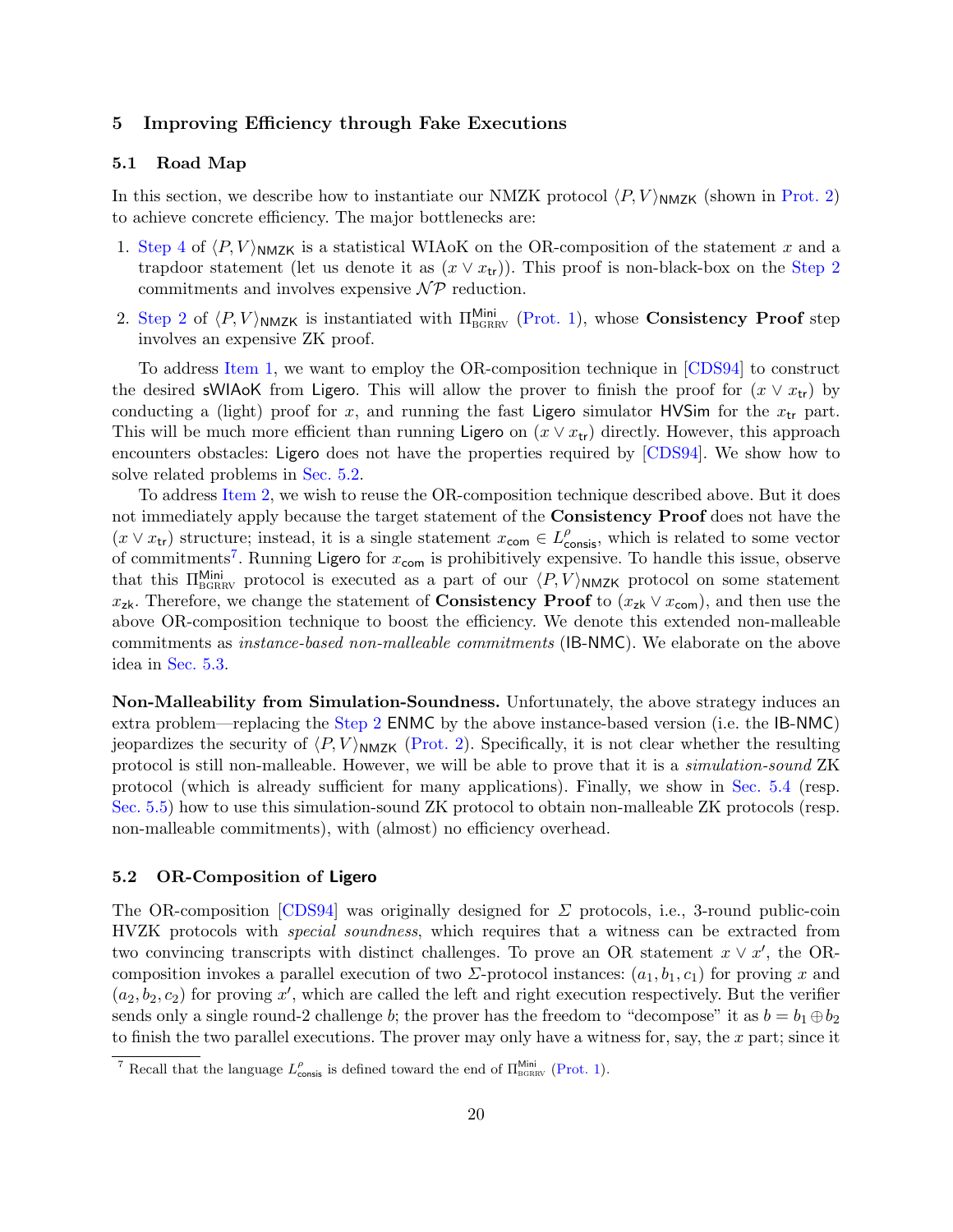<span id="page-22-1"></span>can always "equivocate" one share of  $b$ , it will first "finish" (in other words, fake) the left execution by running the HVZK simulator for the  $\Sigma$ -protocol by setting  $b_2$  in advance; it can answer any  $b_1 = b \oplus b_2$  as it has the witness for x.

The First Attempt. We want to apply the above OR-composition to Ligero. However, Ligero is not a  $\Sigma$ -protocol—it has six rounds (i.e., two challenge-response slots). Indeed, it is known that straightforward generalization of OR-composition to multi-slots protocols (i.e., the original OR-composition is applied on each slot separately) will yield an unsound protocol.

In more detail, recall that Ligero's messages are denoted as  $(h, a, b, c, b, \tilde{c})$ , where  $(h, b, b)$  are nothing but public-coins (see [Prot. 8\)](#page-35-1). If we do the straightforward generalization of the above OR-composition (to prove an OR statement  $x \vee x'$ ), it will work as follows: assuming P knows witness w for x, P uses  $HVSim(x')$  to simulate a proof  $(h_2, a_2, b_2, c_2, \tilde{b}_2, \tilde{c}_2)$  for the x' part (because  $R$  does not have witness for it). Meanwhile, B gaperates the proof for x henotly in the following P does not have witness for it). Meanwhile, P generates the proof for  $x$  honestly, in the following manner: V sends h and P derives  $h_1$  as  $h_1 = h \oplus h_2$ ; P runs the honest Ligero prover's algorithm on input  $(x, w)$  to generate  $a_1$ , assuming the first Ligero verifier's message is  $h_1$ . Similarly, when V sends b (resp. b), P will set  $b_1 = b \oplus b_2$  (resp.  $b_1 = b \oplus b_2$ ), and compute the response  $c_1$  (resp.  $\tilde{c}_1$ ) using the honest Ligero prover's algorithm (as it has witness  $w$  for  $x$ ).

However, the above approach suffers from the following "cross attack": Since  $P^*$  has the opportunity to decide how to decompose h, b, and b, it can pick a bad  $b_1$  and a bad  $b_2$ . That is, a cheating prover can choose malicious challenges in the first slot of the left execution and the second slot of the *right* execution, and there is no soundness guarantee for Ligero when a malicious prover can control (even) one challenge out of the two slots.

**Solution.** To resolve this problem, we ask  $P$  to commit to its decomposition in advance. More accurately, we ask P to generate  $com = SHCom(h_2||b_2||b_2; r)$  at the very beginning of the protocol, where SHCom is a statistically-hiding commitment. Then, we continue as the above. At the end of the execution, we ask  $P$  to give a statistical WI argument of knowledge sWIAoK for the following statement:

– com is committing to either  $(h_1, b_1, \tilde{b}_1)$  or  $(h_2, b_2, \tilde{b}_2)$ .<sup>[8](#page-22-0)</sup>

Intuitively, due to the (knowledge) soundness of sWIAoK,  $P^*$  cannot conduct the above "cross attack" anymore.

We denote this protocol as  $\Pi_{OR}$ . Due to space constraints, we put the formal description of Πor in [Prot. 10](#page-37-3) in [Appx. C,](#page-37-0) where we also provide the complete security proof. Here, we want to emphasize that this approach invokes very small efficiency overhead compared with the plain OR-composition described in The First Attempt: what we add is simply a statistically-hiding commitment and a sWIAoK for its consistency. Using a modified version of Ligero as the underlying sWIAoK (see [Appx. C.3\)](#page-45-0), this only adds an extra computation cost of 32 milliseconds and an extra communication cost of 6.4MB. See [Appx. C.2](#page-43-0) for more details.

Regarding Malicious-Verifiers ZK. It is not hard to see that the above  $\Pi_{OR}$  is also an honestverifier ZK argument (of knowledge). Using the Goldreich-Kahan technique [\[GK96\]](#page-29-20) (as done in [\[IMS12,](#page-30-18) [AHIV17\]](#page-28-10)), we can convert it to a fully-secure ZK argument, i.e., against malicious verifiers. We denote the resulting protocol as  $\Pi'_{OR}$ , and present the full description of it in [Prot. 11](#page-43-1) of

<span id="page-22-0"></span><sup>&</sup>lt;sup>8</sup> Note that  $(h_1, b_1, \tilde{b}_1)$  and  $(h_2, b_2, \tilde{b}_2)$  will be known to V when the protocol reaches the final sWIAoK stage.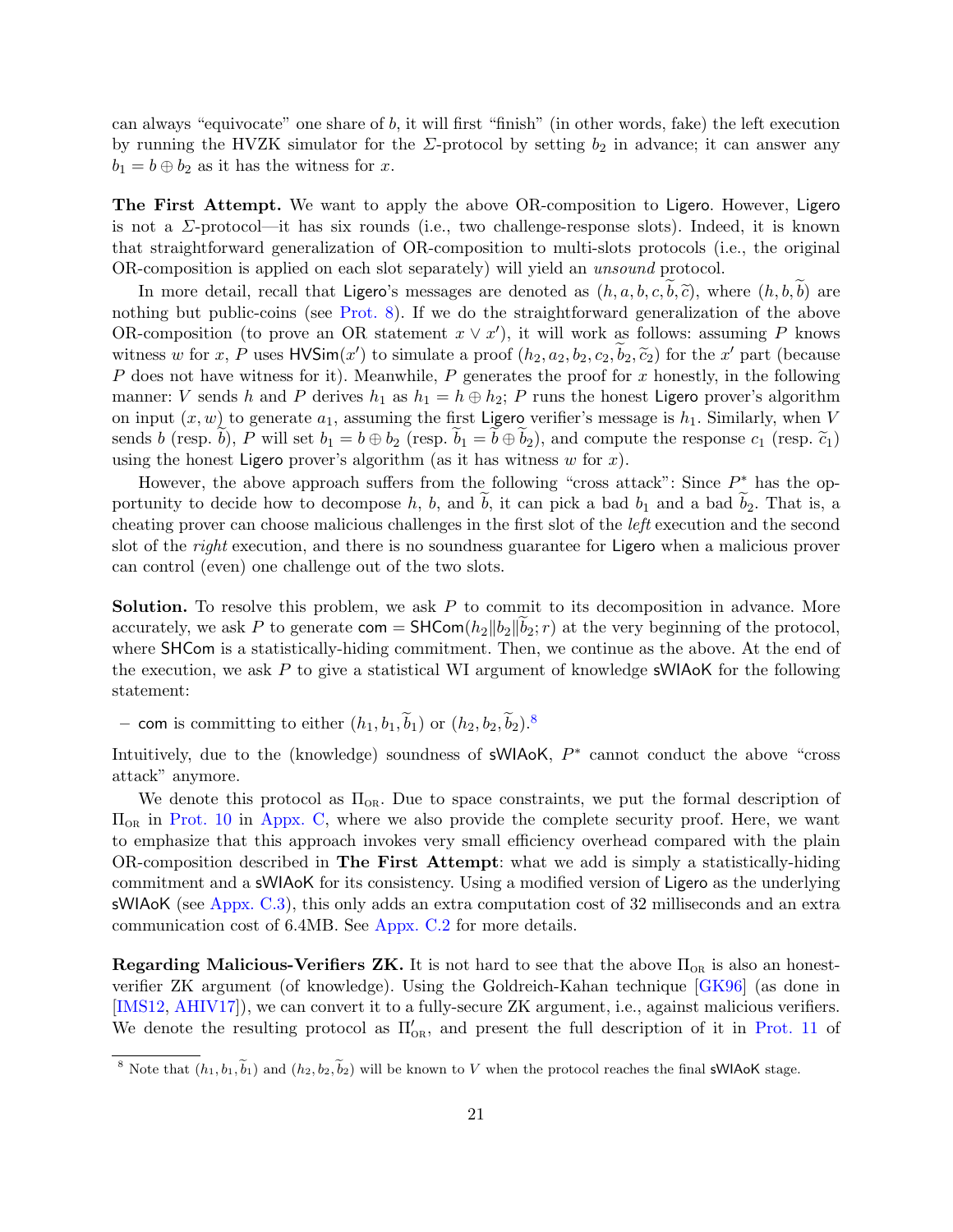[Appx. C.1.3.](#page-42-0) Looking ahead,  $\Pi'_{OR}$  will be used in the instance-based non-malleable commitment in the next subsection (in [Prot. 3\)](#page-23-1).

#### <span id="page-23-0"></span>5.3 Instance-Based Non-Malleability

Recall that we use  $\Pi_{\text{BGRRV}}^{\text{Mini}}$  [\(Prot. 1\)](#page-10-1) as our **ENMC**. The primary efficiency bottleneck in  $\Pi_{\text{BGRRV}}^{\text{Mini}}$  is the consistency proof, which is done using Ligero'. Since an honest committer is never cheating, our goal is to provide the prover an easier way to get through this proof. Toward this goal, we first show an *instance-based* version of  $\Pi_{\text{BGRRV}}^{\text{Min}}$ , denoted as  $\langle C_L, R_L \rangle$ . The instance-based version simply gives the option of using a witness for a true statement in the consistency proof phase of  $\Pi_{\text{BGRRV}}^{\text{Min}}$ . At a high level, the parties get a statement x as input which may or may not be true. If x is true, the committer can additionally take as input a witness  $w \in \mathcal{R}_L(x)$  and succeed in the proof phase by using w instead of completing the consistency proof for any message  $m$ . This allows the honest prover to fake the ENMC execution using a faster simulator thanks to the OR-composition. If  $x$ is false, the committer commits to a valid value m. It is also possible to do both: commit to m properly and execute consistency proof as well as proof for x. We present the full construction in [Prot. 3,](#page-23-1)<sup>[9](#page-23-2)</sup> and establish its security in [Lem. 3](#page-23-3) and [4.](#page-24-1)

# <span id="page-23-1"></span>Protocol 3:  $\langle C_L, R_L \rangle (x)$ : Instance-Based Non-Malleable Commitment

Instance-based  $\Pi_{\text{BGRRV}}^{\text{Mini}}$  is the following commitment scheme, denoted as  $\langle C_L, R_L \rangle$ , defined for an arbitrary  $\mathcal{NP}$  language L: the common input to both algorithms is a statement x; in addition,  $C_L$ takes a (private) auxiliary input that is either of the form  $(m, \perp)$  or  $(\perp, w)$  where w is a witness for  $x \in L$ . Recall that  $\Pi_{\text{BGRBV}}^{\text{Min}}$  is denoted by  $\langle C, R \rangle$  and depicted in [Prot. 1.](#page-10-1) The protocol proceeds in two phases:

- Commit Stage: In this stage  $R_L$  proceeds identically to algorithm R of  $\Pi_{\text{BGRRV}}^{\text{Min}}$  and let  $\rho$  be its first message. For input  $(m, \perp), C_L$  proceeds exactly as C proceeds in the commit stage on input m. For input  $(\perp, w)$ ,  $C_L$  simply sends *random* values of appropriate size as the second and fourth messages of the commit stage (when interacting with  $R<sub>L</sub>$ ). Recall that the execution of the **Commit Stage** of  $\Pi_{\text{BGRRV}}^{\text{Mini}}$  will yield messages  $\hat{\mathbf{m}}, \hat{\mathbf{r}},$  and  $\{w_i\}_{i \in [n]}$  (see [Prot. 1\)](#page-10-1). We denote  $\operatorname{\mathsf{st}}\coloneqq (\widehat{\mathbf{m}},\widehat{\mathbf{r}},\{w_i\}_{i\in[n]}).$
- **Proof Stage:** In this stage,  $C_L$  proves that  $(x, st) \in L \vee L_{\text{consis}}^{\rho}$  using  $\Pi_{\text{OR}}'$ , i.e., the fully ZK version of  $\Pi_{OR}$  (see [Prot. 11\)](#page-43-1). For input  $(m, \perp), C_L$  uses the simulator HVSim for the left part  $(i.e., for x)$ , and completes right part  $(i.e., for st)$  honestly by using the witness for st (from the first phase). For input  $(\perp, w)$  it uses w to succeed in the left part of the proof and simulator HVSim to succeed in the right part.

If the common statement is fixed to x, we denote the instance-based  $\Pi_{\text{BGRRV}}^{\text{Mini}}$  by  $\langle C_L, R_L \rangle(x)$ . The executions corresponding to inputs  $(m, \perp)$  will be called **real or honest executions**, and those corresponding to  $(\perp, w)$ , fake or simulated executions of  $\Pi_{\text{BGRRV}}^{\text{Mini}}$  (or ENMC).

<span id="page-23-3"></span>**Lemma 3.** Let L be an NP language. For every  $x \notin L$  protocol  $\langle C_L, R_L \rangle(x)$  [\(Prot. 3\)](#page-23-1) is an extractable non-malleable commitment scheme.

<span id="page-23-2"></span> $9$  We warn that this version cannot be used in our NMZK protocol yet. See [Sec. 5.4.](#page-24-0)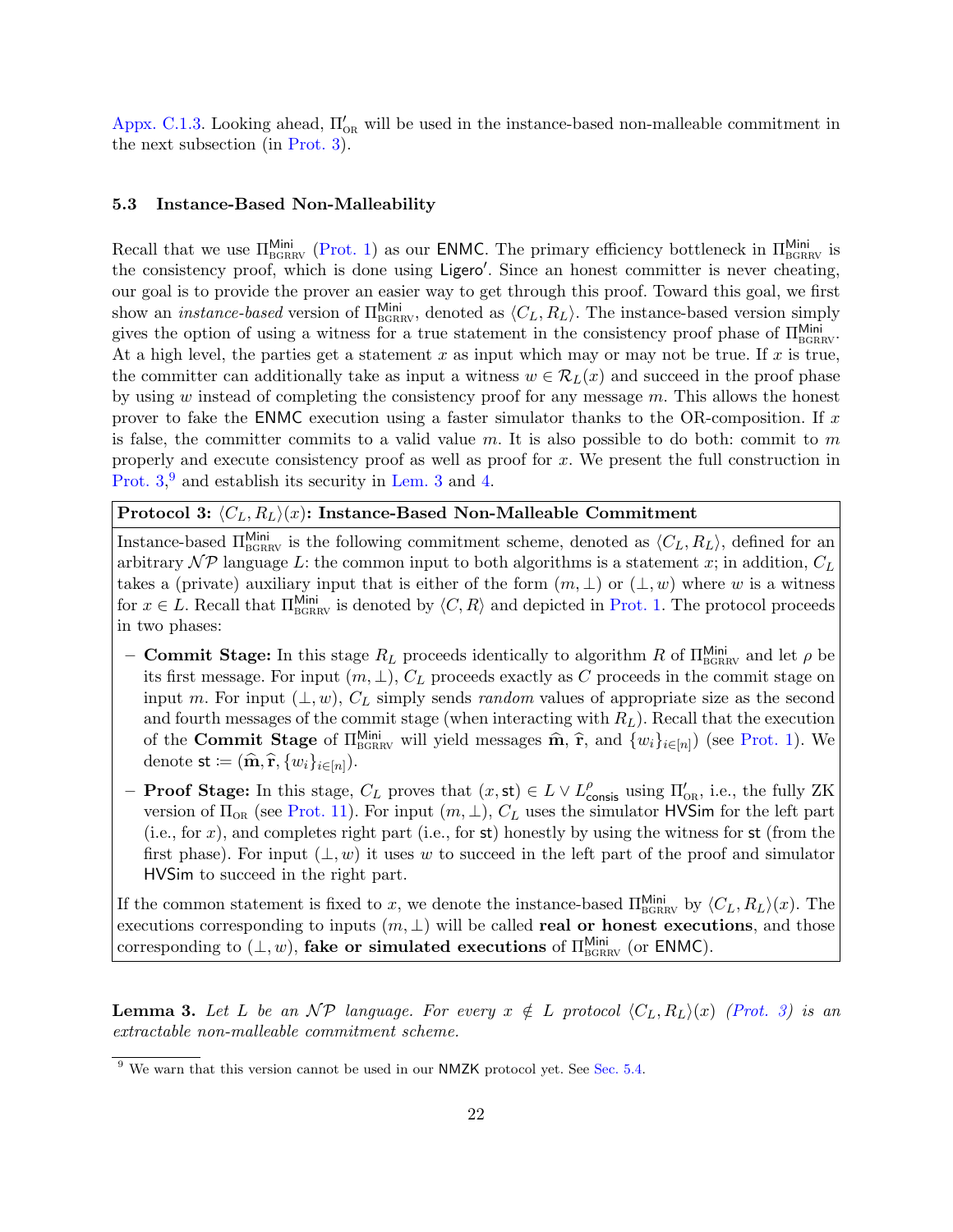*Proof.* We observe that for every  $x \notin L$ , the **Proof Stage** of the protocol is a ZK argument for st  $\in L^{\rho}_{\text{consis}}$  (i.e., consistent execution of the commit stage). In this case,  $\langle C_L, R_L \rangle(x)$  is simply an instantiation of the original  $\Pi_{\text{BGRBV}}^{\text{Min}}$  protocol. The claim then follows from the security of  $\Pi_{\text{BGRBV}}^{\text{Min}}$ .

<span id="page-24-1"></span>**Lemma 4.** Let L be an  $\mathcal{NP}$  language with witness relation  $\mathcal{R}_L$ . For every message m and every  $(x, w) \in \mathcal{R}_L$ , the following holds:

 $\{\mathsf{view}_0 \leftarrow \langle C_L((m, \bot)), R_L\rangle(x): \mathsf{view}_0\} \quad \stackrel{c}{\approx} \quad \{\mathsf{view}_1 \leftarrow \langle C_L((\bot, w)), R_L\rangle(x): \mathsf{view}_1\} \,.$ 

Proof. This lemma follows from the following two observations: (i) committer's messages in the commit stage are pseudorandom (since second message of Naor's commitment is pseudorandom), and (ii) the proof stage is WI (it is indeed ZK). Since the proof follows from a standard hybrid argument, we omit the details.  $\Box$ 

*Remark 4 (On Efficiency)*. It is worth noting that if x admits a fast Ligero proof, then fake executions are faster than the real executions since the simulator for Ligero for the right part (i.e., the real consistency proof for st) is much faster than the prover. As mentioned in [Sec. 1.2,](#page-5-0) this is how we manage to obtain significant improvement on the efficiency.

# <span id="page-24-0"></span>5.4 Efficient Simulation-Sound Zero-Knowledge

The main benefit of the instance-based  $\Pi_{\text{BGRRV}}^{\text{Min}}$  in [Prot. 3](#page-23-1) is that if  $x \in L$  admits fast proofs, it can be used in place of standard  $\Pi_{\rm BGRBV}^{\rm Mini}$  in our NMZK protocol. Unfortunately, the resulting protocol is not a NMZK for true  $x!$  Nevertheless, the resulting protocol is *simulation-sound* (as per [Def. 3\)](#page-8-0), and equally importantly, *efficient*. We refer to this protocol by  $\Pi_{ss}$  and specify it in [Prot. 4.](#page-24-2)

# <span id="page-24-2"></span>Protocol 4: Π<sub>ss</sub>: Simulation-Sound ZKAoK

The common input is x and prover's input is a witness w for  $x \in L$ , where L is the desired  $\mathcal{NP}$ language. This protocol is identical to protocol  $\langle P, V \rangle$  NMZK [\(Prot. 2\)](#page-11-1) except that the [Step 2](#page-12-4) ENMC is replaced with the instance-based non-malleable commitment [\(Prot. 3\)](#page-23-1) with the following inputs: the common input is x and committer's auxiliary input in the **Proof Stage** of the commitment is  $(\perp, w)$ . Observe that the honest prover only performs a simulated execution of the non-malleable commitment.

# **Theorem 2.** Protocol  $\Pi_{SS}$  [\(Prot. 4\)](#page-24-2) is a simulation-sound zero-knowledge argument of knowledge.

Proof. Completeness is straightforward. We now show a single simulator S for the protocol that satisfies the two requirements in [Def. 3.](#page-8-0) The proof follows closely from that of [Thm. 1.](#page-12-1) We provide more details in the following.

**Indistinguishable Simulation.** Simulator  $S$  (for proving [Def. 3\)](#page-8-0) is identical to the hybrid machine  $H_3$  constructed in [Sec. 4.1](#page-13-0) (where the "trapdoor" statement is set successfully), except that it performs a real execution of the instance-based  $\Pi_{\text{BGRRV}}^{\text{Mini}}$  protocol in [Step 2](#page-12-4) (i.e., it uses  $(\sigma, \perp)$ ) as the private input of the committer). It is straightforward to verify that  $S$  does not use the witness. Then, from the proof of [Lem. 2](#page-13-1) and the additional observation that the real and simulated executions of instance-based  $\Pi_{\text{BGRRV}}^{\text{Mini}}$  are indistinguishable [\(Lem. 4\)](#page-24-1), it follows that the output of S is indistinguishable from that of a real MIM experiment.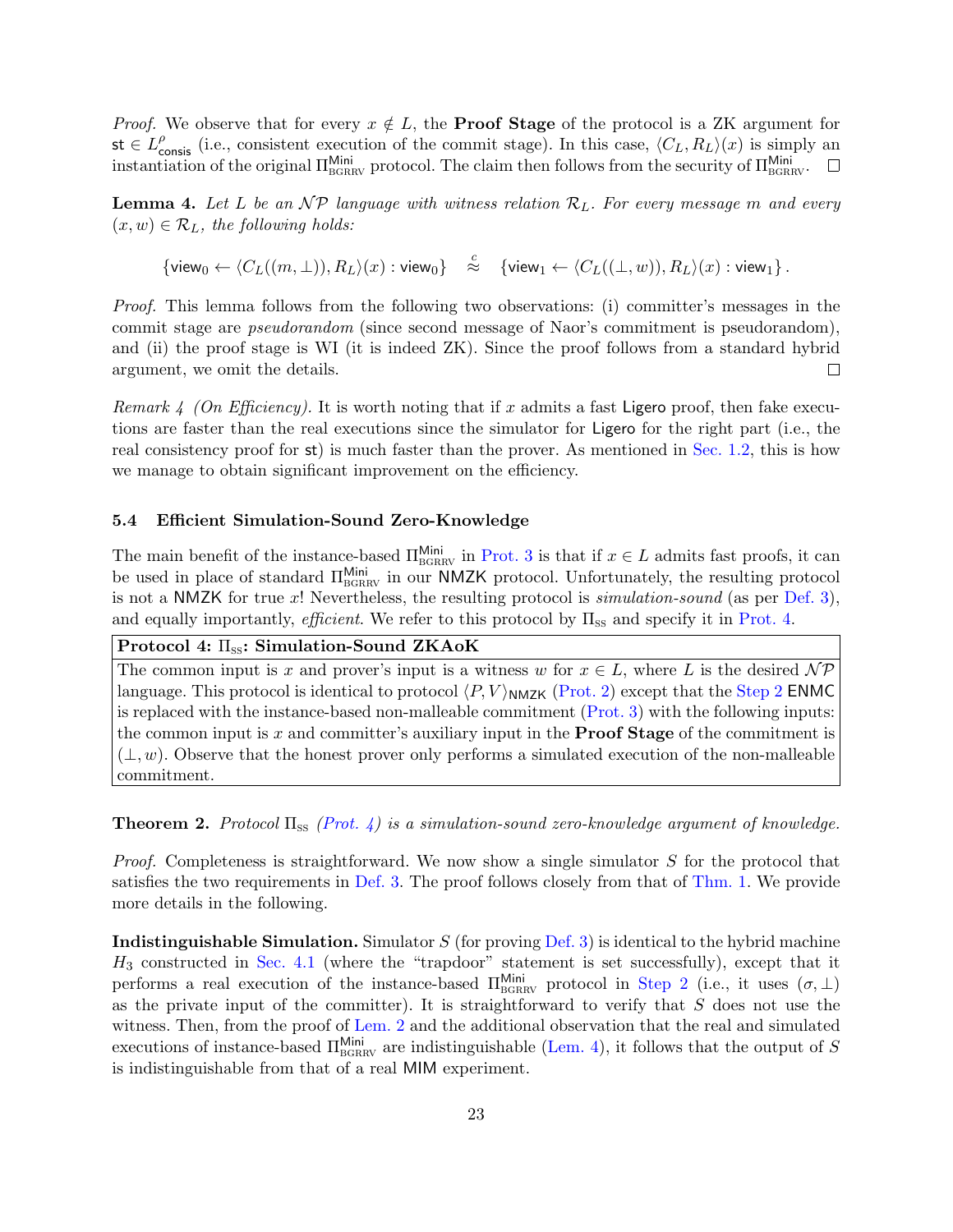Simulation Soundness. To prove this property, we use the same simulator S as in last paragraph. As mentioned earlier, in the left execution, S uses  $(\sigma, \perp)$  as the private input of the committer in the [Step 2](#page-12-4) instance-based ENMC (regardless of whether  $x$  is true or false). Assume for contradiction that  $\tilde{x}$  is false. Then the man-in-the-middle adversary  $A$  is forced to perform a real execution of the instance-based  $\Pi_{\text{BGRRV}}^{\text{Min}}$  protocol in [Step 2](#page-12-4) (because there is no witness  $\tilde{w}$  to  $\tilde{x}$  that can be used<br>by 4 to run a fake greguition of  $\Pi_{\text{Min}}$ ). Therefore, the  $\Pi_{\text{Min}}^{\text{Min}}$  instances in both th by A to run a fake execution of  $\Pi_{\text{BGRRV}}^{\text{Mini}}$ . Therefore, the  $\Pi_{\text{BGRRV}}^{\text{Mini}}$  instances in both the left and right executions are (real) ENMC. Then, following the same argument as in the proof of [Lem. 2](#page-13-1) (from hybrid 3 to the end), we can extract a valid witness  $\tilde{w}$  for  $\tilde{x}$  (if V accepts in the right), contradicting the assumption that  $\tilde{x}$  is false. Therefore, whenever the honest verifier accepts (in the right execution),  $\tilde{x}$  must be a true statement, except for negligible probability. This establishes the simulation soundness.

Remark 5 (On the Non-Malleability of  $\Pi_{ss}$ ). Due to the high similarity of the above proof to that of [Lem. 2,](#page-13-1) one may wonder why we did not claim that  $\Pi_{ss}$  is non-malleable (instead of "simulationsound"). The reason is that the above proof relies crucially on the condition that  $\tilde{x}$  is false. If  $\tilde{x}$  is true, the man-in-the-middle  $\mathcal A$  may (use  $(\tilde w, \perp)$  to) perform a fake execution of  $\Pi_{\text{BGRN}}^{\text{Mini}}$  in the right<br>interaction. Then, the Step 2 execution in the right may not be a proper  $\text{FNMC}$ . In this gase, the interaction. Then, the [Step 2](#page-12-4) execution in the right may not be a proper ENMC. In this case, the proof of [Lem. 2](#page-13-1) does not go through any more. More specifically, it is unclear how to argue that the invariant condition holds when we switch from  $H_1$  to  $H_2$  (as we did in the proof of [Lem. 2\)](#page-13-1).

Argument of Knowledge. To prove the AoK property, we only need to consider the stand-alone execution (in contrast to the above man-in-the-middle setting). Consider a malicious prover  $P^*$ that convinces the honest verifier on a statement x. First, note that  $P^*$  cannot make the **Commit Stage** (see [Prot. 3\)](#page-23-1) of the [Step 2](#page-12-4)  $\Pi_{\text{BGRRV}}^{\text{Min}}$  to be a valid commitment to  $\sigma$ ; otherwise, one can extract  $\sigma$  from the **Commit Stage** of  $\Pi_{\text{BGRRV}}^{\text{Min}}$  (regardless of whether it is a real execution or a fake execution of  $\Pi_{\text{BGRRV}}^{\text{Mini}}$ )<sup>[10](#page-25-1)</sup>, which breaks the computationally-hiding property of the Stage-1 ExtCom. Given that, we now observe that the AoK property of  $\Pi_{ss}$  follows from the AoK property of the Stage-4 sWIAoK.  $\Box$ 

#### <span id="page-25-0"></span>5.5 Putting It All Together: Fast NMZK and NMCom

Now we show how to get efficient and full-fledged non-malleable zero-knowledge and commitment protocols with the help of our efficient simulation-sound  $ZKAoK$  protocol  $\Pi_{ss}$  and the statistically WIAoK protocol  $\Pi_{OR}$ .

Fast NMZK Protocol. We present our final NMZK protocol in [Prot. 5.](#page-25-2) At a high level, the prover in [Prot. 5](#page-25-2) sets up a "trapdoor statement" in the form of a commitment cm, and proves using  $\Pi_{ss}$ that cm is a commitment to 0. Later, the prover proves using protocol  $\Pi_{OR}$  that either the statement is true or that cm is a commitment to 1. The honest prover always commits to 0 and thus remains fast. The simulator commits to 1 instead. We establish the security of [Prot. 5](#page-25-2) by [Thm. 3.](#page-26-0)

# <span id="page-25-2"></span>Protocol 5:  $\langle P, V \rangle_{final}$ : Non-Malleable ZKAoK

The common inputs are statement x, tag id, and security parameter  $\lambda$ . Prover's private input is a witness  $w \in R_L(x)$ , where L is the desired  $\mathcal{NP}$  language. The protocol proceeds as follows:

<span id="page-25-3"></span><span id="page-25-1"></span><sup>&</sup>lt;sup>10</sup> Recall that if the **Committing Stage** of  $\Pi_{\text{BGRRV}}^{\text{Milin}}$  is a valid commitment, the committed value can be extracted by rewinding this stage only. This property has nothing to do with the Consistency Proof stage.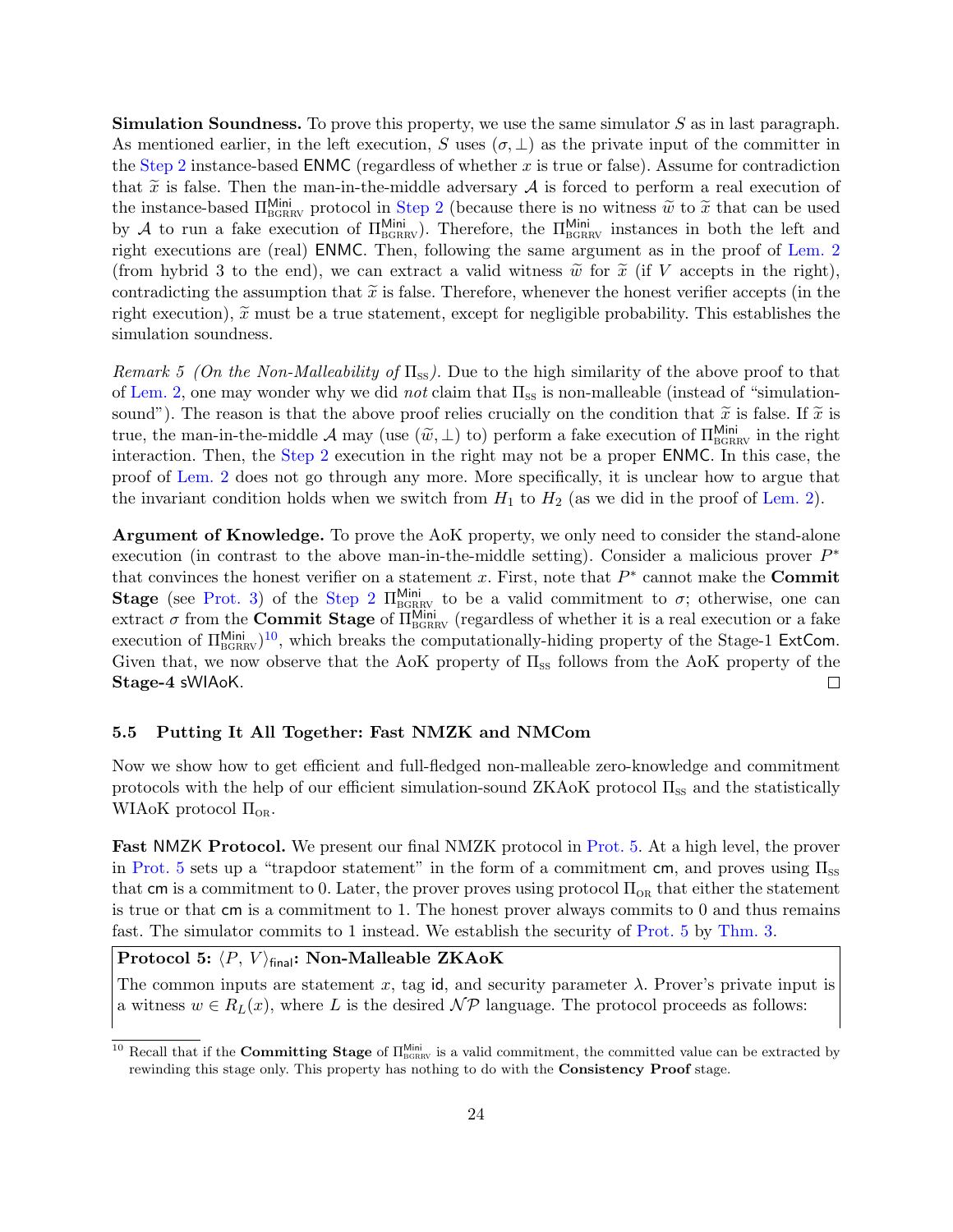- 1. P commits to  $0^{\lambda}$  using 2-round Naor commitment; let  $\rho$  be the first message of this commitment and  $\mathsf{cm} = \mathsf{Com}_{\rho}(0^{\lambda})$  the second message.
- <span id="page-26-2"></span>2. P and V execute  $\Pi_{\text{ss}}$  with tag id, where P proves that cm is a valid commitment to  $0^{\lambda}$ .
- <span id="page-26-1"></span>3. P and V execute  $\Pi_{OR}$ , where P proves that:
	- $x \in L$ , or
	- cm is a valid commitment to  $1^{\lambda}$ , i.e.,  $(\textsf{cm}, 1^{\lambda}) \in L_{\textsf{Com}_{\rho}}$ .

<span id="page-26-0"></span>**Theorem 3.** Protocol  $\langle P, V \rangle_{\text{final}}$  [\(Prot. 5\)](#page-25-2) is a non-malleable zero-knowledge argument of knowledge for L.

Proof. Completeness is straightforward. The argument of knowledge property (and hence soundness) follows from the soundness of  $\Pi_{ss}$  and the argument of knowledge property of [Step 3](#page-26-1) WIAoK. In the following we prove the zero-knowledge property and non-malleability.

Zero-Knowledge. The simulator Sim for the ZK property proceeds as follows: it sets cm to be a commitment to  $1^{\lambda}$  with randomness r and succeeds in [Step 2](#page-26-2) using the simulator S guaranteed for  $\Pi_{\rm ss}$ ; It uses the fake witness  $(1^{\lambda}, r)$  to succeed in WIAoK in [Step 3.](#page-26-1) Indistinguishability properties and running time of Sim follow the standard arguments and omitted. The hybrids given below can also be used to prove these properties.

Non-Malleability. The proof of non-malleability is almost identical to the non-malleability proof for  $\langle P, V \rangle$  in T. [\(Lem. 2\)](#page-13-1). We only provide a sketch. Given any man-in-the-middle adversary  $\mathcal{A}_{\text{mim}}$ that can convince an honest verifier with probability  $p$ , we consider the following sequence of hybrids:

- Hybrid H<sub>0</sub>: the hybrid H<sub>0</sub> sets up the left and right executions for  $\mathcal{A}_{\text{mim}}$  with  $P(x, w)$  and V respectively. It outputs the joint view of  $\mathcal{A}_{\text{mim}}$  containing both left and right executions.
- Hybrid  $H_1$ : this hybrid is identical to  $H_0$ , except that  $H_1$  uses the simulator  $\mathsf{Sim}_{\mathrm{ss}}$  of  $\Pi_{\mathrm{ss}}$  to simulate  $A_{\text{mim}}$ 's view in the right and left [Step 2](#page-26-2) execution.
- Hybrid  $H_2$ : this hybrid is identical to  $H_1$ , except that  $H_2$  sets cm (the [Step 1](#page-25-3) commitment on the right) to a commitment to  $1^{\lambda}$ .
- Hybrid  $H_3$ : this hybrid is identical to  $H_2$ , except that  $H_3$  uses the witness for "cm is a valid commitment to  $1^{\lambda \nu}$  in the [Step 3](#page-26-1) sWIAoK on the left.

The key point of the argument is to show that when  $H_2$  starts to set cm to a commitment to  $1^{\lambda}$  and invokes  $\textsf{Sim}_{\textsf{SS}}$  to go through [Step 2,](#page-26-2)  $\mathcal{A}_{\textsf{mim}}$  cannot set  $\widetilde{\textsf{cm}}$  (the right [Step 1](#page-25-3) commitment) to a commitment to  $1^{\lambda}$ , and give a convincing proof in the right sWIAoK with probability more than negligible. This is guaranteed by the simulation soundness of  $\Pi_{ss}$  [\(Def. 3\)](#page-8-0). Thus, for the standalone execution (to show non-malleability property), we can build a simulator  $Sim$  that internally runs  $H_3$ . Sim will extract a witness  $\tilde{w}$  from the right sWIAoK with probability negligibly close to p, and use it to honestly convince an external verifier of  $\langle P, V \rangle_{\text{final}}$ . This finishes the proof of non-malleability.  $\Box$ 

Fast NMCom Protocol. Our non-malleable commitment protocol is presented in [Prot. 6.](#page-27-1) At a high level, [Prot. 6](#page-27-1) works in the same way as the non-malleable zero-knowledge protocol above,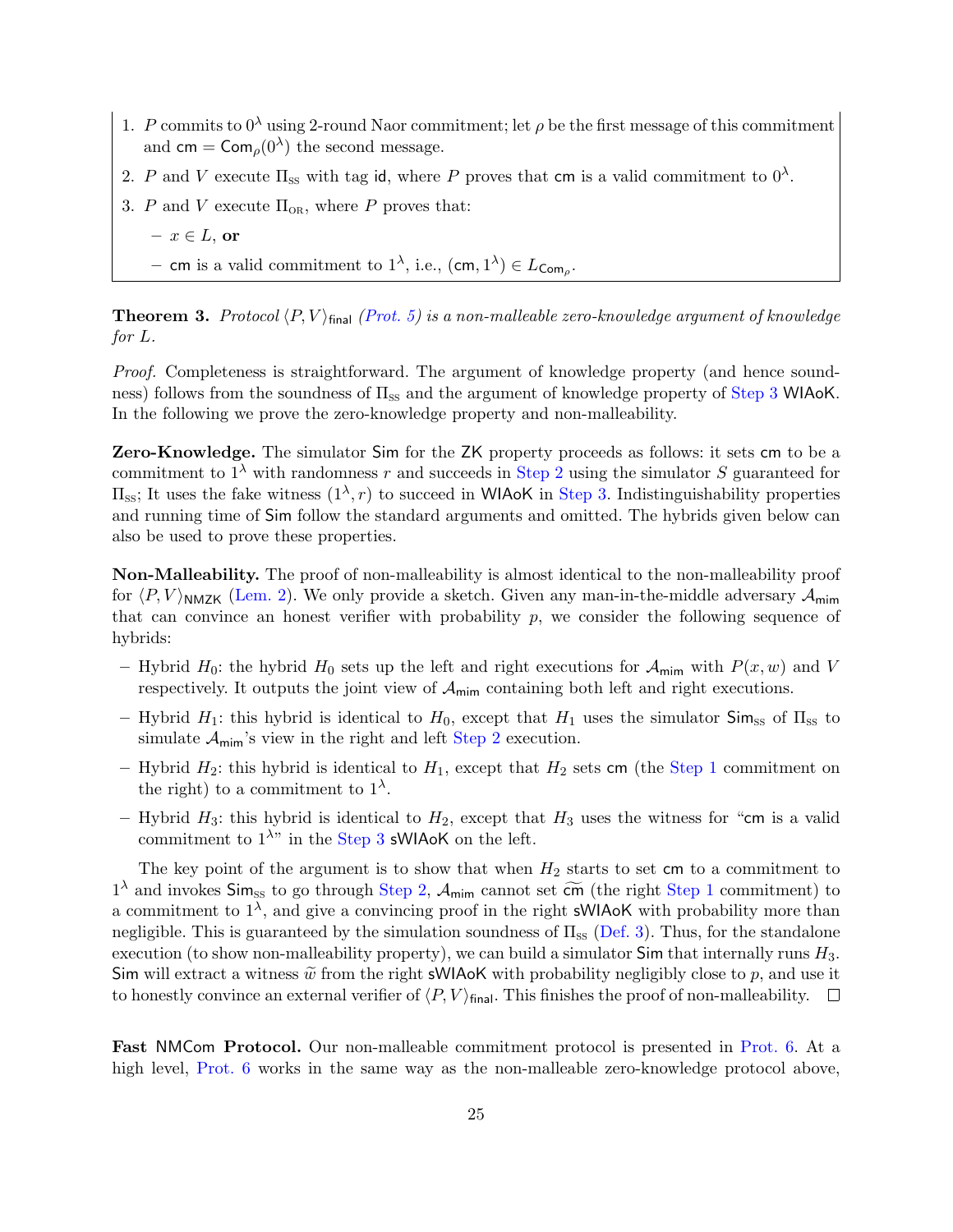except that x is replaced with a commitment to the desired value. Its security proof follows closely from the proofs of [Thm. 3](#page-26-0) and [Lem. 2.](#page-13-1) Thus, we omit the details.

<span id="page-27-1"></span>Protocol 6:  $\langle C, R \rangle_{final}$ : Non-Malleable Commitment

The common input is a tag id and the security parameter  $\lambda$ . Private input of the committer is a value  $v \in \{0,1\}^{\lambda}$ . The protocol proceeds as follows:

- 1. C commits to v using two-round Naor commitment; let R's first message be  $\rho$ , and  $c = \textsf{Com}_{\rho}(v)$ denote the second message.
- 2. C further commits to  $0^{\lambda}$  using  $\rho$  as first message. Let  $\mathsf{cm} = \mathsf{Com}_{\rho}(0^{\lambda})$ .
- 3. C proves that cm is valid commitment to  $0^{\lambda}$  using  $\Pi_{\rm ss}$  with tag id.
- 4. C proves using  $\Pi_{OR}$  that:
	- there exists v such that c is a valid commitment to v, i.e.,  $(c, v) \in L_{\text{Com}_{\rho}}$ , or
	- cm is a valid commitment to  $1^{\lambda}$ , i.e.,  $(\textsf{cm}, 1^{\lambda}) \in L_{\textsf{Com}_{\rho}}$ .

#### <span id="page-27-0"></span>6 Summary of Performance

We analyze both the communication and computational complexity of SSZK, NMZK, and NMCom protocols as well as a concrete evaluation of their cost. We provide a summary of the asymptotic performance in [Table 2.](#page-27-2) The concrete performance was already provided toward the end of the introduction [\(Table 1\)](#page-5-1).

We measure the complexity for given circuit size s in terms of number of  $\text{AES}_{\lambda}$  and  $\text{SHA256}_{\lambda}$ evaluations. We denote by  $\text{AES}_\lambda$  an evaluation of the AES block cipher on a  $\lambda$ -bit string and  $SHA256\lambda$  in the same manner for SHA256. We denote the size of the consistency-checking circuit by  $C_{\text{cons}}$  and the "equality testing" circuit by  $C_{\text{eq}}$ —this circuit on input  $(c, v, r)$  tests whether c is a commitment to  $v$  with randomness  $r$ .

A more detailed analysis can be found in [Appx. D.](#page-47-1)

| Protocol     | $\  \# \text{AES}_{\lambda} \ $ | $\text{\#SHA256}_{\lambda}$                                | Communication                                                  |  |
|--------------|---------------------------------|------------------------------------------------------------|----------------------------------------------------------------|--|
|              |                                 | $2s + \sqrt{C_{\text{cons}}}\log C_{\text{cons}} +$        | $\lambda(\lambda + k^2 + 2\sqrt{s} + \sqrt{C_{\text{cons}}} +$ |  |
| <b>NMZK</b>  |                                 | $\sqrt{C_{\text{eq}}} \log C_{\text{eq}} + 2C_{\text{eq}}$ | $3\sqrt{C_{\text{eq}}} + 2\sqrt{C_{\text{SHA}}}\$              |  |
|              |                                 | $2s + \sqrt{C_{\text{cons}}} \log C_{\text{cons}} +$       | $\lambda(\lambda + k^2 + 2\sqrt{s} + \sqrt{C_{\text{cons}}} +$ |  |
| <b>NMCom</b> |                                 | $\sqrt{C_{\text{eq}}}\log C_{\text{eq}} + 3C_{\text{eq}}$  | $4\sqrt{C_{\text{eq}}} + 2\sqrt{C_{\text{SHA}}}\$              |  |
| Ligero       |                                 |                                                            |                                                                |  |

<span id="page-27-2"></span>Table 2: Asymptotic complexity of NMZK, Ligero, and NMCom. Only dominating terms are shown in each cell. Plain Ligero is shown for comparison purposes.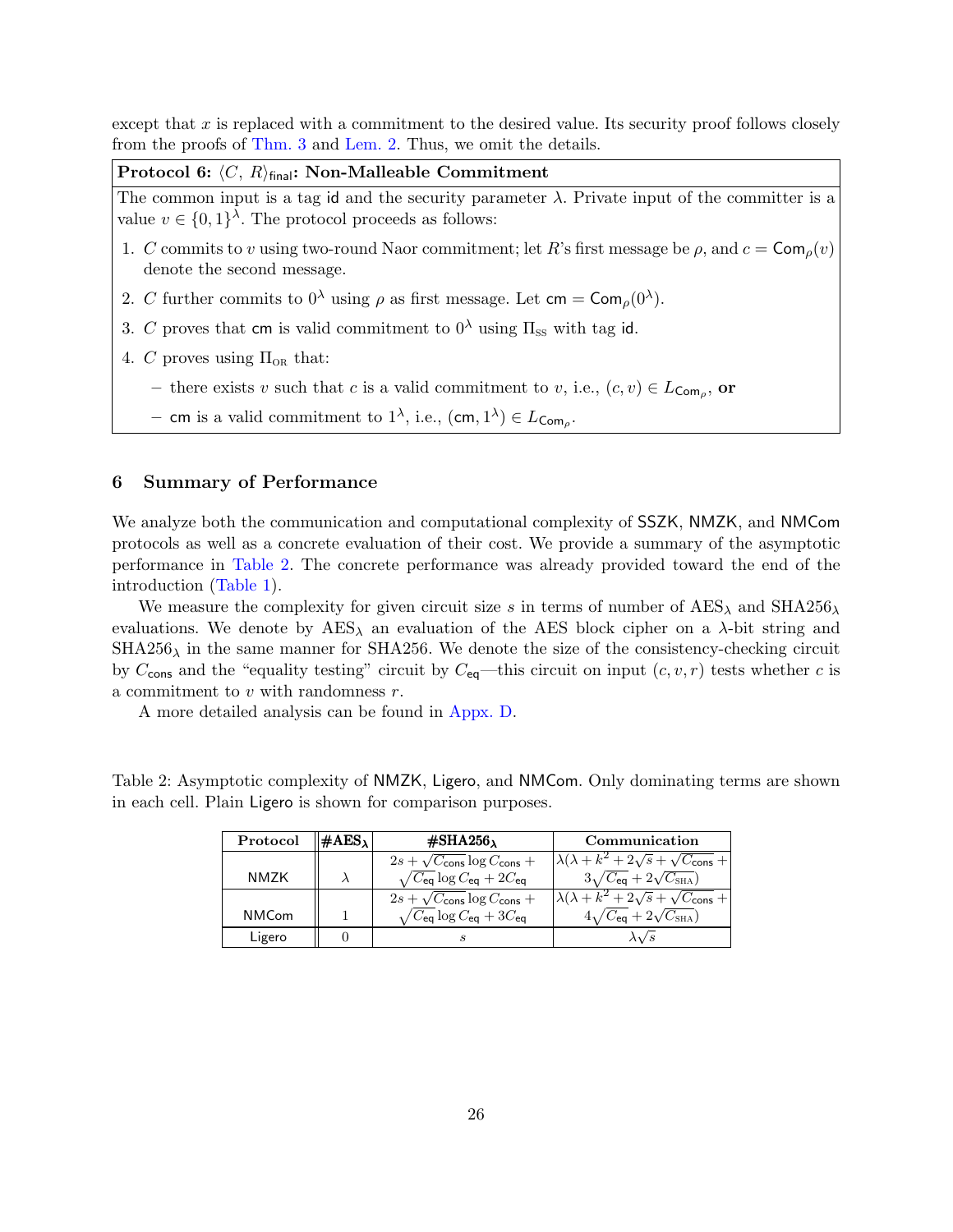# <span id="page-28-0"></span>References

- <span id="page-28-15"></span>ADL14. Divesh Aggarwal, Yevgeniy Dodis, and Shachar Lovett. Non-malleable codes from additive combinatorics. In David B. Shmoys, editor, 46th ACM STOC, pages 774–783. ACM Press, May / June 2014. [2](#page-3-2)
- <span id="page-28-20"></span>AHI<sup>+</sup>17. Benny Applebaum, Naama Haramaty, Yuval Ishai, Eyal Kushilevitz, and Vinod Vaikuntanathan. Lowcomplexity cryptographic hash functions. In Christos H. Papadimitriou, editor, ITCS 2017, volume 4266, pages 7:1–7:31, 67, January 2017. LIPIcs. [36](#page-37-4)
- <span id="page-28-10"></span>AHIV17. Scott Ames, Carmit Hazay, Yuval Ishai, and Muthuramakrishnan Venkitasubramaniam. Ligero: Lightweight sublinear arguments without a trusted setup. In Bhavani M. Thuraisingham, David Evans, Tal Malkin, and Dongyan Xu, editors, ACM CCS 2017, pages 2087–2104. ACM Press, October / November 2017. [1,](#page-2-2) [3,](#page-4-1) [4,](#page-5-2) [8,](#page-9-4) [21,](#page-22-1) [34,](#page-35-2) [35,](#page-36-2) [41,](#page-42-1) [42,](#page-43-2) [43,](#page-44-0) [50](#page-51-1)
- <span id="page-28-11"></span>Bar01. Boaz Barak. How to go beyond the black-box simulation barrier. In 42nd FOCS, pages 106–115. IEEE Computer Society Press, October 2001. [2](#page-3-2)
- <span id="page-28-6"></span>Bar02. Boaz Barak. Constant-round coin-tossing with a man in the middle or realizing the shared random string model. In 43rd FOCS, pages 345–355. IEEE Computer Society Press, November 2002. [1,](#page-2-2) [2](#page-3-2)
- <span id="page-28-8"></span>BCFW09. Alexandra Boldyreva, David Cash, Marc Fischlin, and Bogdan Warinschi. Foundations of non-malleable hash and one-way functions. In Mitsuru Matsui, editor, ASIACRYPT 2009, volume 5912 of LNCS, pages 524–541. Springer, Heidelberg, December 2009. [1](#page-2-2)
- <span id="page-28-13"></span>BCGT13. Eli Ben-Sasson, Alessandro Chiesa, Daniel Genkin, and Eran Tromer. On the concrete efficiency of probabilistically-checkable proofs. In Dan Boneh, Tim Roughgarden, and Joan Feigenbaum, editors, 45th ACM STOC, pages 585–594. ACM Press, June 2013. [2](#page-3-2)
- <span id="page-28-5"></span>BDH<sup>+</sup>17. Brandon Broadnax, Nico Döttling, Gunnar Hartung, Jörn Müller-Quade, and Matthias Nagel. Concurrently composable security with shielded super-polynomial simulators. In Jean-Sébastien Coron and Jesper Buus Nielsen, editors, EUROCRYPT 2017, Part I, volume 10210 of LNCS, pages 351–381. Springer, Heidelberg, April / May 2017. [1](#page-2-2)
- <span id="page-28-12"></span>BG08. Boaz Barak and Oded Goldreich. Universal arguments and their applications. SIAM Journal on Computing, 38(5):1661–1694, 2008. [2](#page-3-2)
- <span id="page-28-1"></span>BGJ<sup>+</sup>18. Saikrishna Badrinarayanan, Vipul Goyal, Abhishek Jain, Yael Tauman Kalai, Dakshita Khurana, and Amit Sahai. Promise zero knowledge and its applications to round optimal MPC. In Hovav Shacham and Alexandra Boldyreva, editors, CRYPTO 2018, Part II, volume 10992 of LNCS, pages 459–487. Springer, Heidelberg, August 2018. [1](#page-2-2)
- <span id="page-28-7"></span>BGR<sup>+</sup>15. Hai Brenner, Vipul Goyal, Silas Richelson, Alon Rosen, and Margarita Vald. Fast non-malleable commitments. In Indrajit Ray, Ninghui Li, and Christopher Kruegel, editors, ACM CCS 2015, pages 1048–1057. ACM Press, October 2015. [1,](#page-2-2) [2,](#page-3-2) [3,](#page-4-1) [4,](#page-5-2) [5,](#page-6-0) [8,](#page-9-4) [9,](#page-10-2) [47](#page-48-2)
- <span id="page-28-9"></span>BPS06. Boaz Barak, Manoj Prabhakaran, and Amit Sahai. Concurrent non-malleable zero knowledge. In 47th FOCS, pages 345–354. IEEE Computer Society Press, October 2006. [1,](#page-2-2) [2,](#page-3-2) [4](#page-5-2)
- <span id="page-28-14"></span>BR93. Mihir Bellare and Phillip Rogaway. Random oracles are practical: A paradigm for designing efficient protocols. In Dorothy E. Denning, Raymond Pyle, Ravi Ganesan, Ravi S. Sandhu, and Victoria Ashby, editors, ACM CCS 93, pages 6[2](#page-3-2)–73. ACM Press, November 1993. 2
- <span id="page-28-3"></span>Can00. Ran Canetti. Security and composition of multiparty cryptographic protocols. Journal of Cryptology, 13(1):143–202, January 2000. [1](#page-2-2)
- <span id="page-28-4"></span>Can01. Ran Canetti. Universally composable security: A new paradigm for cryptographic protocols. In 42nd FOCS, pages 136–145. IEEE Computer Society Press, October 2001. [1](#page-2-2)
- <span id="page-28-2"></span>CCG<sup>+</sup>20. Arka Rai Choudhuri, Michele Ciampi, Vipul Goyal, Abhishek Jain, and Rafail Ostrovsky. Round optimal secure multiparty computation from minimal assumptions. In Rafael Pass and Krzysztof Pietrzak, editors, TCC 2020, Part II, volume 12551 of LNCS, pages 291–319. Springer, Heidelberg, November 2020. [1](#page-2-2)
- <span id="page-28-17"></span>CDNO97. Ran Canetti, Cynthia Dwork, Moni Naor, and Rafail Ostrovsky. Deniable encryption. In Burton S. Kaliski Jr., editor, CRYPTO'97, volume 1294 of LNCS, pages 90–104. Springer, Heidelberg, August 1997. [3](#page-4-1)
- <span id="page-28-16"></span>CDPW07. Ran Canetti, Yevgeniy Dodis, Rafael Pass, and Shabsi Walfish. Universally composable security with global setup. In Salil P. Vadhan, editor, TCC 2007, volume 4392 of LNCS, pages 61–85. Springer, Heidelberg, February 2007. [3](#page-4-1)
- <span id="page-28-19"></span>CDS94. Ronald Cramer, Ivan Damgård, and Berry Schoenmakers. Proofs of partial knowledge and simplified design of witness hiding protocols. In Yvo Desmedt, editor, CRYPTO'94, volume 839 of LNCS, pages 174–187. Springer, Heidelberg, August 1994. [3,](#page-4-1) [5,](#page-6-0) [19,](#page-20-1) [20,](#page-21-6) [36](#page-37-4)
- <span id="page-28-18"></span>CGH98. Ran Canetti, Oded Goldreich, and Shai Halevi. The random oracle methodology, revisited (preliminary version). In 30th ACM STOC, pages 209–218. ACM Press, May 1998. [3](#page-4-1)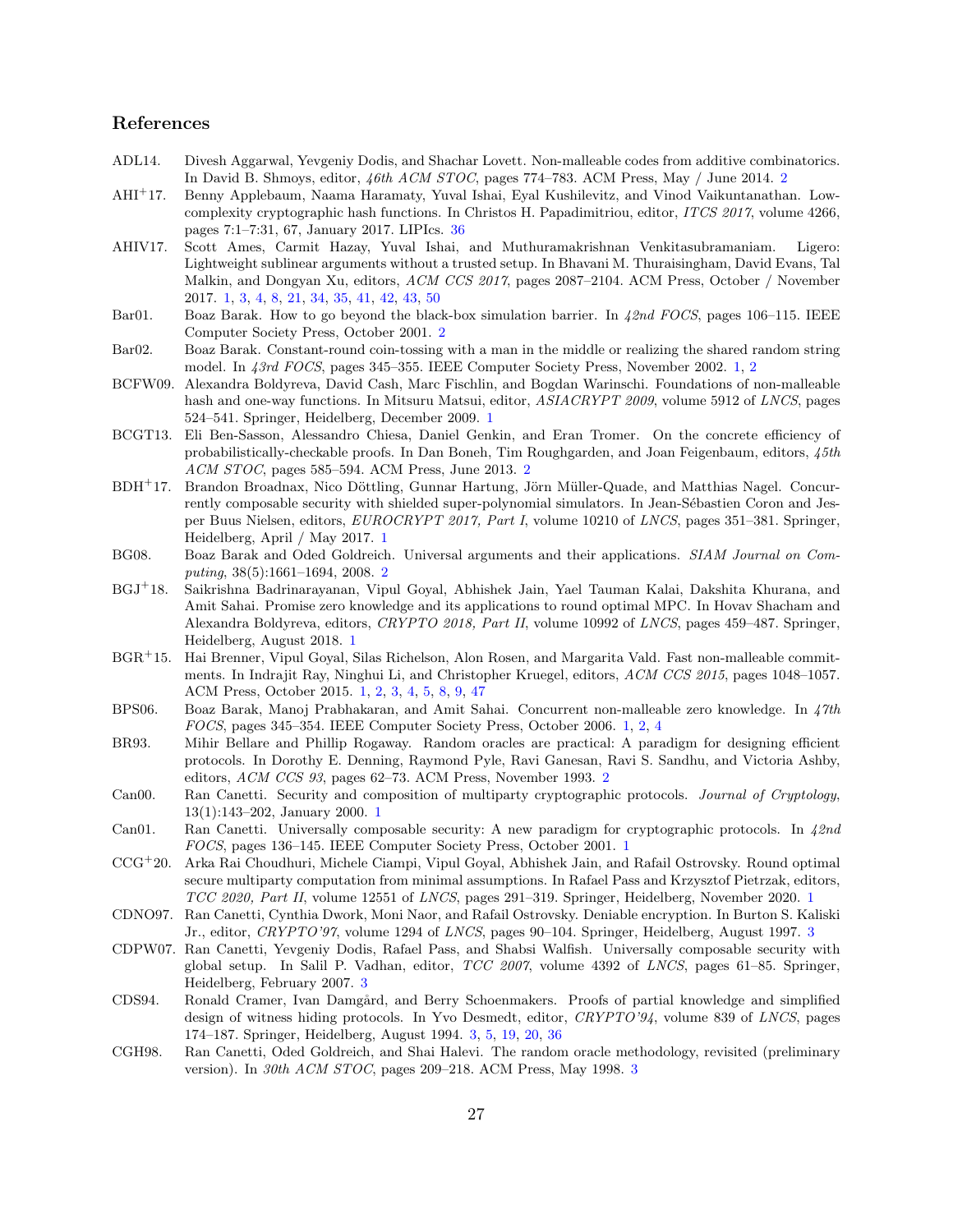- <span id="page-29-2"></span>CLOS02. Ran Canetti, Yehuda Lindell, Rafail Ostrovsky, and Amit Sahai. Universally composable two-party and multi-party secure computation. In 34th ACM STOC, pages 494–503. ACM Press, May 2002. [1](#page-2-2)
- <span id="page-29-17"></span>CLP10. Ran Canetti, Huijia Lin, and Rafael Pass. Adaptive hardness and composable security in the plain model from standard assumptions. In 51st FOCS, pages 541–550. IEEE Computer Society Press, October 2010. [4](#page-5-2)
- <span id="page-29-3"></span>COSV17. Michele Ciampi, Rafail Ostrovsky, Luisa Siniscalchi, and Ivan Visconti. Four-round concurrent nonmalleable commitments from one-way functions. In Jonathan Katz and Hovav Shacham, editors, CRYPTO 2017, Part II, volume 10402 of LNCS, pages 127–157. Springer, Heidelberg, August 2017. [1](#page-2-2)
- <span id="page-29-15"></span>Dam02. Ivan Damgård. On σ-protocols. <http://www.cs.au.dk/~ivan/Sigma.pdf>, 2002. [3,](#page-4-1) [5,](#page-6-0) [36](#page-37-4)<br>DDN91. Danny Dolev, Cynthia Dwork, and Moni Naor. Non-malleable cryptography (extended ab
- <span id="page-29-0"></span>Danny Dolev, Cynthia Dwork, and Moni Naor. Non-malleable cryptography (extended abstract). In 23rd ACM STOC, pages 542–552. ACM Press, May 1991. [1](#page-2-2)
- <span id="page-29-13"></span>DIO98. Giovanni Di Crescenzo, Yuval Ishai, and Rafail Ostrovsky. Non-interactive and non-malleable commit-ment. In [3](#page-4-1)0th  $ACM STOC$ , pages 141–150. ACM Press, May 1998. 3
- <span id="page-29-14"></span>DKOS01. Giovanni Di Crescenzo, Jonathan Katz, Rafail Ostrovsky, and Adam Smith. Efficient and non-interactive non-malleable commitment. In Birgit Pfitzmann, editor, EUROCRYPT 2001, volume 2045 of LNCS, pages 40–59. Springer, Heidelberg, May 2001. [3](#page-4-1)
- <span id="page-29-11"></span>DNRS99. Cynthia Dwork, Moni Naor, Omer Reingold, and Larry J. Stockmeyer. Magic functions. In 40th FOCS, pages 523–534. IEEE Computer Society Press, October 1999. [3](#page-4-1)
- <span id="page-29-8"></span>DPW10. Stefan Dziembowski, Krzysztof Pietrzak, and Daniel Wichs. Non-malleable codes. ICS, pages 434–452, 2010. [1](#page-2-2)
- <span id="page-29-10"></span>DS98. Cynthia Dwork and Amit Sahai. Concurrent zero-knowledge: Reducing the need for timing constraints. In Hugo Krawczyk, editor, CRYPTO'98, volume 1462 of LNCS, pages 442–457. Springer, Heidelberg, August 1998. [3](#page-4-1)
- <span id="page-29-7"></span>DW09. Yevgeniy Dodis and Daniel Wichs. Non-malleable extractors and symmetric key cryptography from weak secrets. In Michael Mitzenmacher, editor,  $41st$  ACM STOC, pages 601–610. ACM Press, May / June 2009. [1](#page-2-2)
- <span id="page-29-6"></span>FGJ18. Nils Fleischhacker, Vipul Goyal, and Abhishek Jain. On the existence of three round zero-knowledge proofs. In Jesper Buus Nielsen and Vincent Rijmen, editors, EUROCRYPT 2018, Part III, volume 10822 of LNCS, pages 3–33. Springer, Heidelberg, April / May 2018. [1](#page-2-2)
- <span id="page-29-9"></span>FKMV12. Sebastian Faust, Markulf Kohlweiss, Giorgia Azzurra Marson, and Daniele Venturi. On the nonmalleability of the fiat-shamir transform. In International Conference on Cryptology in India, pages 60–79. Springer, 2012. [2](#page-3-2)
- <span id="page-29-21"></span>GGJS12. Sanjam Garg, Vipul Goyal, Abhishek Jain, and Amit Sahai. Concurrently secure computation in constant rounds. In David Pointcheval and Thomas Johansson, editors, EUROCRYPT 2012, volume 7237 of LNCS, pages 99–116. Springer, Heidelberg, April 2012. [32](#page-33-5)
- <span id="page-29-20"></span>GK96. Oded Goldreich and Ariel Kahan. How to construct constant-round zero-knowledge proof systems for NP. Journal of Cryptology, 9(3):167–190, June 1996. [21,](#page-22-1) [41,](#page-42-1) [42](#page-43-2)
- <span id="page-29-12"></span>GK03. Shafi Goldwasser and Yael Tauman Kalai. On the (in)security of the Fiat-Shamir paradigm. In 44th FOCS, pages 102–115. IEEE Computer Society Press, October 2003. [3](#page-4-1)
- <span id="page-29-22"></span>GKP17. Sanjam Garg, Susumu Kiyoshima, and Omkant Pandey. On the exact round complexity of self-composable two-party computation. In Jean-Sébastien Coron and Jesper Buus Nielsen, editors, *EUROCRYPT 2017*, Part II, volume 10211 of LNCS, pages 194–224. Springer, Heidelberg, April / May 2017. [32](#page-33-5)
- <span id="page-29-4"></span>GLOV12. Vipul Goyal, Chen-Kuei Lee, Rafail Ostrovsky, and Ivan Visconti. Constructing non-malleable commitments: A black-box approach. In 53rd FOCS, pages 51–60. IEEE Computer Society Press, October 2012. [1](#page-2-2)
- <span id="page-29-16"></span>GMO16. Irene Giacomelli, Jesper Madsen, and Claudio Orlandi. Zkboo: Faster zero-knowledge for boolean circuits. In 25th {USENIX} Security Symposium ({USENIX} Security 16), pages 1069–1083, 2016. [4](#page-5-2)
- <span id="page-29-1"></span>GMPP16. Sanjam Garg, Pratyay Mukherjee, Omkant Pandey, and Antigoni Polychroniadou. The exact round complexity of secure computation. In Marc Fischlin and Jean-Sébastien Coron, editors, EUROCRYPT 2016, Part II, volume 9666 of LNCS, pages 448–476. Springer, Heidelberg, May 20[1](#page-2-2)6. 1
- <span id="page-29-5"></span>GO94. Oded Goldreich and Yair Oren. Definitions and properties of zero-knowledge proof systems. Journal of Cryptology, 7(1):1–32, December 1994. [1](#page-2-2)
- <span id="page-29-18"></span>Gol01. Oded Goldreich. Foundations of Cryptography: Basic Tools, volume 1. Cambridge University Press, Cambridge, UK, 2001. [6,](#page-7-2) [33](#page-34-1)
- <span id="page-29-19"></span>Gol04. Oded Goldreich. Foundations of Cryptography: Basic Applications, volume 2. Cambridge University Press, Cambridge, UK, 2004. [6](#page-7-2)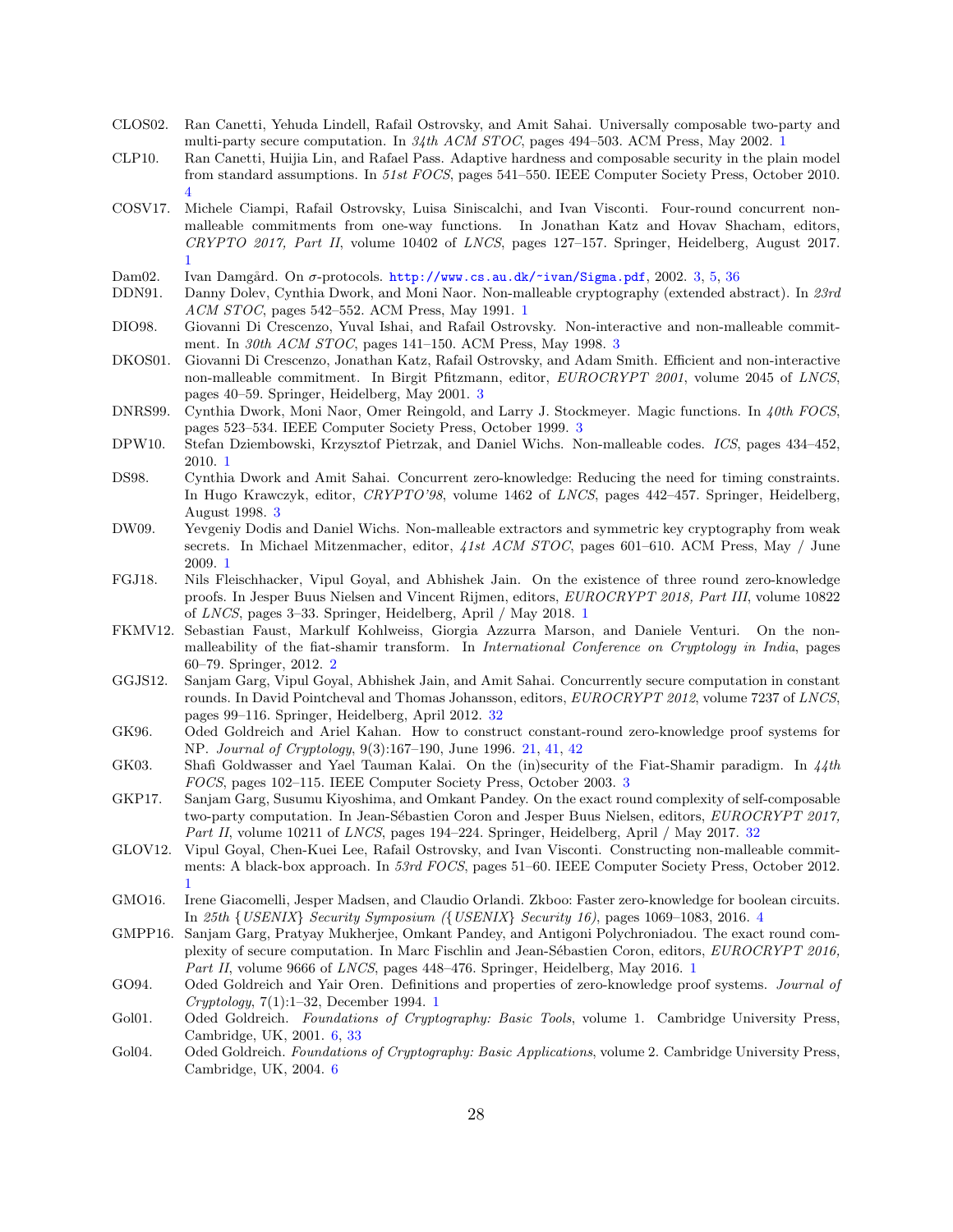- <span id="page-30-1"></span>Goy11. Vipul Goyal. Constant round non-malleable protocols using one way functions. In Lance Fortnow and Salil P. Vadhan, editors, 43rd ACM STOC, pages 695–704. ACM Press, June 2011. [1](#page-2-2)
- <span id="page-30-8"></span><span id="page-30-7"></span>GPR16. Vipul Goyal, Omkant Pandey, and Silas Richelson. Textbook non-malleable commitments. In Daniel Wichs and Yishay Mansour, editors, 48th ACM STOC, pages 1128–1141. ACM Press, June 2016. [1,](#page-2-2) [2,](#page-3-2) [7](#page-8-1) GR19. Vipul Goyal and Silas Richelson. Non-malleable commitments using goldreich-levin list decoding. In 2019 IEEE 60th Annual Symposium on Foundations of Computer Science (FOCS), pages 686–699. IEEE, 2019. [1](#page-2-2)
- <span id="page-30-6"></span>GRRV14. Vipul Goyal, Silas Richelson, Alon Rosen, and Margarita Vald. An algebraic approach to non-malleability. In 55th FOCS, pages 41–50. IEEE Computer Society Press, October 2014. [1,](#page-2-2) [9](#page-10-2)
- <span id="page-30-9"></span>GW11. Craig Gentry and Daniel Wichs. Separating succinct non-interactive arguments from all falsifiable assumptions. In Lance Fortnow and Salil P. Vadhan, editors, 43rd ACM STOC, pages 99-108. ACM Press, June 2011. [1](#page-2-2)
- <span id="page-30-21"></span>HM96. Shai Halevi and Silvio Micali. Practical and provably-secure commitment schemes from collision-free hashing. In Neal Koblitz, editor, CRYPTO'96, volume 1109 of LNCS, pages 201–215. Springer, Heidelberg, August 1996. [33,](#page-34-1) [46](#page-47-2)
- <span id="page-30-20"></span>HR04. Chun-Yuan Hsiao and Leonid Reyzin. Finding collisions on a public road, or do secure hash functions need secret coins? In Matthew Franklin, editor, CRYPTO 2004, volume 3152 of LNCS, pages 92-105. Springer, Heidelberg, August 2004. [32](#page-33-5)
- <span id="page-30-18"></span>IMS12. Yuval Ishai, Mohammad Mahmoody, and Amit Sahai. On efficient zero-knowledge PCPs. In Ronald Cramer, editor, TCC 2012, volume 7194 of LNCS, pages 151–168. Springer, Heidelberg, March 2012. [8,](#page-9-4) [21,](#page-22-1) [34,](#page-35-2) [35,](#page-36-2) [36,](#page-37-4) [41,](#page-42-1) [42](#page-43-2)
- <span id="page-30-19"></span>IW14. Yuval Ishai and Mor Weiss. Probabilistically checkable proofs of proximity with zero-knowledge. In Yehuda Lindell, editor, TCC 2014, volume 8349 of LNCS, pages 121–145. Springer, Heidelberg, February 2014. [8](#page-9-4)
- <span id="page-30-14"></span>JP14. Abhishek Jain and Omkant Pandey. Non-malleable zero knowledge: Black-box constructions and definitional relationships. In Michel Abdalla and Roberto De Prisco, editors,  $SCN$   $14$ , volume 8642 of LNCS, pages 435–454. Springer, Heidelberg, September 2014. [4,](#page-5-2) [5,](#page-6-0) [7](#page-8-1)
- <span id="page-30-5"></span>Khu17. Dakshita Khurana. Round optimal concurrent non-malleability from polynomial hardness. In Yael Kalai and Leonid Reyzin, editors, TCC 2017, Part II, volume 10678 of LNCS, pages 139-171. Springer, Heidelberg, November 2017. [1](#page-2-2)
- <span id="page-30-16"></span>Kil92. Joe Kilian. A note on efficient zero-knowledge proofs and arguments (extended abstract). In 24th ACM STOC, pages 723–732. ACM Press, May 1992. [5,](#page-6-0) [8,](#page-9-4) [34,](#page-35-2) [36](#page-37-4)
- <span id="page-30-15"></span>Kiy14. Susumu Kiyoshima. Round-efficient black-box construction of composable multi-party computation. In Juan A. Garay and Rosario Gennaro, editors, CRYPTO 2014, Part II, volume 8617 of LNCS, pages 351–368. Springer, Heidelberg, August 2014. [4](#page-5-2)
- <span id="page-30-0"></span>KOS03. Jonathan Katz, Rafail Ostrovsky, and Adam Smith. Round efficiency of multi-party computation with a dishonest majority. In Eli Biham, editor, EUROCRYPT 2003, volume 2656 of LNCS, pages 578–595. Springer, Heidelberg, May 2003. [1](#page-2-2)
- <span id="page-30-11"></span>KS17. Dakshita Khurana and Amit Sahai. How to achieve non-malleability in one or two rounds. In Chris Umans, editor, 58th FOCS, pages 564–575. IEEE Computer Society Press, October 2017. [3](#page-4-1)
- <span id="page-30-3"></span>LP09. Huijia Lin and Rafael Pass. Non-malleability amplification. In Michael Mitzenmacher, editor, 41st ACM STOC, pages 189–198. ACM Press, May / June 2009. [1](#page-2-2)
- <span id="page-30-13"></span>LP11a. Huijia Lin and Rafael Pass. Concurrent non-malleable zero knowledge with adaptive inputs. In Yuval Ishai, editor, TCC 2011, volume 6597 of LNCS, pages 274–292. Springer, Heidelberg, March 2011. [4](#page-5-2)
- <span id="page-30-4"></span>LP11b. Huijia Lin and Rafael Pass. Constant-round non-malleable commitments from any one-way function. In Lance Fortnow and Salil P. Vadhan, editors, 43rd ACM STOC, pages 705–7[1](#page-2-2)4. ACM Press, June 2011. 1
- <span id="page-30-10"></span>LPS17. Huijia Lin, Rafael Pass, and Pratik Soni. Two-round and non-interactive concurrent non-malleable commitments from time-lock puzzles. In Chris Umans, editor, 58th FOCS, pages 576–587. IEEE Computer Society Press, October 2017. [3](#page-4-1)
- <span id="page-30-12"></span>LPTV10. Huijia Lin, Rafael Pass, Wei-Lung Dustin Tseng, and Muthuramakrishnan Venkitasubramaniam. Concurrent non-malleable zero knowledge proofs. In Tal Rabin, editor, CRYPTO 2010, volume 6223 of LNCS, pages 429–446. Springer, Heidelberg, August 2010. [4](#page-5-2)
- <span id="page-30-2"></span>LPV08. Huijia Lin, Rafael Pass, and Muthuramakrishnan Venkitasubramaniam. Concurrent non-malleable commitments from any one-way function. In Ran Canetti, editor, TCC 2008, volume 4948 of LNCS, pages 571–588. Springer, Heidelberg, March 2008. [1,](#page-2-2) [7](#page-8-1)
- <span id="page-30-17"></span>Mic94. Silvio Micali. CS proofs (extended abstracts). In 35th FOCS, pages 436-453. IEEE Computer Society Press, November 1994. [5,](#page-6-0) [8](#page-9-4)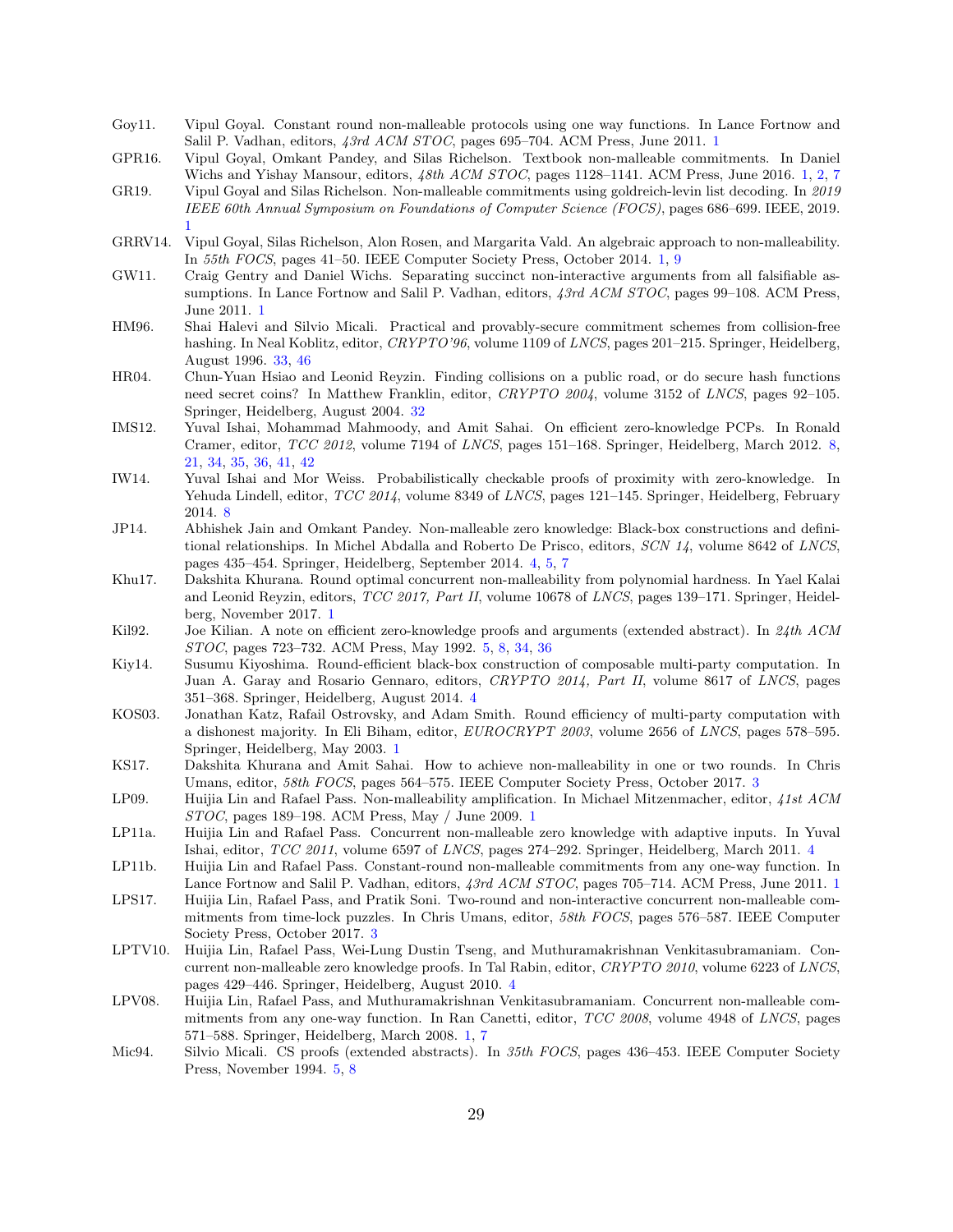- <span id="page-31-19"></span>MOSV06. Daniele Micciancio, Shien Jin Ong, Amit Sahai, and Salil P. Vadhan. Concurrent zero knowledge without complexity assumptions. In Shai Halevi and Tal Rabin, editors, TCC 2006, volume 3876 of LNCS, pages 1–20. Springer, Heidelberg, March 2006. [32](#page-33-5)
- <span id="page-31-9"></span>MP03. Daniele Micciancio and Erez Petrank. Simulatable commitments and efficient concurrent zero-knowledge. In Eli Biham, editor, EUROCRYPT 2003, volume 2656 of LNCS, pages 140–159. Springer, Heidelberg, May 2003. [2](#page-3-2)
- <span id="page-31-3"></span>MPR06. Silvio Micali, Rafael Pass, and Alon Rosen. Input-indistinguishable computation. In 47th FOCS, pages 367–378. IEEE Computer Society Press, October 2006. [1](#page-2-2)
- <span id="page-31-21"></span>MX13. Mohammad Mahmoody and David Xiao. Languages with efficient zero-knowledge PCPs are in SZK. In Amit Sahai, editor, TCC 2013, volume 7785 of LNCS, pages 297-314. Springer, Heidelberg, March 2013. [35](#page-36-2)
- <span id="page-31-16"></span>Nao90. Moni Naor. Bit commitment using pseudo-randomness. In Gilles Brassard, editor, CRYPTO'89, volume 435 of LNCS, pages 128–136. Springer, Heidelberg, August 1990. [9,](#page-10-2) [10](#page-11-3)
- <span id="page-31-22"></span>Nao91. Moni Naor. Bit commitment using pseudorandomness. Journal of Cryptology, 4(2):151–158, January 1991. [46](#page-47-2)
- <span id="page-31-5"></span>Nao03. Moni Naor. On cryptographic assumptions and challenges (invited talk). In Dan Boneh, editor, CRYPTO 2003, volume 2729 of LNCS, pages 96–109. Springer, Heidelberg, August 2003. [1](#page-2-2)
- <span id="page-31-14"></span>Nie02. Jesper Buus Nielsen. Separating random oracle proofs from complexity theoretic proofs: The noncommitting encryption case. In Moti Yung, editor, CRYPTO 2002, volume 2442 of LNCS, pages 111–126. Springer, Heidelberg, August 2002. [3](#page-4-1)
- <span id="page-31-8"></span>OPV10. Rafail Ostrovsky, Omkant Pandey, and Ivan Visconti. Efficiency preserving transformations for concurrent non-malleable zero knowledge. In Daniele Micciancio, editor, TCC 2010, volume 5978 of LNCS, pages 535–552. Springer, Heidelberg, February 2010. [2,](#page-3-2) [4](#page-5-2)
- <span id="page-31-12"></span>OPW11. Adam O'Neill, Chris Peikert, and Brent Waters. Bi-deniable public-key encryption. In Phillip Rogaway, editor, CRYPTO 2011, volume 6841 of LNCS, pages 525–542. Springer, Heidelberg, August 2011. [3](#page-4-1)
- <span id="page-31-10"></span>Pas03a. Rafael Pass. On deniability in the common reference string and random oracle model. In Dan Boneh, editor, CRYPTO 2003, volume 2729 of LNCS, pages 316–337. Springer, Heidelberg, August 2003. [2,](#page-3-2) [3](#page-4-1)
- <span id="page-31-1"></span>Pas03b. Rafael Pass. Simulation in quasi-polynomial time, and its application to protocol composition. In Eli Biham, editor, EUROCRYPT 2003, volume 2656 of LNCS, pages 160–176. Springer, Heidelberg, May 2003. [1](#page-2-2)
- <span id="page-31-6"></span>Pas11. Rafael Pass. Concurrent security and non-malleability (invited talk). In Yuval Ishai, editor, TCC 2011, volume 6597 of LNCS, page 540. Springer, Heidelberg, March 2011. [1,](#page-2-2) [3](#page-4-1)
- <span id="page-31-0"></span>PPV08. Omkant Pandey, Rafael Pass, and Vinod Vaikuntanathan. Adaptive one-way functions and applications. In David Wagner, editor, CRYPTO 2008, volume 5157 of LNCS, pages 57-74. Springer, Heidelberg, August 2008. [1,](#page-2-2) [3](#page-4-1)
- <span id="page-31-7"></span>PR05a. Rafael Pass and Alon Rosen. Concurrent non-malleable commitments. In 46th FOCS, pages 563–572. IEEE Computer Society Press, October 2005. [1](#page-2-2)
- <span id="page-31-4"></span>PR05b. Rafael Pass and Alon Rosen. New and improved constructions of non-malleable cryptographic protocols. In Harold N. Gabow and Ronald Fagin, editors, 37th ACM STOC, pages 533–542. ACM Press, May 2005. [1,](#page-2-2) [2,](#page-3-2) [6](#page-7-2)
- <span id="page-31-17"></span>PRS02. Manoj Prabhakaran, Alon Rosen, and Amit Sahai. Concurrent zero knowledge with logarithmic roundcomplexity. In 43rd FOCS, pages 366–375. IEEE Computer Society Press, November 2002. [32](#page-33-5)
- <span id="page-31-2"></span>PS04. Manoj Prabhakaran and Amit Sahai. New notions of security: Achieving universal composability without trusted setup. In László Babai, editor, 36th ACM STOC, pages 242–25[1](#page-2-2). ACM Press, June 2004. 1
- <span id="page-31-20"></span>PW09. Rafael Pass and Hoeteck Wee. Black-box constructions of two-party protocols from one-way functions. In Omer Reingold, editor, TCC 2009, volume 5444 of LNCS, pages 403–418. Springer, Heidelberg, March 2009. [32](#page-33-5)
- <span id="page-31-23"></span>Rog06. Phillip Rogaway. Formalizing human ignorance: Collision-resistant hashing without the keys. vietcrypt'06, lncs vol. 4341, 2006. [46](#page-47-2)
- <span id="page-31-18"></span>Ros04. Alon Rosen. A note on constant-round zero-knowledge proofs for NP. In Moni Naor, editor, TCC 2004, volume 2951 of LNCS, pages 191-202. Springer, Heidelberg, February 2004. [32](#page-33-5)
- <span id="page-31-15"></span>Sah99. Amit Sahai. Non-malleable non-interactive zero knowledge and adaptive chosen-ciphertext security. In 40th FOCS, pages 543–553. IEEE Computer Society Press, October 1999. [5,](#page-6-0) [7](#page-8-1)
- <span id="page-31-13"></span>SW14. Amit Sahai and Brent Waters. How to use indistinguishability obfuscation: deniable encryption, and more. In David B. Shmoys, editor, 46th ACM STOC, pages 475–484. ACM Press, May / June 2014. [3](#page-4-1)
- <span id="page-31-11"></span>Unr07. Dominique Unruh. Random oracles and auxiliary input. In Alfred Menezes, editor, CRYPTO 2007, volume 4622 of LNCS, pages 205–223. Springer, Heidelberg, August 2007. [3](#page-4-1)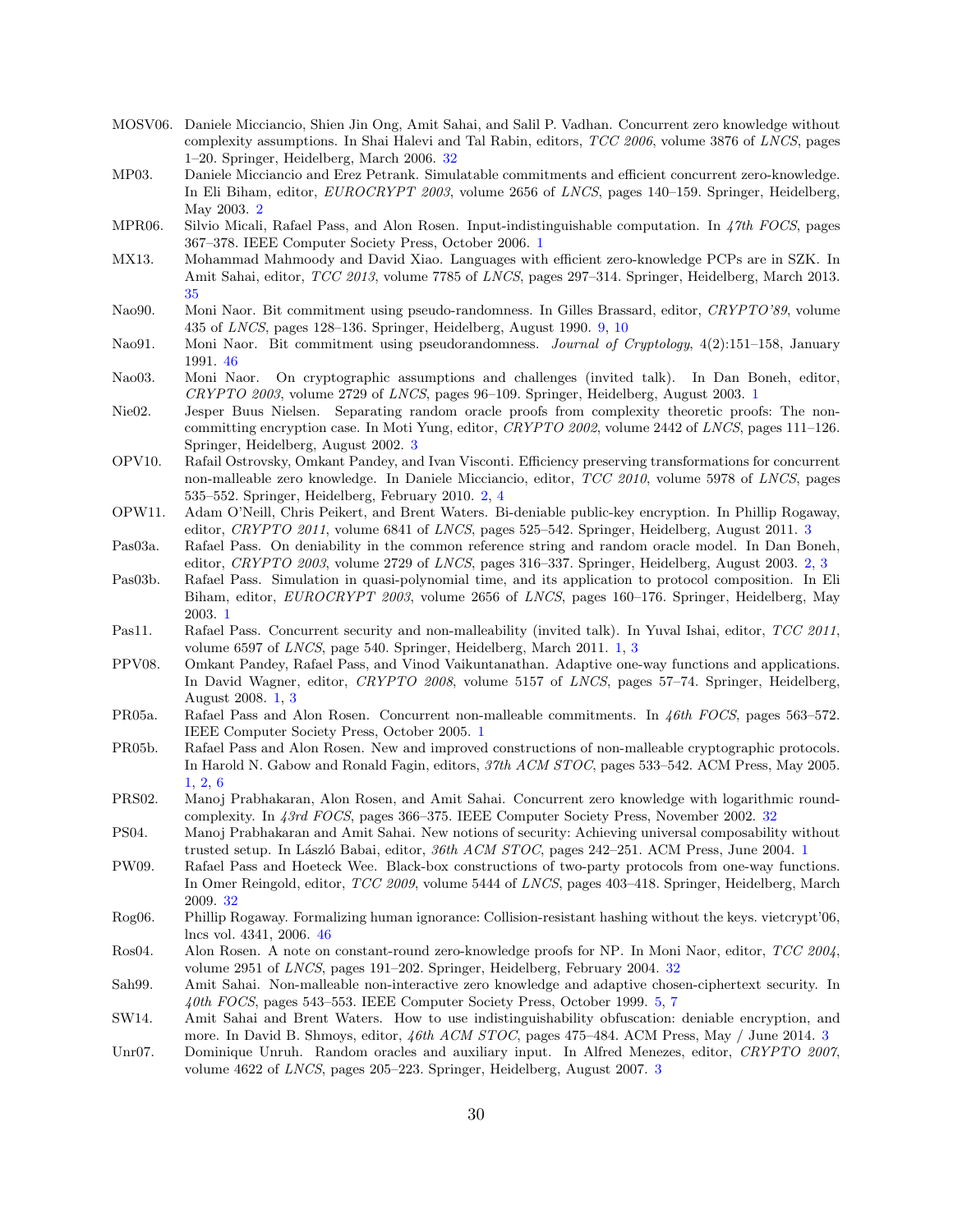- <span id="page-32-1"></span>Wee09. Hoeteck Wee. Zero knowledge in the random oracle model, revisited. In Mitsuru Matsui, editor, ASI-ACRYPT 2009, volume 5912 of LNCS, pages 417–434. Springer, Heidelberg, December 2009. [3](#page-4-1)
- <span id="page-32-0"></span>Wee10. Hoeteck Wee. Black-box, round-efficient secure computation via non-malleability amplification. In 51st FOCS, pages 531–540. IEEE Computer Society Press, October 2010. [1](#page-2-2)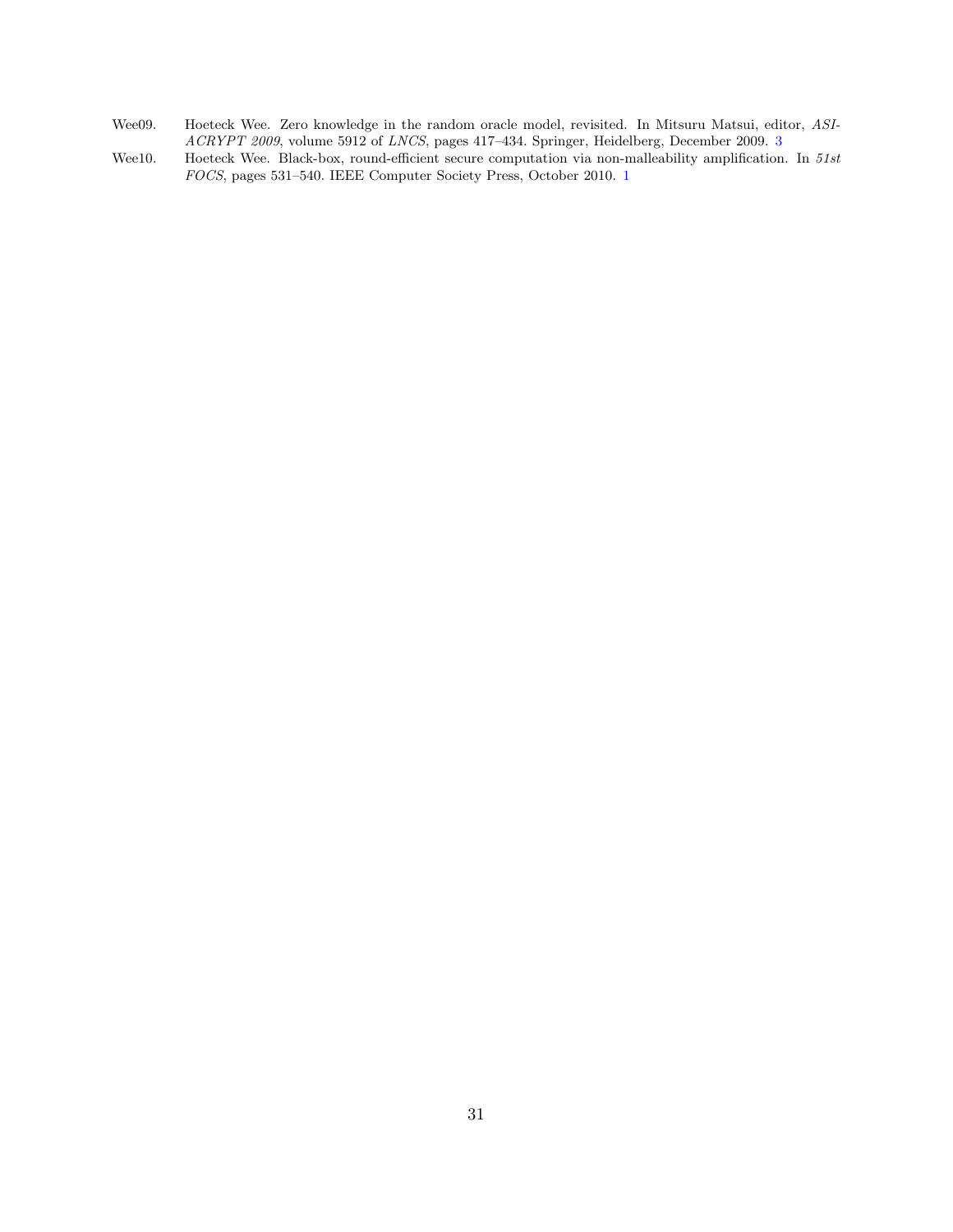# <span id="page-33-5"></span><span id="page-33-0"></span>A Additional Preliminaries

# <span id="page-33-6"></span><span id="page-33-1"></span>A.1 Collision-Resistant Hash Families

We use the definition from [\[HR04\]](#page-30-20).

Definition 6 (Collision-Resistant Hash Families). A collision-resistant hash family (CRHF) is a collection of functions  $\mathcal{H} = \{h_i\}_{i \in I}$  for some index set I, where  $h_i: \{0,1\}^{\ell(|i|)} \to \{0,1\}^{\ell(|i|)}$ and  $\ell(|i|) > \ell'(|i|)$ . It satisfies the following requirements:

- Key Generation. There exists a PPT key generating algorithm KGen, so that KGen(1<sup> $\lambda$ </sup>)  $\in$  ${0,1}^{m(\lambda)} \cap I$ , where  $m(\lambda)$  is a polynomial on  $\lambda$  representing the length of the key.
- Efficient Evaluation. There exists a (deterministic) polynomial time algorithm Eval such that  $\forall i \in I \ and \ \forall x \in \{0,1\}^{\ell(|i|)}, \ \mathsf{Eval}(i,x) = h_i(x).$
- $-$  Non-Uniform Collision Resistance. For any non-uniform PPT machine A, the following holds:

<span id="page-33-4"></span> $\Pr[i \stackrel{\$}{\leftarrow} \mathsf{KGen}(1^{\lambda}), (x, x') \leftarrow \mathcal{A}(i): x \neq x' \land h_i(x) = h_i(x')] \leq {\mathsf{negl}}(\lambda).$ 

- Public-Coin: if the index set I is  $\{0,1\}^*$  and KGen $(1^{\lambda})$  outputs a uniformly distributed string from  $\{0,1\}^{m(\lambda)}$ , then we say that it is a public-coin CRHF, i.e., the family remains collisionresistant even if the randomness used to generate the key is known to the adversary. Also, we emphasize that the collision-resistance property holds against non-uniform PPT adversaries.

#### <span id="page-33-2"></span>A.2 Extractable Commitment

We present here the definition of extractable commitments. A commitment scheme is extractable if there exist an efficient extractor such that, as long as the committer behaves honestly, the committed value can be extracted. Constructions for such commitment already existed implicitly in the implementation of concurrent zero-knowledge protocols in [\[PRS02,](#page-31-17) [Ros04\]](#page-31-18). This concept and constructions were later made explicit in [\[MOSV06\]](#page-31-19), which also inherited the concurrent extractability from [\[PRS02\]](#page-31-17). The standalone version was later formalized and used in other works [\[PW09,](#page-31-20) [GGJS12,](#page-29-21) [GKP17\]](#page-29-22). Extractability in the standalone setting suffices our purpose. We now present the definition (in [Def. 7\)](#page-33-4) and construction (in [Prot. 7\)](#page-33-3) from [\[PW09\]](#page-31-20).

**Definition 7 (Extractable Commitment).** A commitment scheme ExtCom  $= (S, R)$  is extractable if there exists an expected polynomial-time probabilistic oracle machine (the extractor) Ext that given oracle access to any PPT cheating sender  $S^*$  outputs a pair  $(\tau, \sigma^*)$  such that:

- $-$  Simulation:  $\tau$  is identically distributed to the view of  $S^*$  at the end of interacting with an honest receiver R in commitment phase.
- **Extraction:** the probability that  $\tau$  is accepting and  $\sigma^* = \bot$  is negligible.
- **Binding:** if  $\sigma^* \neq \bot$ , then it is statistically impossible to open  $\tau$  to any value other than  $\sigma^*$ .

#### <span id="page-33-3"></span>Protocol 7: ExtCom: Extractable Commitment Scheme

The extractable commitment scheme, based on any commitment scheme Com, works in the following way.

Input: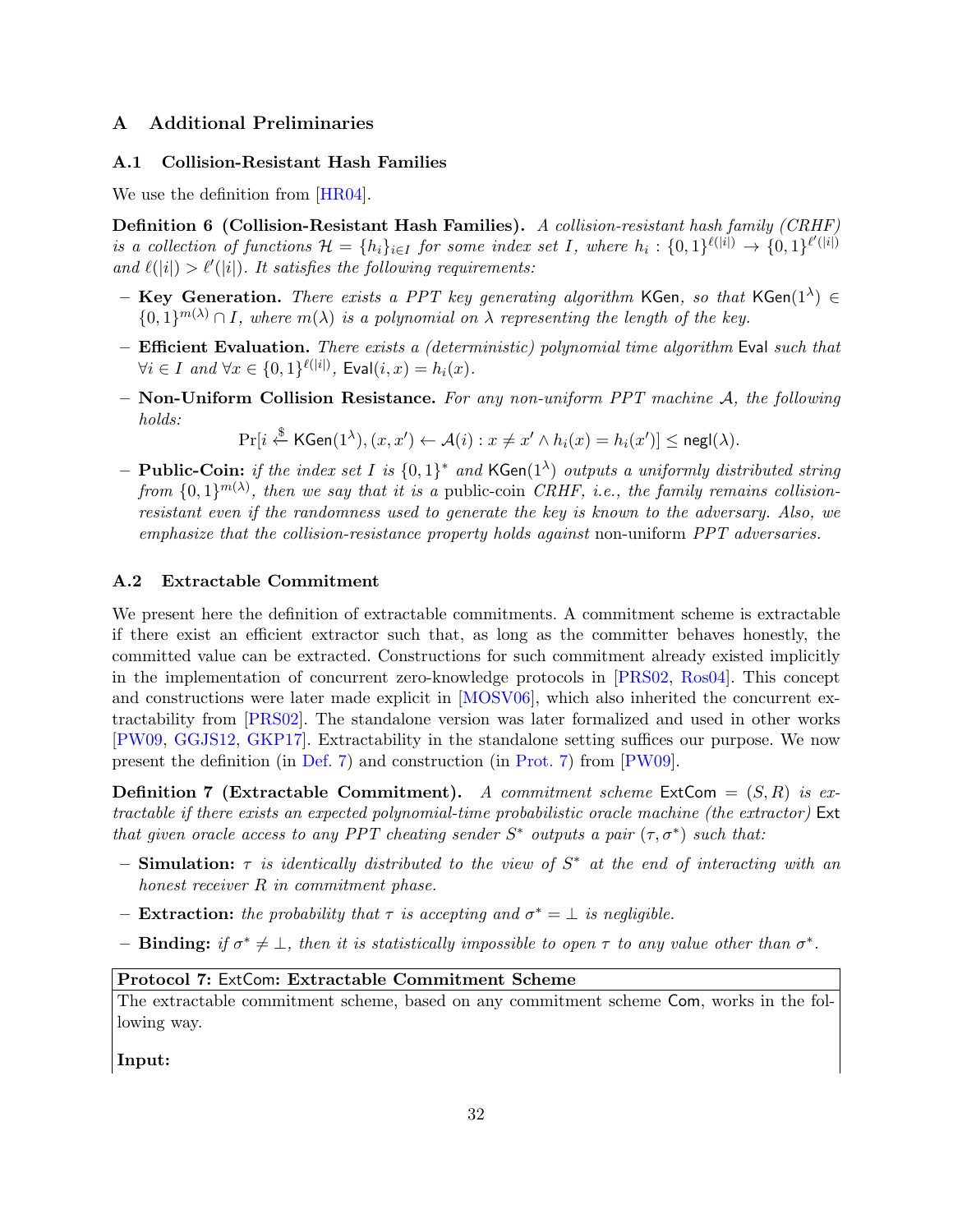- <span id="page-34-1"></span>– both S and R get security parameter  $1^{\lambda}$  as the common input.
- S gets a string  $\sigma$  as his private input.

### Commitmment Phase:

- The sender (committer) S commits using Com to  $\lambda$  $\lambda$  $\lambda$  pairs<sup>a</sup> of strings  $\{(v_i^0, v_i^1)\}_{i=1}^{\lambda}$  where  $(v_i^0, v_i^1) = (\eta_i, \sigma \oplus \eta_i)$  and  $\eta_i$  are random strings in  $\{0, 1\}^{\ell(\lambda)}$  for  $1 \le i \le \lambda$ .
- Upon receiving a challenge  $\bar{c} = (c_1, \ldots, c_\lambda)$  from the receiver R, S opens the commitments to  $(v_1^{c_1},\ldots,v_\lambda^{c_\lambda}).$
- $R$  checks that the openings are valid.

#### Decommitment Phase:

- S sends  $\sigma$  and opens the commitments to all  $\lambda$  pairs of strings.
- R checks that all the openings are valid, and also that  $\sigma = v_1^0 \oplus v_1^1 = \cdots = v_\lambda^0 \oplus v_\lambda^1$ .
- <span id="page-34-2"></span><sup>a</sup> Actually, the scheme will be secure as long as we use Com to commit  $\omega(\log \lambda)$  such pairs.

## <span id="page-34-0"></span>A.3 The Halevi-Micali Commitment Scheme

We use the standard definition for statistically-hiding commitments [\[Gol01\]](#page-29-18). In particular, we will use the statistically-hiding commitment proposed by Halevi and Micali [\[HM96\]](#page-30-21). We refer the reader to [\[HM96\]](#page-30-21) for details. In the following, we briefly recall the construction and its efficiency when committing to a message  $m \in \{0,1\}^{n(\lambda)}$ , where  $n(\lambda)$  is some fixed polynomial on the security parameter  $\lambda$ .

**Construction.** Let  $L := 4\lambda + 2n + 4$ . Let  $h : \{0,1\}^L \to \{0,1\}^{\lambda}$  be a collision resistant hash function; let H be a pair-wise independent hash family from  $\{0,1\}^L$  to  $\{0,1\}^n$ . Using the standard construction, each element in H can be described using  $(L + 2\lambda)$  bits.

To commit to m, the sender picks a random  $r \in \{0,1\}^L$  and computes  $y = h(r)$ . Then, it picks a random function  $H \in \mathcal{H}$  for which  $H(r) = m$ . The commit-string is SBCom =  $(H, y)$  and the decommitment information is just r.

Efficiency. The communication complexity of this construction is summarized below

 $\int$ Commit Stage:  $|SBCom| = |H| + |y| = (L + 2\lambda) + \lambda = 7\lambda + 2n + 4$ Decommit Stage:  $|SBCom| = |r| = L = 4\lambda + 2n + 4$ 

.

The computational complexity is the same for the sender and the receiver. It only consists of evaluating the following functions

- the collision-resistant hash  $h: \{0,1\}^{4\lambda+2n+4} \to \{0,1\}^{\lambda}$ , and
- the pair-wise independent hash  $H: \{0,1\}^{4\lambda+2n+4} \to \{0,1\}^n$ .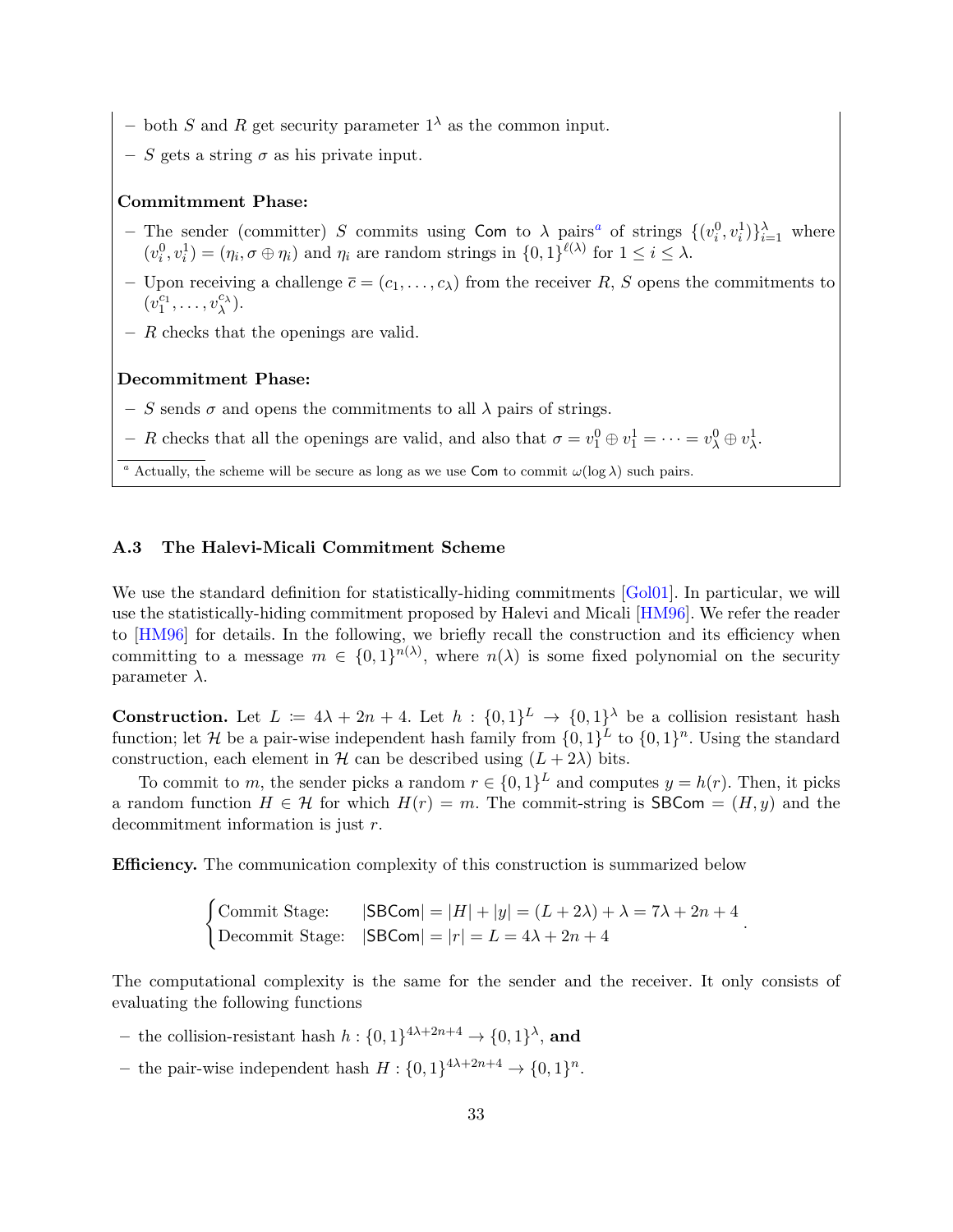# <span id="page-35-2"></span><span id="page-35-0"></span>B An Overview of the Zero-Knowledge Protocol Ligero

In the following, we recall the structure of the zero-knowledge protocol Ligero from [\[AHIV17\]](#page-28-10). We will recall related notation and techniques only to the extent that is adequate to understanding our construction. More details (e.g., ZKIPCP, parameter settings, etc.) can be found in [\[AHIV17\]](#page-28-10).

The Honest-Verifier Version. In [\[AHIV17\]](#page-28-10), the authors first built an efficient *zero-knowledge interactive PCP* (ZKIPCP) protocol for the satisfiability of arithmetic circuits<sup>[11](#page-35-3)</sup>. Then, they applied the [\[Kil92,](#page-30-16) [IMS12\]](#page-30-18) technique to convert the ZKIPCP to a sub-linear honest-verifier ZKAoK in 6 rounds. We present this protocol in [Prot. 8.](#page-35-1) We suppress technical details that are less relevant to our work. Interested readers can refer to [\[AHIV17\]](#page-28-10) for related information.

#### <span id="page-35-1"></span>Protocol 8: Ligero: Honest-Verifier ZKAoK [\[AHIV17\]](#page-28-10)

This construction uses a two-round statistical-hiding commitment SHCom, and a collision-resistant hashing family  $\{\mathcal{H}_{\lambda}\}\$ . Note that SHCom can be constructed from any collision-resistant hashing family. This protocol is for the satisfiability of arithmetic circuits Cir over a finite field  $\mathbb{F}$ .

Besides the security parameter  $\lambda$ , this protocol is parameterized by several extra parameters n, t, m and l. To achieve  $2^{\lambda}$  soundness, one can set  $|\mathbb{F}| > O(2^{\lambda}), n = O(\lambda), t = \delta n$  for some small constant  $\delta \in (0,1), m = O(\sqrt{s/\lambda})$  and  $\ell = O(\sqrt{s \cdot \lambda})$ , where s is the number of gates in the circuit Cir. Since they are not crucial to understand our protocol, we refer the reader to [\[AHIV17\]](#page-28-10) for more details.

**Public Input:** Security parameter  $\lambda$ , an arithmetic circuit Cir over a field  $\mathbb{F}$ .

**Private Input:** Prover P takes the witness x s.t.  $\text{Cir}(x) = 1$ .

- <span id="page-35-4"></span>1. V samples a CRHF  $h_{\alpha} \stackrel{\$}{\leftarrow} \mathcal{H}_{\lambda}$  and sends it to P. Looking ahead,  $h_{\alpha}$  will be used both as the first-round message of SHCom and as the hash function to build a Merkle tree.
- 2. P computes the ZKIPCP oracle  $\pi$  for the proof of Cir(x) = 1, where the aforementioned parameter n denotes the length of  $\pi$ . P commits to  $\pi$  using the second-round message of SHCom. P uses  $h_{\alpha}$  to build a Merkle hashing tree on the committed  $\pi$ . P sends the root of Merkle tree root to  $V$ .
- 3. V sends to P a random vector  $\Gamma_1 \stackrel{\$}{\leftarrow} \mathbb{F}^{5m+4m\ell}$ . We remark that  $\Gamma_1$  is the challenges corresponding to the "interactive" part of the ZKIPCP.
- 4. P answers V's challenge  $\Gamma_1$ .
- 5. V sends to P a size-t random subset  $\Gamma_2 \subseteq [n]$ . We remark that  $\Gamma_2$  contains the positions of Merkle tree leaves where V wants to challenge  $P$ , i.e. the queries to the "oracle" part of the ZKIPCP.
- 6. P answers V's challenge  $\Gamma_2$  (i.e., decommitting to the leaves specified by  $\Gamma_2$  and sending the related Merkle paths).

**Verifier's decision:** V accepts iff P's answers to both  $\Gamma_1$  and  $\Gamma_2$  are convincing.

<span id="page-35-3"></span> $11$  They also talked about how to optimize their construction when working with Boolean circuits.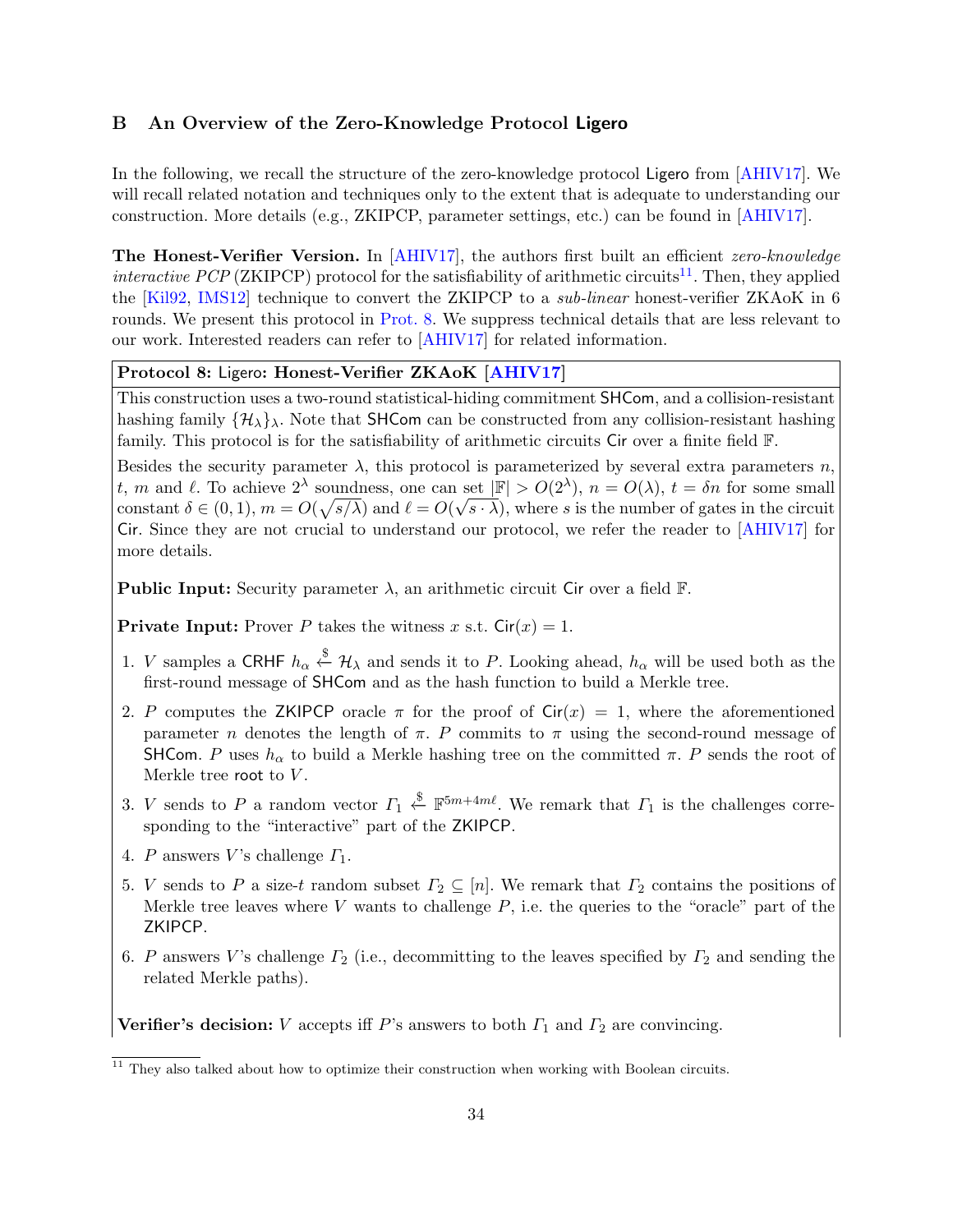<span id="page-36-2"></span>**Notation:** Throughout this paper, we will denote these six rounds as  $(h, a, b, c, \tilde{b}, \tilde{c})$ . We also remark that if the CRHF is picked from a *public-coin* CRHF family (as defined in [Def. 6\)](#page-33-6), then V can simply send (in [Round 1\)](#page-35-4) the randomness that specifies the specific hash function. Therefore, we view h as the randomness that specifies the underlying function. In this way, it is clear that this protocol is public-coin.

HVZK Simulator. The protocol shown in [Prot. 8](#page-35-1) is a honest-verifier statistical zero-knowledge argument of knowledge. In this paper, we will need to use the honest-verifier ZK simulator for this protocol. We denote this simulator as HVSim. Parametrically, HVSim takes the statement Cir and randomly sampled  $(h, b, b)$  as input, and output HVSim(Cir, h, b, b) =  $(h, a, b, c, b, \tilde{c})$ , which are negligibly close to the distribution of the view of an honest verifier.

In this work, we relies heavily on the fact that this HVSim can be implemented very efficiently. We provide more details on how it works in [Algo. 1](#page-9-2) of [Sec. 3.](#page-9-0)

Against Malicious Verifiers. [\[AHIV17\]](#page-28-10) also showed how to make the protocol secure against malicious verifiers, using the technique developed in [\[IMS12,](#page-30-18) [MX13\]](#page-31-21). Roughly speaking, it works in the same way as the Goldreich-Kahan transformation to make an honest-verifier ZK secure against malicious verifiers. Concretely, we ask the verifier to commit to  $\Gamma_1$  and  $\Gamma_2$  with a statistically-hiding commitment scheme at the beginning, and decommit to them later to let P responds accordingly. We denote this fully-secure zero-knowledge protocol as Ligero' and present it formally in [Prot. 9.](#page-36-0)

<span id="page-36-0"></span>Protocol 9: Ligero': The Malicious-Verifier Version of Ligero [\[AHIV17\]](#page-28-10)

This protocol is for the satisfiability of arithmetic circuits Cir over a large field F. It assumes the existence of two-round statistically-hiding commitment SHCom, a non-interactive statisticallybinding commitment Com, a collision resistant hash family  $\{\mathcal{H}_{\lambda}\}_{\lambda}$  and the ZKIPCP protocol from [\[AHIV17\]](#page-28-10). (The parameters below share the same meaning as in [Prot. 8.](#page-35-1))

**Public Input:** Security parameter  $\lambda$ , an arithmetic circuit Cir over a field  $\mathbb{F}$ .

**Private Input:** Prover P takes the witness x s.t.  $\text{Cir}(x) = 1$ .

- 1. P samples a CRHF  $h_\beta \overset{\$}{\leftarrow} \mathcal{H}_\lambda$  and sends it to V. Looking ahead, this  $h_\beta$  will be used both as the first-round message of a  $SHCom^{h_\beta}$  scheme by which the verifier commits to its challenge string.
- <span id="page-36-1"></span>2. V performs the following two sub-steps:
	- (a) V samples a random vector  $\Gamma_1 \stackrel{\$}{\leftarrow} \mathbb{F}^{5m+4m\ell}$  and a size-t random subset  $\Gamma_2 \subset [n]$  of size t. V commits to P the values  $\Gamma_1$  and  $\Gamma_2$  separately in parallel, using the second-round message of SHCom $h_\beta$ .
	- (b) V also samples a CRHF  $h_{\alpha} \stackrel{\$}{\leftarrow} \mathcal{H}_{\lambda}$  and sends it to P. Looking ahead, this  $h_{\alpha}$  will be used both as the first-round message of a  $SHCom^{h_{\alpha}}$  scheme, and as the hash function to build the Merkle tree.
- 3. P computes the ZKIPCP oracle  $\pi$  for the proof of Cir(x) = 1. P commits to  $\pi$  using the second-round message of SHCom. P uses  $h_{\alpha}$  to build a Merkle hashing tree on the committed  $\pi$ . P sends the root of Merkle tree root to V.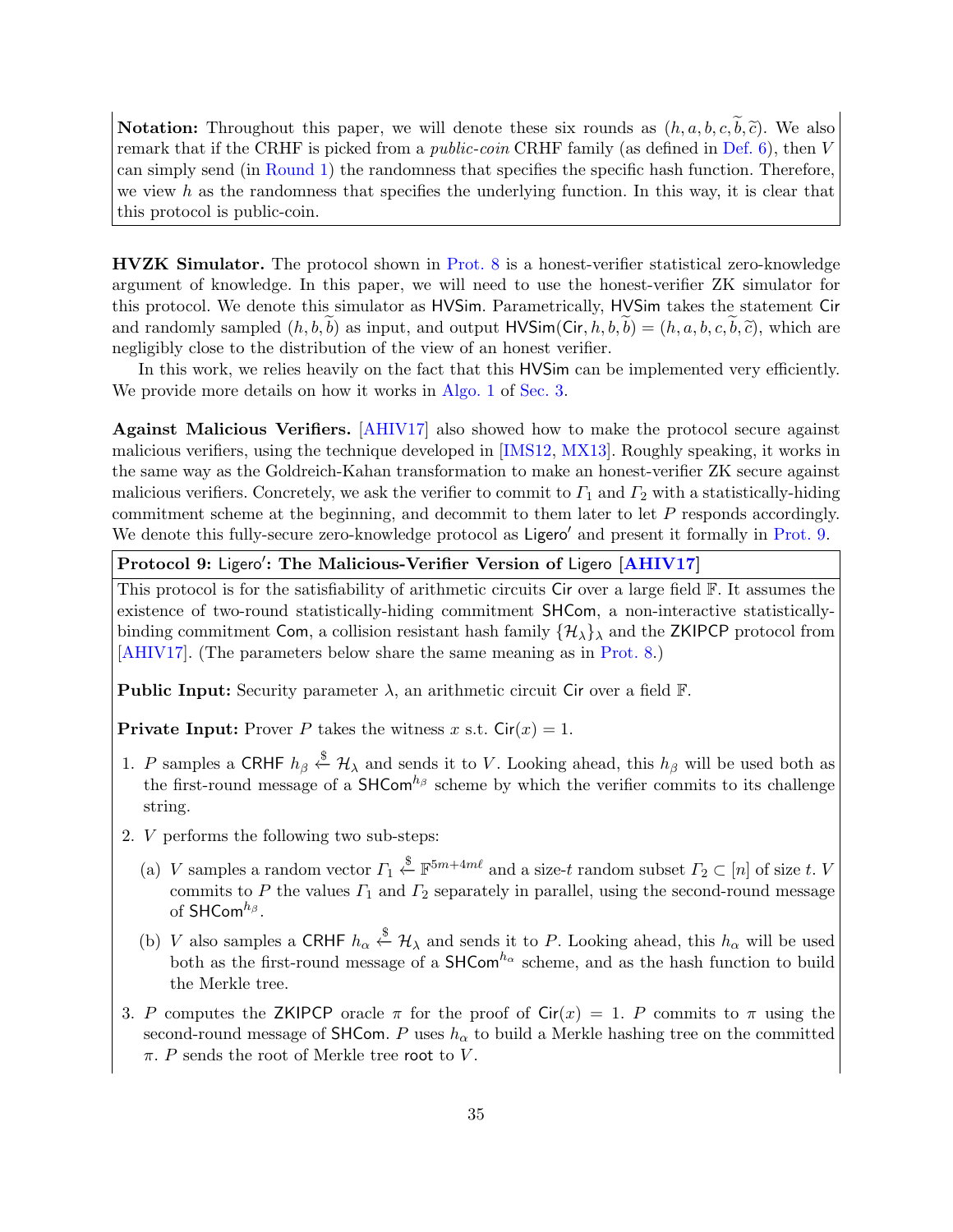- <span id="page-37-4"></span>4. *V* decommits to  $\Gamma_1$  (w.r.t. its [Round 2](#page-36-1) commitment SHCom<sup>h<sub>β</sub></sup>).
- 5. P checks if the decommitment to  $\Gamma_1$  is valid. If not, P aborts; otherwise, P responds according to  $\Gamma_1$  as in the honest-verifier version Ligero [\(Prot. 8\)](#page-35-1).
- 6. *V* decommits to  $\Gamma_2$  (w.r.t. its [Round 2](#page-36-1) commitment SHCom<sup>h<sub>β</sub></sup>).
- <span id="page-37-2"></span>7. P checks if the decommitment to  $\Gamma_2$  is valid. If not, P aborts; otherwise, P responds according to  $\Gamma_2$  as in the honest-verifier version Ligero [\(Prot. 8\)](#page-35-1).

**Verifier's decision:** V accepts iff P's answers to both  $\Gamma_1$  and  $\Gamma_2$  are convincing.

## <span id="page-37-0"></span>C OR-Composition of the Honest-Verifier Ligero (Full Version)

We now describe how to obtain efficient **sWIAoK** protocols that can be used in [Step 4](#page-12-3) in our NMZK protocols [\(Prot. 2\)](#page-11-1). As noted earlier, the key point is that the simulators of sub-linear ZK protocols—particularly those based on PCPs [\[Kil92,](#page-30-16) [IMS12,](#page-30-18)  $AHI<sup>+17</sup>$  $AHI<sup>+17</sup>$ ], including Ligero—can be much faster than the honest prover algorithm. We show how to combine this observation with the OR-composition technique [\[CDS94,](#page-28-19) [Dam02\]](#page-29-15) to greatly improve the efficiency of our protocols.

Road Map. We present the construction and its security proof in [Appx. C.1.](#page-37-1) Then, in [Appx. C.2,](#page-43-0) we show how to instantiate different components of our construction such that the resulting protocol is practically fast. In particular, our construction will make use of a statistically WIAoK protocol; we will give an efficient construction based on Ligero; this construction is shown in [Appx. C.3.](#page-45-0)

#### <span id="page-37-1"></span>C.1 Construction

As we have already discussed in [Sec. 5.2,](#page-21-2) the plain generalization of the OR-composition technique from [\[CDS94\]](#page-28-19) is unlikely to work for Ligero as it is not a sigma protocol. In particular, Ligero has two challenge-response slots; a malicious prover may maul different parts of these two slots to break soundness.

Also, we already presented in [Sec. 5.2](#page-21-2) the high-level idea about how our construction addresses this problem: we ask  $P$  to commit in advance the shares for the session that it will run HVSim for; at the end, P will give a statistically WIAoK proving that it really behaves as required. We now present the formal description of our construction in [Prot. 10.](#page-37-3) It makes use of the following building blocks:

- A statistically-hiding commitment scheme SHCom. In particular, we use the 2-round Halevi-Micali scheme shown in [Appx. A.3.](#page-34-0)
- The Ligero protocol shown in [Prot. 8.](#page-35-1)
- A statistically WIAoK protocol sWIAoK. We remark that any statistically WIAoK will work. But to achieve better efficiency, we will design a specific sWIAoK again based on Ligero. We will show how to do it in [Appx. C.3.](#page-45-0)

# <span id="page-37-3"></span>Protocol 10:  $\Pi_{OR}$ : OR-Composition of Ligero

This protocol, which we denote as  $\Pi_{OR}$ , runs in parallel two instances of the (honest-verifier) Ligero [\(Prot. 8\)](#page-35-1), whose 6 messages are denoted as  $(h, a, b, c, b, \tilde{c})$ . It proves some instance of an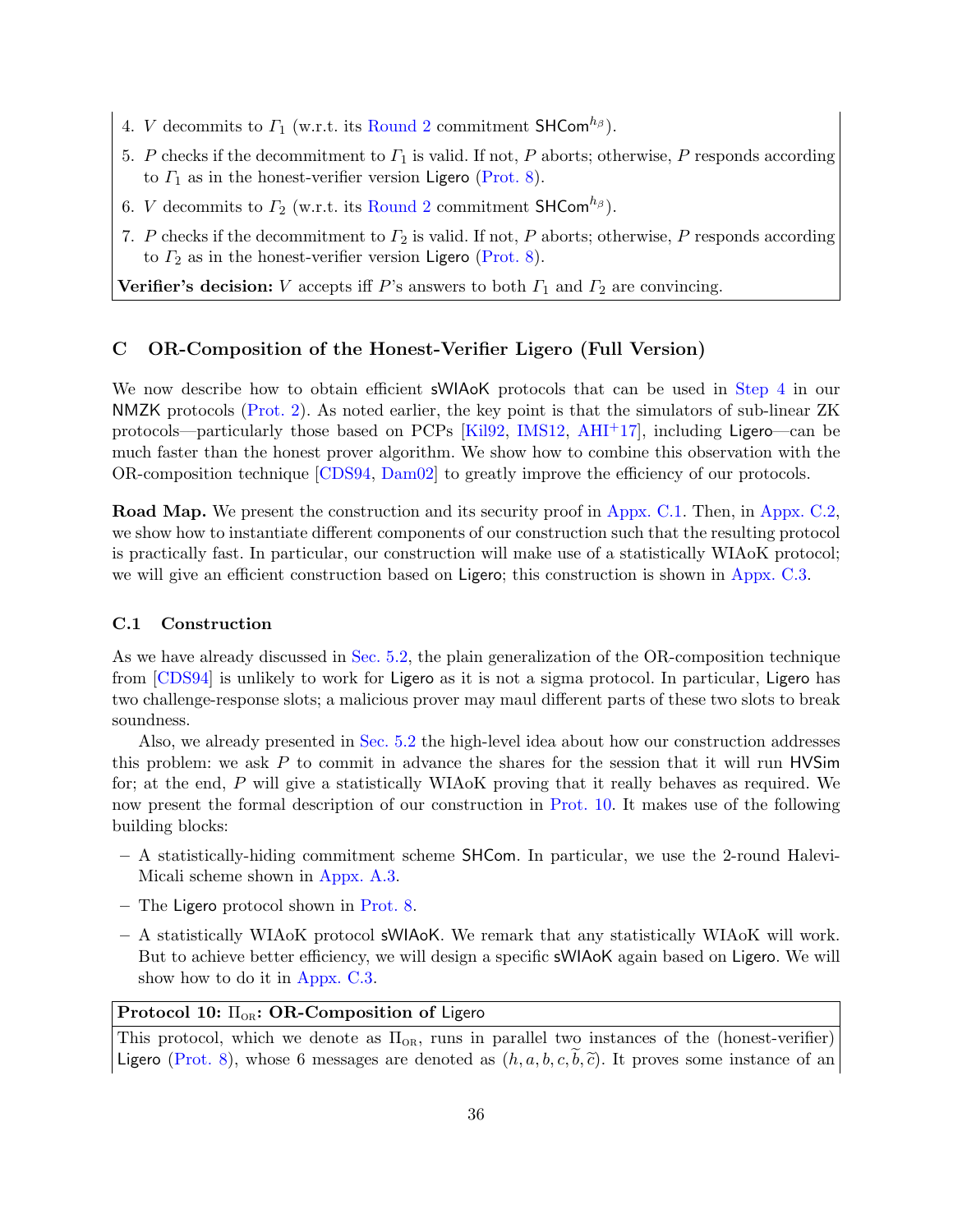OR-composed language  $(x, x') \in L \vee L'$ . W.l.o.g., we assume that P is given a witness w for x (i.e.,  $P$  knows the *left* witness).

- <span id="page-38-13"></span>1. V sends the first message for SHCom.
- <span id="page-38-12"></span><span id="page-38-6"></span>2. P computes the following messages:
	- (a) P runs the statistical HVZK simulator for Ligero to compute  $(h_2, a_2, b_2, c_2, \widetilde{b}_2, \widetilde{c}_2) \leftarrow$  $HVSim(x')$ .
	- (b) P samples a random tape r and generates  $com = SHCom(h_2||b_2||b_2; r)$ .

<span id="page-38-0"></span> $P$  sends com to  $V$ .

- <span id="page-38-8"></span>3. V samples uniformly at random a string h, which has the same length as the 1st message of Ligero. It sends h.
- <span id="page-38-9"></span>4. P computes  $h_1 = h \oplus h_2$ . It then runs the prover's algorithm of Ligero on statement x, using w as the witness and h as the 1st message, to obtain the 2nd message  $a_1$ . P sends  $(h_1, a_1, h_2, a_2)$ . (Recall that  $(h_1, a_2)$  were defined in [Step 2b.](#page-38-0))
- <span id="page-38-10"></span>5. V samples uniformly at random a string b, which has the same length as the 3rd message of Ligero. It sends b.
- <span id="page-38-2"></span>6. P defines  $b_1 := b \oplus b_2$  and continues to run the prover of Ligero using  $b_1$  as the 3rd message to obt[a](#page-38-1)in next message  $c_1$ . It sends  $(b_1, c_1, b_2, c_2)$ .
- <span id="page-38-11"></span>7. V samples uniformly at random a string  $\tilde{b}$ , which has the same length as the 5th message of Ligero. It sends  $b$ .
- <span id="page-38-3"></span>8. P defines  $\widetilde{b}_1 := \widetilde{b} \oplus \widetilde{b}_2$  and continues to run the prover of Ligero using  $\widetilde{b}_1$  as the 5th message to obtain the final message  $\tilde{c}_1$ . It sends  $(b_1, \tilde{c}_1, b_2, \tilde{c}_2)$ .
- <span id="page-38-4"></span>9. P and V execute sWIAoK where P proves that

<span id="page-38-7"></span><span id="page-38-5"></span>
$$
\exists r \text{ s.t. } \text{com} = \text{SHCom}(h_1 \| b_1 \| b_1; r) \ \lor \ \text{com} = \text{SHCom}(h_2 \| b_2 \| b_2; r), \tag{1}
$$

where com is defined in [Step 2b,](#page-38-0)  $(b_1, \tilde{b}_1)$  are defined in [Step 6,](#page-38-2) and  $(b_2, \tilde{b}_2)$  are defined in [Step 8.](#page-38-3) Note that the honest P uses the  $(h_2, b_2, b_2, r)$  as the witness to finish this sWIAoK, because this is exactly how it generated com in [Step 2b.](#page-38-0)

Verifier's Decision: V accepts iff the following conditions hold:

- 1.  $h_1 \oplus h_2 = h$ ,  $b_1 \oplus b_2 = b$  and  $\widetilde{b}_1 \oplus \widetilde{b}_2 = \widetilde{b}$ ,
- 2. both  $(h_1, a_1, b_1, c_1, \widetilde{b}_1, \widetilde{c}_1)$  and  $(h_2, a_2, b_2, c_2, \widetilde{b}_2, \widetilde{c}_2)$  are convincing w.r.t. the Ligero protocol, and
- 3. V accepts as the verifier of the [Step 9](#page-38-4) sWIAoK.

We prove the following [Lem. 5,](#page-38-5) which establishes the security of [Prot. 10.](#page-37-3)

<span id="page-38-1"></span><sup>&</sup>lt;sup>a</sup> Note that P does not really need to send  $b_2$  because B can derive it from  $b_1$  and b. We asks P to send it only for conceptual clearness.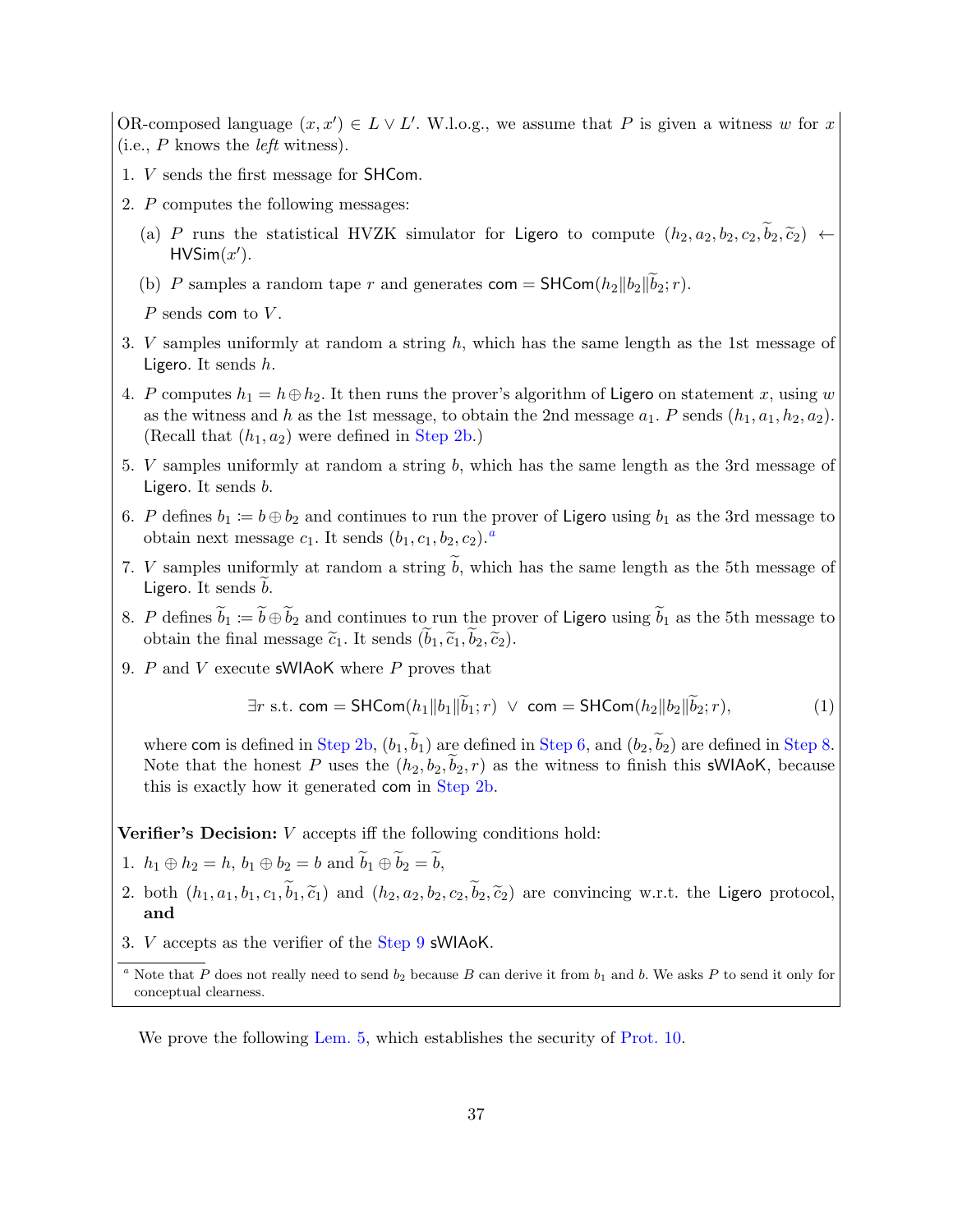**Lemma 5.** Let L and L' be  $\mathcal{NP}$  languages. Protocol  $\Pi_{OR}$  [\(Prot. 10\)](#page-37-3) is an interactive argument of knowledge for  $L \vee L'$ ; furthermore, for any statement  $(x, x') \in L \vee L'$  such that  $x \in L$  and  $x' \in L'$ ,  $\Pi_{OR}$  is statistically witness-indistinguishable.

The completeness of [Prot. 10](#page-37-3) is straightforward. In the following, we first show the argument of knowledge property in [Sec. C.1.1,](#page-39-0) and then establish the statistical WI property (when both  $x$ and  $x'$  are true) in [Sec. C.1.2.](#page-40-0)

#### <span id="page-39-0"></span>C.1.1 Proving Argument of Knowledge

We reduce the AoK property of [Prot. 10](#page-37-3) to that of Ligero. Specifically, fix any (deterministic<sup>[12](#page-39-1)</sup>) cheating prover  $P^*$  which is able to convince the (honest) verifier of [Prot. 10](#page-37-3) with probability at least  $\varepsilon(\lambda)$ . We show how to *efficiently* construct a new PPT adversarial prover P' that convinces the Ligero verifier with some probability that is polynomially related to  $\varepsilon(\lambda)$ . This implies the AoK property of [Prot. 10,](#page-37-3) because we can invoke the knowledge extractor of Ligero on  $P'$  to extract a valid witness.

The description of  $P'$  is given in [Algo. 2.](#page-39-2)

# <span id="page-39-2"></span>Algorithm 2: Malicious Prover  $P'$  Attacking Ligero

The  $P'$  runs  $P^*$  internally, while externally interacting with the Ligero verifier  $V_{\text{Ligero}}$ . It proceeds as follows:

- <span id="page-39-3"></span>1. (Obtaining the Prefix.)  $P'$  executes [Prot. 10](#page-37-3) internally with  $P^*$  until the end of [Step 2,](#page-38-6) where  $P'$  plays the role of the honest verifier. We denote the snapshot of  $P^*$  at this moment as  $\tau$ , and use  $P^*_{\tau}$  to denote the remaining strategy of  $P^*$  with the prefix  $\tau$ .
- 2. (Extracting Committed Value.) Starting from this prefix  $\tau$ , P' continues to run the internal  $P^*$ , playing the role of the [Prot. 10](#page-37-3) verifier honestly. At the end of this execution, if  $P^*$ 's proof is not accepted,  $P'$  aborts and outputs a special symbol Fail; otherwise, it runs the knowledge extractor of the final sWIAoK (i.e., [Step 9\)](#page-38-4) to extract a valid witness of the language defined in [Eq. \(1\).](#page-38-7) We denote this (extracted) witness as  $(h, b, b, r)$ . Note that we should have  $com^* = SBCom(h||b||\tilde{b}; r)$ , where  $com^*$  is the [Step 2](#page-38-6) message contained in  $\tau$ .
- 3. (Interacting with  $V_{Ligero}$ .)  $P'$  now starts interacting with  $V_{Ligero}$ .
	- (a) First, P' picks a random bit  $i \stackrel{\$}{\leftarrow} \{0,1\}$ . Looking ahead, P' will forward a session to the external  $V_{\text{Ligero}}$  according to this bit—if  $i = 0$  (resp.  $i = 1$ ), the left (resp. right) session will be forwarded out.
	- (b) P' receives the 1st Ligero message h from  $V_{\text{Ligero}}$ . It then sets  $h^* = h \oplus \mathbf{h}$ , and feeds  $h^*$  to  $P^*_{\tau}$  as the [Step 3](#page-38-8) message of the internal execution of [Prot. 10.](#page-37-3)
	- (c)  $P^*$  responds with  $(h_1^*, a_1^*, h_2^*, a_2^*)$  as the [Step 4](#page-38-9) message of [Prot. 10.](#page-37-3) If  $h^* \neq h_1^* \oplus h_2^*$  or  $h_{i-1}^* \neq \mathbf{h}$ , P' aborts and outputs a special symbol Fail. Otherwise, we must have  $h_i^* = h$ . In the latter case,  $P'$  forwards  $a_i^*$  to  $V_{\text{Ligero}}$  as the 2nd message of Ligero.
	- (d) P' receives the 3rd Ligero message b from  $V_{Ligero}$ . It then sets  $b^* = b \oplus b$ , and feeds  $b^*$  to  $P^*_{\tau}$  as the [Step 5](#page-38-10) message of the internal execution of [Prot. 10.](#page-37-3)

<span id="page-39-5"></span><span id="page-39-4"></span><span id="page-39-1"></span><sup>&</sup>lt;sup>12</sup> This is w.l.o.g. since  $P^*$  is non-uniform.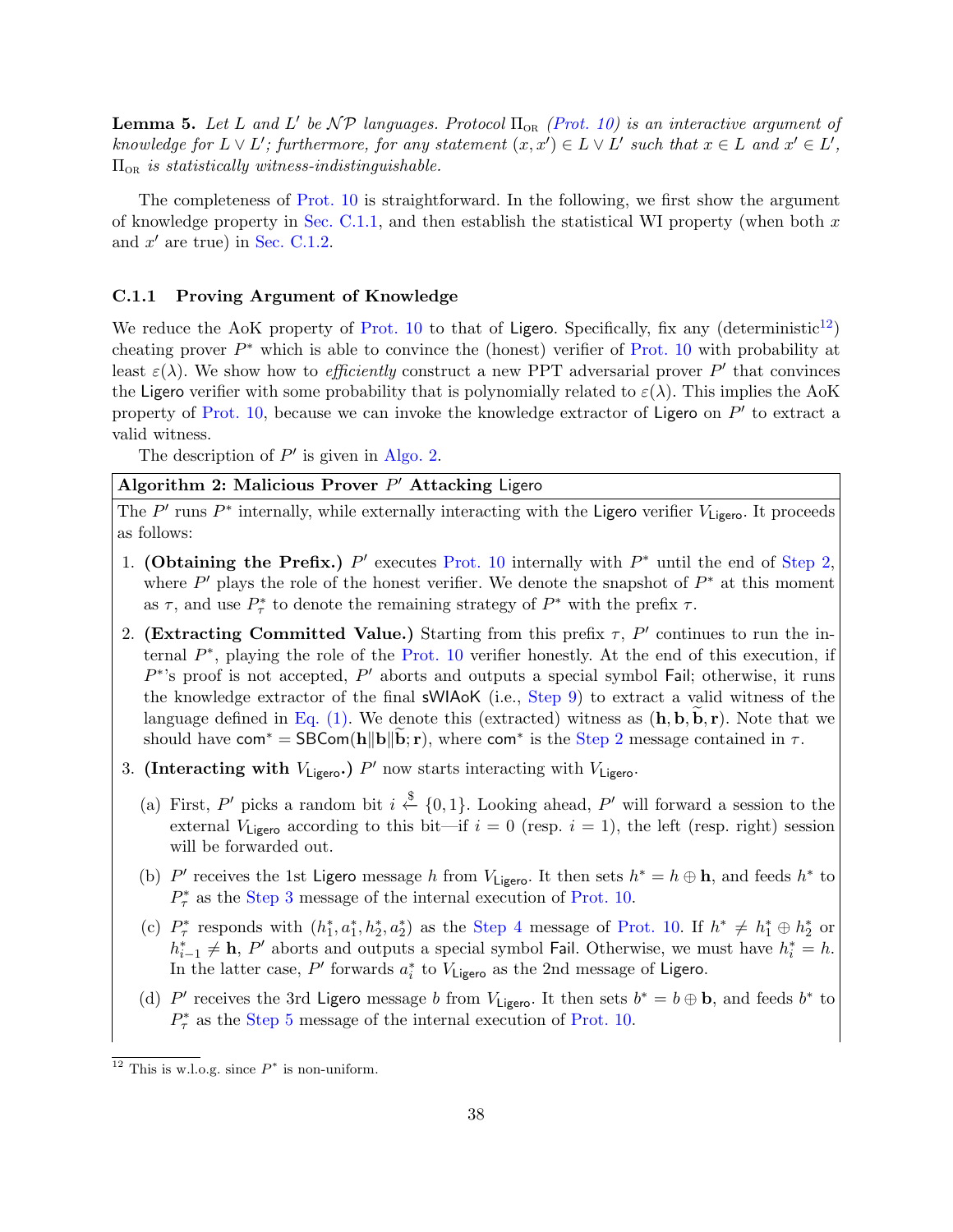- (e)  $P^*_{\tau}$  responds with  $(b_1^*, c_1^*, b_2^*, c_2^*)$  as the [Step 6](#page-38-2) message of [Prot. 10.](#page-37-3) If  $b^* \neq b_1^* \oplus b_2^*$  or  $b_{i-1}^* \neq \mathbf{b}$ ,  $P'$  aborts and outputs a special symbol Fail. Otherwise, we must have  $b_i^* = b$ . In the latter case,  $P'$  forwards  $c_i^*$  to  $V_{\text{Ligero}}$  as the 4th message of Ligero.
- (f) P' receives the 5th Ligero message  $\tilde{b}$  from  $V_{Ligero}$ . It then sets  $\tilde{b}^* = \tilde{b} \oplus \tilde{b}$ , and feeds  $\tilde{b}^*$  to  $P^*_{\tau}$  as the [Step 7](#page-38-11) message of the internal execution of [Prot. 10.](#page-37-3)
- <span id="page-40-2"></span>(g)  $P^*_r$  responds with  $(\tilde{b}_1^*, \tilde{c}_1^*, \tilde{b}_2^*, \tilde{c}_2^*)$  as the [Step 8](#page-38-3) message of [Prot. 10.](#page-37-3) If  $\tilde{b}^* \neq \tilde{b}_1^* \oplus \tilde{b}_2^*$  or  $\tilde{b}_{i-1}^* \neq \tilde{b}_2^*$ , P' aborts and outputs a special symbol Fail. Otherwise, we must have  $\tilde{b}_i^* = \tilde{b}$ . In the latter case,  $P'$  forwards  $\tilde{c}_i^*$  to  $V_{\text{Ligero}}$  as the 6th message of Ligero.

It follows immediately from the description that  $P'$  is an expected (also see [Rmk. 6\)](#page-40-1) PPT machine. We only need to show that  $P'$  convinces  $V_{\text{Ligero}}$  with some probability polynomially related to  $\varepsilon(\lambda)$ . To do that, observe the following facts:

- 1. By a standard averaging argument, it follows that for  $\varepsilon/2$  fractions of all possible  $\tau$ ,  $P^*_{\tau}$  (defined in [Step 1\)](#page-39-3) gives a convincing proof with probability at least  $\varepsilon/2$ .
- 2. It is easy to see that the view of the internal  $P^*$  is identically distributed as its view in a real execution of [Prot. 10,](#page-37-3) regardless of the bit  $i$  picked by  $P'$ . Consider the following Good event:
	- $-$  Good: for the  $(h_1^*, h_2^*, b_1^*, b_2^*, \tilde{b}_1^*, \tilde{b}_2^*)$  defined in [Steps 3c,](#page-39-4) [3e](#page-39-5) and [3g,](#page-40-2) there exists a bit  $j \in \{0, 1\}$ s.t.  $(h_{j-1}^*, b_{j-1}^*, \tilde{b}_{j-1}^*) = (\mathbf{h}, \mathbf{b}, \tilde{\mathbf{b}})$ . (Note that this implies  $(h_j^*, b_j^*, \tilde{b}_j^*) = (h, b, \tilde{b})$ , where  $(h, b, \tilde{b})$ come from the external  $V_{\text{Ligero}}$ .)

We know that  $\neg$ Good can only happen with probability negl( $\lambda$ )—Otherwise,  $P^*$  breaks the the computational binding property of SHCom.

3. As explained earlier, all  $P^*$  does is simply pick one of the two sessions (i.e., the session specified by i) to relay its messages to the external  $V_{\text{Ligero}}$ . Since i is picked uniformly at random from  $\{0, 1\}$ , it holds that  $i = j$  (recall that j is in  $\{0, 1\}$  also) with probability exactly 1/2.

Therefore, the outside  $V_{\text{Ligero}}$  will be convinced with probability at least

<span id="page-40-1"></span>
$$
\varepsilon/2 \cdot \varepsilon/2 \cdot (1 - \mathsf{negl}(\lambda)) \cdot 1/2 = \varepsilon^2/8 - \mathsf{negl}(\lambda),
$$

which is polynomially related to  $\varepsilon$ . We can therefore invoke the knowledge extractor of Ligero on  $P'$ to extract the witness. This finishes the proof of the argument of knowledge property of [Prot. 10.](#page-37-3)

Remark 6 (On the Expected Running Time of  $P'$ ). One subtlety of the above argument is that in the standard definition of AoK, the knowledge extractor needs access to a strictly polynomial time  $P'$ . However, the  $P'$  we constructed runs in *expected* polynomial time. This can be addressed by a standard technique—simply pick a large enough polynomial as an upper-bound for the running time of  $P'$ , and truncate the machine  $P'$  if it runs beyond this upper-bound. Then, by Markov inequality,  $P'$  still convinces  $V_{\text{Ligero}}$  with polynomial-inverse probability (i.e., it is good enough for Ligero's knowledge extractor to succeed).

### <span id="page-40-0"></span>C.1.2 Proving Statistical WI

At a high-level, we will define 9 hybrids  $\{H_0, \ldots, H_8\}$ , where  $H_0$  is identical to the real execution of [Prot. 10](#page-37-3) with P using the witness w for x, and  $H_8$  is identical to the real execution of Prot. 10 with P using the witness w' for x'. For any  $i \in \{0, \ldots, 8\}$ , the output of  $H_i$ , dubbed  $\text{OUT}(H_i)$ , is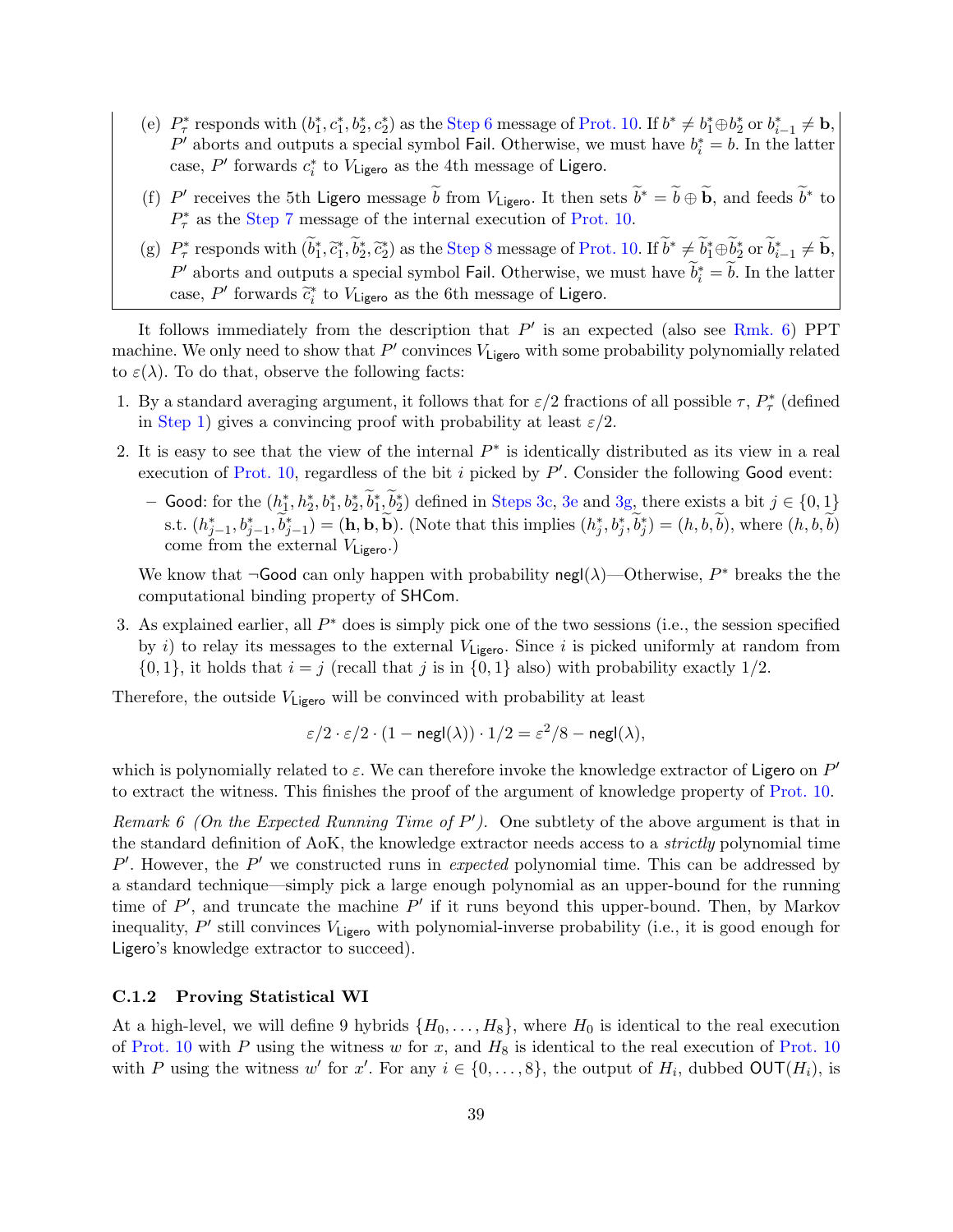defined to be the output of the malicious  $V^*$  in  $H_i$ . Then, the proof will be done once we show that the outputs of all adjacent hybrids are statistically close.

**Hybrid**  $H_0$ : This is the real execution of [Prot. 10](#page-37-3) with P using the witness w for x.

**Hybrid**  $H_1$ : This hybrid is identical to the previous one, except for the following changes: At the beginning of [Step 9,](#page-38-4) this hybrid checks if there exists r' such that  $com = SHCom(h_1||b_1||\tilde{b}_1; r')$ . If not, it aborts and output Fail; otherwise, it finishes the execution identically to  $H_0$ . Some remarks about this hybrid follow:

- 1. This hybrid is not efficient;
- 2. There could exist more than one  $r'$  satisfying the above requirement. In that case, any  $r'$  will work.
- <span id="page-41-0"></span>3. Starting from this hybrid, the final sWIAoK (i.e. [Step 9\)](#page-38-4) will be executed only if there exists such an r' that can "explain" com to the commitment of  $h_1||b_1||\widetilde{b}_1$ .

 $\mathsf{OUT}(H_0) \stackrel{\text{s}}{\approx} \mathsf{OUT}(H_1)$ : First, observe that these two hybrids are identical conditioned on that there  $\overline{v}$  exists an r' as required above. Also, it follows from the statistical hiding property of SHCom that there must exist such an r' except for with negligible probability. Therefore, we have  $\text{OUT}(H_1) \overset{\text{s}}{\approx}$ OUT $(H_2)$ .

Hybrid  $H_2$ : This hybrid is identical to the previous one except that in the [Step 9](#page-38-4) sWIAoK, the P uses  $(h_1, b_1, \tilde{b}_1, r')$  as the witness (see [Item 3\)](#page-41-0).

 $\mathsf{OUT}(H_1) \stackrel{\text{s}}{\approx} \mathsf{OUT}(H_2)$ : This follows immediately from the statistical WI property of sWIAoK.

**Hybrid**  $H_3$ : This hybrid is identical to the previous one except that in [Step 2b,](#page-38-0) the P generates com as com = SHCom $(0^{|h_2|} || 0^{|b_2|} || 0^{|b_2|}; r)$ . Note that in this hybrid, P only needs to know the length of  $(h_2, b_2, \tilde{b}_2)$ , which is public information depends only on  $\lambda$ . Also note that  $|h_2| = |h_1| = |h|$ ,  $|b_2| = |b_1| = |b|$ , and  $|\tilde{b}_2| = |\tilde{b}_1| = |\tilde{b}|$ .

 $\mathsf{OUT}(H_2) \stackrel{\text{s}}{\approx} \mathsf{OUT}(H_3)$ : This follows immediately from the statistical hiding property of SHCom.

**Hybrid**  $H_4$ : This hybrid is identical to the previous one except for the way the messages  $(h_2, a_2, b_2, c_2, b_2, \tilde{c}_2)$ are generated in [Step 2a.](#page-38-12) Recall that in  $H_3$  (and also  $H_0$  to  $H_2$ ), these messages are generated by HVSim(x'). In the current hybrid, we give the witness  $w'$  to  $H_4$ . It internally emulates a real execution of Ligero where the prover uses witness w' to give a proof for x'. We use the  $(h_2, a_2, b_2, c_2, \tilde{b}_2, \tilde{c}_2)$ <br>from the transcript of this emulated execution in place of those generated by HVSim in the provision from the transcript of this emulated execution in place of those generated by HVSim in the previous hybrid.

 $\mathsf{OUT}(H_3) \stackrel{\text{s}}{\approx} \mathsf{OUT}(H_4)$ : This follows immediately from the statistical HVZK property of Ligero.

**Hybrid**  $H_5$ : This hybrid is exactly the same as  $H_4$ , but we interpret it in a different way: Note that in  $H_5$ , both the left and right session consists of real Ligero executions—the left session is given by the (honest) Ligero prover  $P_{\text{Ligero}}(x, w)$ , resulting in a transcript  $(h_1, a_1, b_1, c_1, b_1, \tilde{c}_1)$ ; the right session is given by the Ligero prover  $P_{\text{Ligero}}(x', w')$ , resulting in a transcript  $(h_2, a_2, b_2, c_2, \tilde{b}_2, \tilde{c}_2)$ .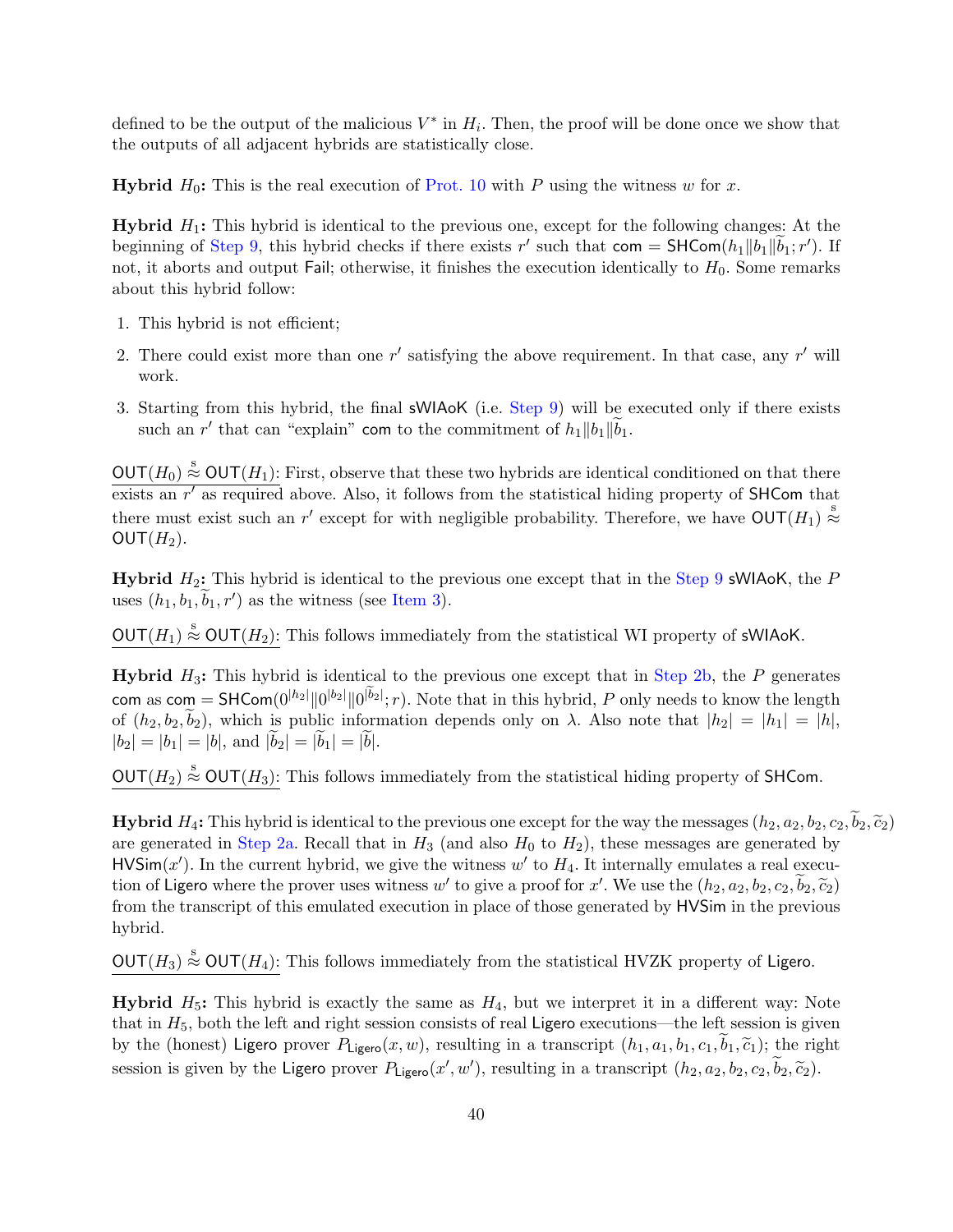<span id="page-42-1"></span>In  $H_4$ , we "view" it as the following game: the hybrid internally emulates the *right* session by picking random  $(h_2, b_2, b_2)$ , and the  $(h_1, b_1, b_1)$  are generated by an XOR operation such that  $h_1 \oplus h_2 = h$ ,  $b_1 \oplus b_2 = b$ , and  $\widetilde{b}_1 \oplus \widetilde{b}_2 = \widetilde{b}$ , where  $(h, b, \widetilde{b})$  are picked by V<sup>\*</sup>. In this hybrid, we view it in the following manner: the hybrid internally emulates the left session by picking random  $(h_1, b_1, b_1)$ , and then generates  $(h_2, b_2, b_2)$  by an XOR operation such that  $h_1 \oplus h_2 = h$ ,  $b_1 \oplus b_2 = b$ , and  $b_1 \oplus b_2 = b$ . Obviously, these two interpretations are equivalent.

OUT $(H_4) \stackrel{\text{id}}{=}$  OUT $(H_5)$ : As mentioned above,  $H_5$  is just a different interpretation of  $H_4$ , without any real changes.

**Hybrid**  $H_6$ : This hybrid is identical to the previous one, except that in [Step 2a,](#page-38-12) P computes  $(h_1, a_1, b_1, c_1, b_1, \widetilde{c}_1) \leftarrow \mathsf{HVSim}(x).$ 

 $\mathsf{OUT}(H_5) \stackrel{\text{s}}{\approx} \mathsf{OUT}(H_6)$ :  $H_6$  simply replaces the messages yielded by a real left session by the output of HVSim. Thus, the indistinguishability follows by the statistical HVZK property of Ligero. This is analogous to the (reverse) hop from  $H_3$  to  $H_4$ .

**Hybrid**  $H_7$ : This hybrid is identical to the previous one except that in [Step 2b,](#page-38-0) P generates com as com =  $SHCom(h_1||b_1||b_1; r)$ .

OUT( $H_6$ )  $\stackrel{\text{s}}{\approx}$  OUT( $H_7$ ): This follows immediately from the statistical-hiding property of SHCom. This is analogous to the (reverse) hop from  $H_2$  to  $H_3$ .

**Hybrid**  $H_8$ : Recall that starting from  $H_1$ , the hybrid checks if there is an r' satisfying com =  $SHCom(h_1||h_1||\tilde{b}_1; r')$ , right before the [Step 9](#page-38-4) sWIAoK starts. In  $H_8$ , the hybrid does not check the existence of r' anymore. It simply use the  $(h_1, b_1, b_1, t)$  as the witness to finish the sWIAoK. This can be done because in  $H_7$ , the com in [Step 2b](#page-38-0) is generated as SHCom $(h_1||b_1||b_1; r)$ ; thus,  $(h_1, b_1, b_1, r)$ constitute a valid witness for the language specified in [Eq. \(1\).](#page-38-7)

Observe that  $H_8$  is exactly the real execution of [Prot. 10](#page-37-3) with the honest prover using the right witness  $w'$  (and thus the left session is simulated by  $HVS$ im).

OUT( $H_7$ )  $\stackrel{\text{s}}{\approx}$  OUT( $H_8$ ): The only difference is the witness used in the final sWIAoK. Thus, the indistinguishability follows form the statistical WI property of sWIAoK. Note that we do not claim that these two hybrids are identical, as the r' used in  $H_7$  may not be the same as the r used in  $H_8$ ; but both of them serve as valid random tape that explains com as a SHCom to  $h_1||b_1||b_1$ .

The above argument implies  $\mathsf{OUT}(H_1) \stackrel{\text{s}}{\approx} \mathsf{OUT}(H_8)$ , which finishes the proof for the statistical WI property of [Prot. 10.](#page-37-3)

# <span id="page-42-0"></span>C.1.3 Regarding Malicious-Verifier Zero Knowledge

It is easy to see that  $\Pi_{OR}$  [\(Prot. 10\)](#page-37-3) is also an honest-verifier ZK argument (of knowledge). Using the Goldreich-Kahan style argument [\[GK96\]](#page-29-20) (as done in [\[IMS12,](#page-30-18) [AHIV17\]](#page-28-10)), we can convert it to a fully-secure ZK argument, i.e., against malicious verifiers. We denote the resulting protocol as  $\Pi_{\text{OR}}'$ , and present it formally in [Prot. 11.](#page-43-1) Note that  $\Pi_{\text{OR}}'$  will not be an argument of knowledge any more. But it is good enough to be used in the consistency proof of the  $\Pi_{\rm BGRBV}^{\rm Mini}$  commitment (as this application does not require AoK property).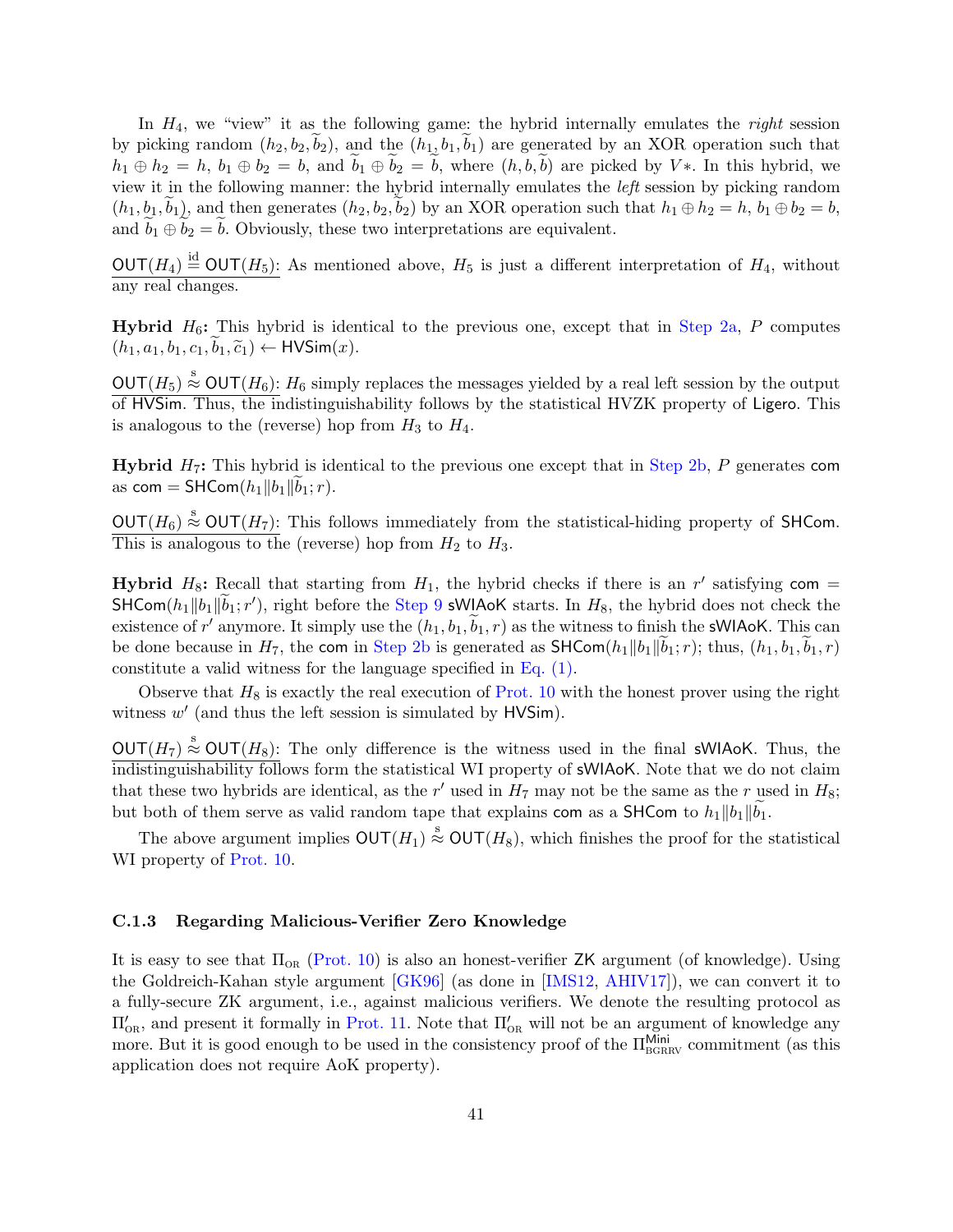# <span id="page-43-2"></span><span id="page-43-1"></span>Protocol 11:  $\Pi'_{OR}$ : Maliciously-Secure ZK from OR-Composition

Let L, L',  $(x, x')$  and  $\Pi$  be the same as in [Prot. 10.](#page-37-3) Our  $\Pi'_{OR}$  for proving  $(x, x') \in L \vee L'$  proceeds as follows:

- 1. P and V execute a two-round statistically-hiding commitment scheme SHCom, where V commits to the messages  $h$ ,  $b$ , and  $b$  separately in parallel (in form of the verifier's challenge in  $\Pi_{OR}$ ).
- 2. P and V then engage in executing  $\Pi_{OR}$  [\(Prot. 10\)](#page-37-3) with the following modifications:
	- In [Step 3](#page-38-8) of  $\Pi_{OR}$ , instead of sending h, V decommits to h; P continues only if this decommitment is valid.
	- In [Step 5](#page-38-10) of  $\Pi_{OR}$ , instead of sending b, V decommits to b; P continues only if this decommitment is valid.
	- In [Step 7](#page-38-11) of  $\Pi_{OR}$ , instead of sending  $\tilde{b}$ , V decommits to  $\tilde{b}$ ; P continues only if this decommitment is valid.

Everything else remains the same as in  $\Pi_{OR}$ .

**Lemma 6.** Let  $L, L' \in \mathcal{NP}$ . Protocol  $\Pi_{\text{OR}}'$  is zero-knowledge argument for  $L \vee L'$ .

Proof. The proof follows from Goldreich-Kahan technique [\[GK96\]](#page-29-20), as done in [\[IMS12,](#page-30-18) [AHIV17\]](#page-28-10).  $\Box$ 

# <span id="page-43-0"></span>C.2 Efficient Instantiation

We now discuss how to implement  $\Pi_{OR}$  [\(Prot. 10\)](#page-37-3) efficiently. As shown in [Appx. C.1,](#page-37-1)  $\Pi_{OR}$  is simply the plain OR-composition of Ligero plus the following two extra gadgets:

- A SHCom at the beginning;
- A sWIAoK at the end.

To measure its efficiency, we mainly focus on the cost of these two gadgets. This is because the cost due to the plain OR-composition cannot be avoid; thus, we want to minimize the additional cost. We will call the additional cost due to the above two gadgets the overhead compared with the plain OR-Composition.

Committing to Hash Tags. First, we note that the message committed by the SHCom in [Step 2b](#page-38-0) is  $h_2||b_2||b_2$ , which is of the same length as the corresponding Ligero messages (i.e.  $|h| + |b| + |b|$ ). Since we need to execute a statistical WIAoK on this commitment in [Step 9,](#page-38-4) we want to avoid committing long strings. We use a simple trick to shorten the committed message to be of length 3λ. To do that, we ask the prover to use a CRHF  $H: \{0,1\}^* \to \{0,1\}^{\lambda}$ :

- In [Step 2b,](#page-38-0) we ask the prover to compute the hash tags:  $\text{tag}_{h_2} = H(h_2)$ ,  $\text{tag}_{b_2} = H(b_2)$  and  $\texttt{tag}_{\widetilde{b}_2}=H(b_2);$  and instead of committing to  $h_2\|b_2\|b_2$ , the prover commits to  $\texttt{tag}_{h_2}\| \texttt{tag}_{\widetilde{b}_2}$ .
- $-$  In [Step 4,](#page-38-9) the prover additionally computes  $\text{tag}_{h_1} = H(h_1)$ , and additionally sends  $(\text{tag}_{h_1},\text{tag}_{h_2});$ The verifier additionally checks if  $\text{tag}_{h_1} = H(h_1)$  and  $\text{tag}_{h_2} = H(h_2)$ .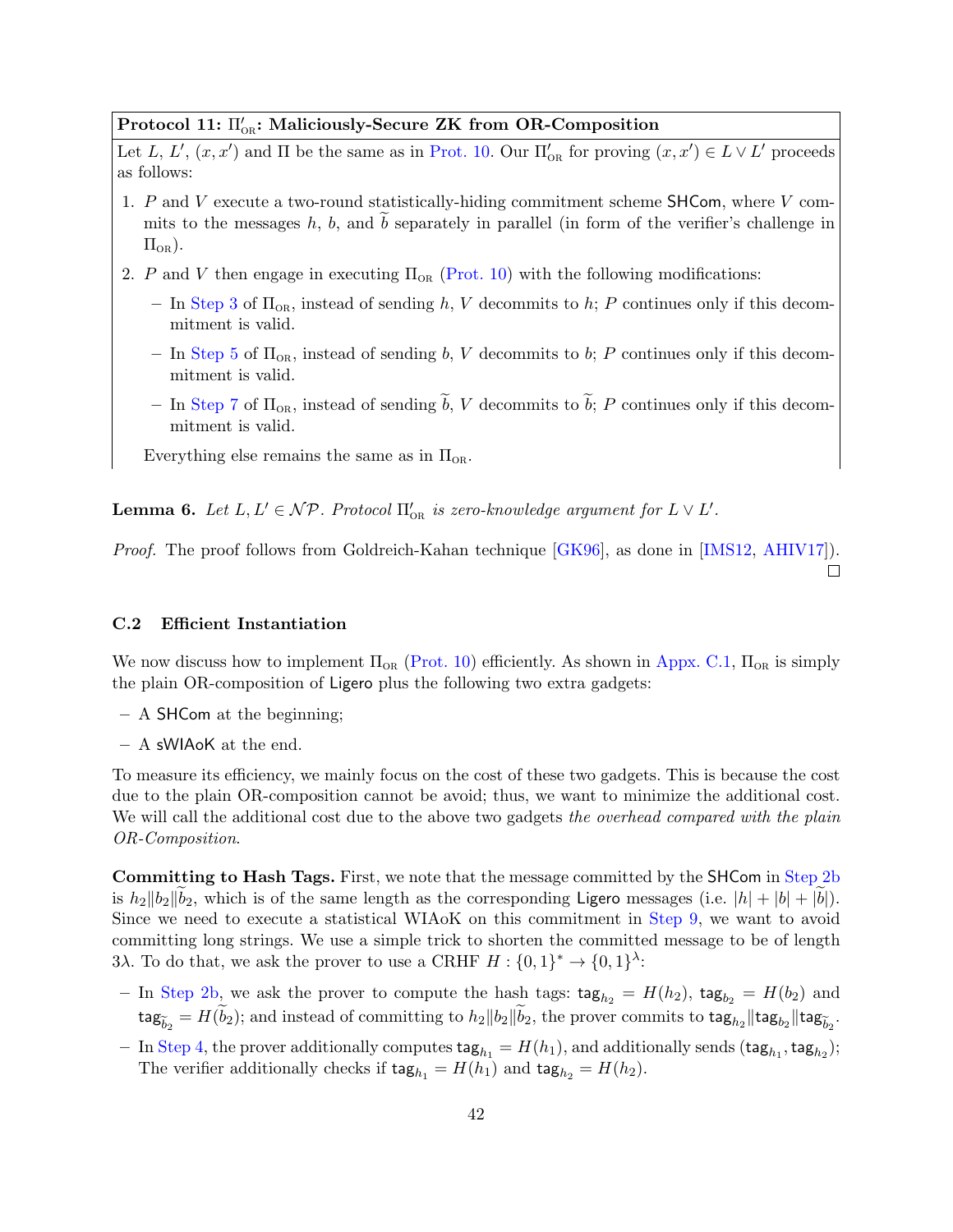- <span id="page-44-0"></span> $-$  In [Step 6,](#page-38-2) the prover additionally computes  $\textsf{tag}_{b_1} = H(b_1)$ , and additionally sends  $(\textsf{tag}_{b_1},\textsf{tag}_{b_2});$ The verifier additionally checks if  $\text{tag}_{b_1} = H(b_1)$  and  $\text{tag}_{b_2} = H(b_2)$ .
- $-$  In [Step 8,](#page-38-3) the prover additionally computes  $\text{tag}_{\widetilde{b}_1} = H(b_1)$ , and additionally sends  $(\text{tag}_{\widetilde{b}_1},\text{tag}_{\widetilde{b}_2});$ The verifier additionally checks if  $\text{tag}_{\tilde{b}_1} = H(b_1)$  and  $\text{tag}_{\tilde{b}_2} = H(b_2)$ .

In this way, the sWIAoK in in [Step 9](#page-38-4) will be done for the following short statement:

$$
\exists r \text{ s.t. } \textsf{com} = \textsf{SHCom}(\textsf{tag}_{h_1}\|\textsf{tag}_{\widetilde{b}_1}; r) \ \lor \ \textsf{com} = \textsf{SHCom}(\textsf{tag}_{h_2}\|\textsf{tag}_{\widetilde{b}_2}; r).
$$

Note that  $|\text{tag}_{h_2}| + |\text{tag}_{b_2}| = 3\lambda$ . Thus, the honest prover only needs to commits to a string of length  $3\lambda$ .

In summary, the efficiency comes from the fact that the task of verifying the hash tags are done outside of the circuit to be proven by ZKAoK.

Overhead of [Prot. 10.](#page-37-3) To analyze the efficiency of [Prot. 10,](#page-37-3) we can view it as the following 3 stages:

- <span id="page-44-1"></span>1. Committing to P's Share. In [Steps 1](#page-38-13) and [2,](#page-38-6) P commits to a string of length  $3\lambda$  (i.e. using the above trick of committing to hash tags) using SHCom.
- <span id="page-44-2"></span>2. Plain OR Composition of Ligero. [Step 1](#page-38-13) to [Step 8](#page-38-3) is actually a standard OR-composition of the Ligero protocol.
- <span id="page-44-3"></span>3. Statistical WIAoK: This is  $Step 9$ , where P conducts a sWIAoK on the commitment generated in [Stage 1.](#page-44-1)

In terms of efficiency, the cost of [Stage 1](#page-44-1) is negligible compared with that of the last two stages. As mentioned earlier, the cost of [Stage 2](#page-44-2) is something we have to pay. In the following, we discuss the cost of [Stage 3.](#page-44-3)

As mentioned earlier, we will show how to construct the sWIAoK used in [Stage 3](#page-44-3) from the Ligero protocol later in [Appx. C.3.](#page-45-0) But looking ahead, our sWIAoK construction will enjoy the same efficiency of the plain Ligero. Thus, the cost of [Stage 3](#page-44-3) is the same as running Ligero to prove the consistency of a statistically-binding commitment (to a length- $3\lambda$  message). We use the Halevi-Micali scheme to implement SHCom, where we use SHA256 as the underlying CRHF. As discussed in [Appx. A.3,](#page-34-0) to commit to a length- $3\lambda$  message, the cost consists of

- Using SHA256 to hash a length  $(13\lambda + 4)$ -bit string, and
- Evaluating a pair-wise independent hash with domain  $\{0,1\}^{10\lambda+4}$  and range  $\{0,1\}^{3\lambda}$ .

The size of these computation is upper-bounded by the size of sixteen SHA256 circuits. According to [\[AHIV17,](#page-28-10) Figures 3 and 4], running a Ligero protocol on the above computation has the following cost:

- P's Running Time: 32 milliseconds
- $-V$ 's Running Time: 3.2 milliseconds
- Communication Cost: 6400KB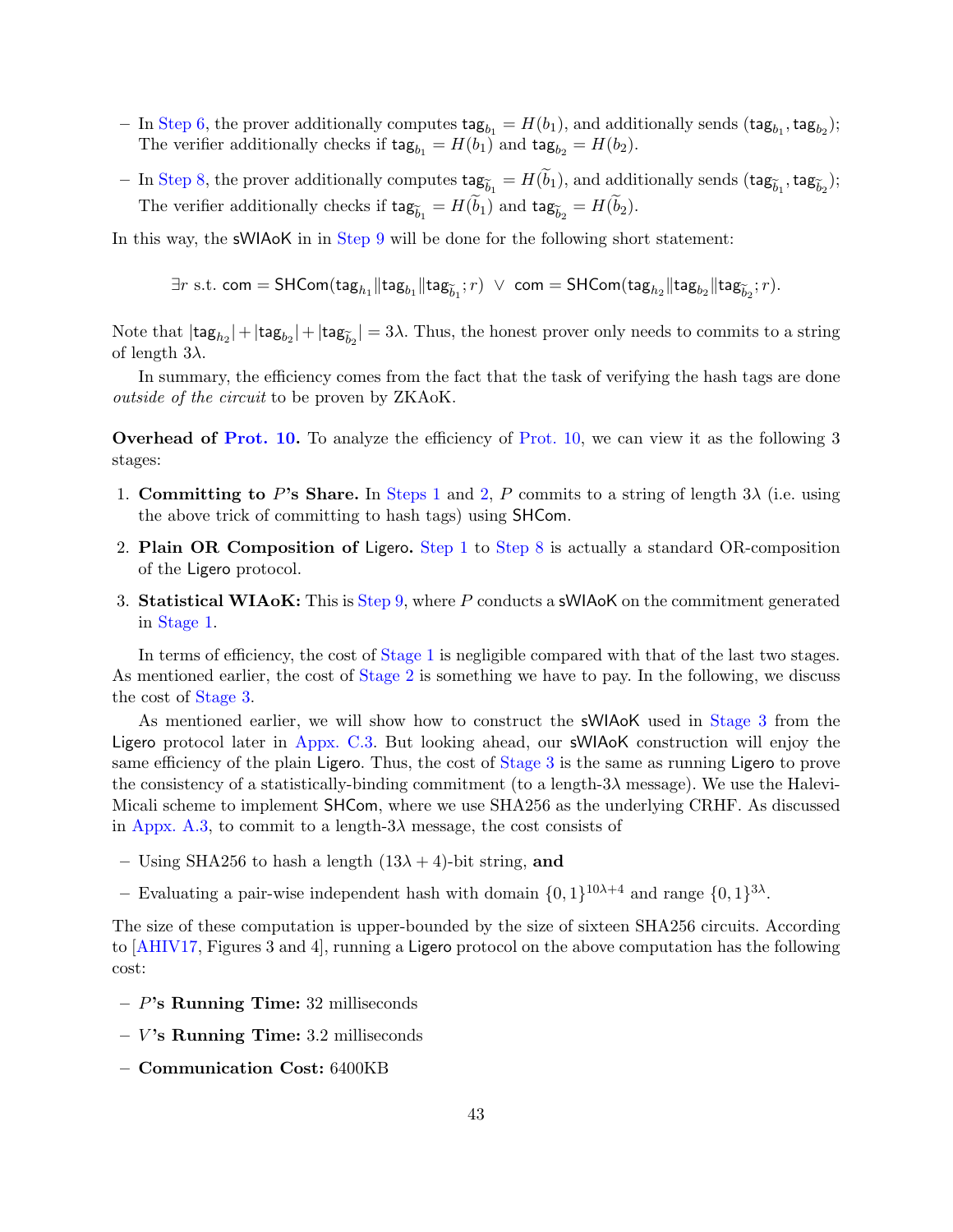### <span id="page-45-0"></span>C.3 Constructing the Statistically WIAoK

# <span id="page-45-1"></span>C.3.1 Construction

We now construct the sWIAoK that can be used in [Step 9](#page-38-4) of [Prot. 10.](#page-37-3) Recall that this sWIAoK is only used to prove the consistency of Halevi-Micali's SHCom, which is nothing but several calls to a CRHF (which will be implemented using SHA256). Thus, we do not need to do the OR-composition (as we did for [Prot. 10\)](#page-37-3) anymore—Ligero is already very fast for this task. But note that Ligero is only a honest-verifier statistical AKZoK, not a statistical WIAoK yet. Therefore, our goal is to make minimal modifications to Ligero to convert it to a statistical WIAoK.

To do that, first observe that Ligero is already an *honest-verifier* statistical WIAoK. This means that if we can somehow enforce the honest behavior of the verifier, we will obtain the desired statistical WIAoK. This turns out easy because Ligero is a public-coin protocol: instead of asking V to send its challenge coins, we simply use a coin-tossing to determine these coins. Moreover, since we are going for WI (in contrast to ZK), we only need a IND-secure coin-tossing (in contrast to a simulatable coin-tossing). This can be done very efficiently.

In more detail<sup>[13](#page-45-2)</sup>, we ask P to commit to its shares  $h_1$ ,  $b_1$ , and  $\tilde{b}_1$  before Ligero starts, using a statistically-hiding commitment SHCom. Then,  $P$  and  $V$  execute Ligero with the following modifications: when Ligero asks V to send h, V sends a  $h_2$  instead; P then decommits to  $h_1$ ; both parties will set  $h = h_1 \oplus h_2$  and use this h to execute Ligero. The other two challenges b and b will be determined similarly. We present the formal description in [Prot. 12.](#page-45-3)

# <span id="page-45-3"></span>Protocol 12: Statistically WIAoK from Ligero

Let  $(h, a, b, c, b, \tilde{c})$  denote the 6 messages of the Ligero protocol [\(Prot. 8\)](#page-35-1). Fix an instance  $x \in \mathcal{L}$ and a witness  $w \in \mathcal{R}_{\mathcal{L}}(x)$ . The prover P has  $(x, w)$  as input, and the verifier V has x as its input. The protocol proceeds as follows:

- 1. V sends the first message for SHCom.
- <span id="page-45-4"></span>2. P computes the following messages:
	- (a) P samples  $h_1 \stackrel{\$}{\leftarrow} \{0,1\}^{|h|}, b_1 \stackrel{\$}{\leftarrow} \{0,1\}^{|b|}, \text{ and } \tilde{b}_1 \stackrel{\$}{\leftarrow} \{0,1\}^{\lceil \tilde{b} \rceil}.$
	- (b) P samples random tapes  $(r_1, r_2, r_3)$  and generates:

$$
\mathsf{com}_1 = \mathsf{SHCom}(h_1; r_1), \ \mathsf{com}_2 = \mathsf{SHCom}(b_1; r_2), \ \mathsf{com}_3 = \mathsf{SHCom}(b_1; r_3).
$$

P sends (com<sub>1</sub>, com<sub>2</sub>, com<sub>3</sub>) to  $V$ .

- 3. V samples  $h_2 \stackrel{\$}{\leftarrow} \{0,1\}^{|h|}$  and sends  $h_2$  to P.
- 4. P proceeds as follows:
	- (a) P computes  $h = h_1 \oplus h_2$ .
	- (b)  $P$  computes the 2nd Ligero message  $a$ , assuming the 1st Ligero message is  $h$ . P sends  $(h_1, r_1, a)$  to V.
- <span id="page-45-5"></span>5. *V* computes  $h = h_1 \oplus h_2$ . It then checks if (1)  $r_1$  validly decommits com<sub>1</sub> to  $h_1$ , and (2) *a* is a valid 2nd Ligero message consistent with  $h$ , using the honest Ligero verifier's algorithm. If not, V rejects; otherwise, V samples  $b_2 \stackrel{\$}{\leftarrow} \{0,1\}^{|b|}$  and sends  $b_2$  to P.

<span id="page-45-2"></span><sup>&</sup>lt;sup>13</sup> Recall that the 6 messages of Ligero are denoted as  $(h, a, b, c, \tilde{b}, \tilde{c})$ .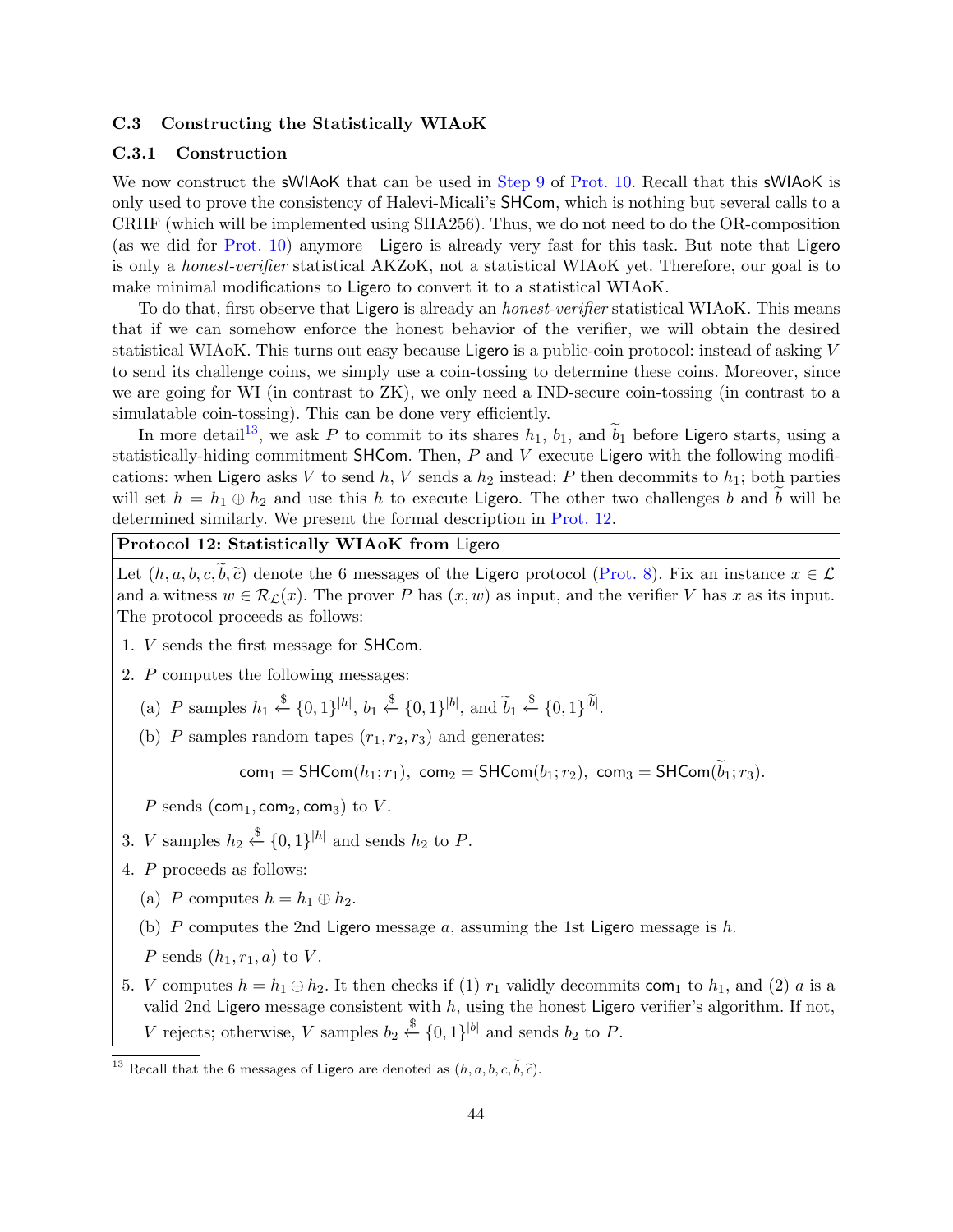- 6. P proceeds as follows:
	- (a) P computes  $b = b_1 \oplus b_2$ .
	- (b) P computes the 4th Ligero message c, assuming the previous Ligero messages are  $(h, a, b)$ . P sends  $(b_1, r_2, c)$  to V.
- <span id="page-46-2"></span>7. V computes  $b = b_1 \oplus b_2$ . It then checks if (1)  $r_2$  validly decommits com<sub>2</sub> to  $b_1$ , and (2) c is a valid 4th Ligero message consistent with  $(h, a, b)$ , using the honest Ligero verifier's algorithm. If not, V rejects; otherwise, V samples  $\widetilde{b}_2 \stackrel{\$}{\leftarrow} \{0,1\}^{|\widetilde{b}|}$  and sends  $\widetilde{b}_2$  to P.
- 8. P proceeds as follows:
	- (a) P computes  $\widetilde{b} = \widetilde{b}_1 \oplus \widetilde{b}_2$ .
	- (b) P computes the 6th Ligero message  $\tilde{c}$ , assuming the previous Ligero messages are  $(h, a, b, c, b).$

P sends  $(\widetilde{b}_1, r_3, \widetilde{c})$  to V.

**Verifier's Decision:** V computes  $\tilde{b} = \tilde{b}_1 \oplus \tilde{b}_2$ . It then checks if (1)  $r_3$  validly decommits com<sub>3</sub> to  $b_1$ , and (2)  $\tilde{c}$  is a valid 6th Ligero message consistent with  $(h, a, b, c, b)$ , using the honest Ligero verifier's algorithm. If not, V rejects; otherwise, V accepts.

<span id="page-46-0"></span>The security of this protocol is established by [Lem. 7.](#page-46-0)

Lemma 7. [Prot. 12](#page-45-3) is a statistical witness-indistinguishable argument of knowledge.

Proof. Completeness follows straightforwardly. It turns that the both the AoK property and statistically WI property of [Prot. 12](#page-45-3) can be proven in almost the same way as those of [Prot. 10.](#page-37-3) Therefore, we only provide a sketch.

AoK Property. Similar as in [Sec. C.1.1,](#page-39-0) we reduce the AoK property to that of Ligero: given a  $P^*$ that attacks [Prot. 12,](#page-45-3) we construct a  $P'$  attacking Ligero; and the advantage of  $P'$  is polynomially related to that of  $P^*$ . P' runs  $P^*$  internally once, to learn the  $h_1$ ,  $b_1$ , and  $b_1$  committed by  $P^*$  at the beginning. With this information,  $P'$  will rewind  $P^*$  and enforce the coin-tossing by setting  $h_2 = h_1 \oplus h$  (similarly for  $b_2$  and  $\tilde{b}_2$ ), where h is the external  $V_{\text{Ligero}}$ 's challenge. In this way,  $P^*$ 's answer can be used to reply the external  $V_{\text{Ligero}}$ . Following the same argument as in [Sec. C.1.1,](#page-39-0) one can show that  $P'$  wins with probability polynomially related to that of  $P^*$ .

Statistical WI Property. To prove statistical WI, we consider the following inefficient hybrid: at the beginning, ask  $P$  to commit to arbitrary values, say all-0 strings, instead of committing to  $h_1$ ,  $b_1$ , and  $b_1$ . Then, P runs the HVZK simulator for Ligero to get the simulated transcript  $(h, a, b, c, b, \tilde{c})$ . Next, P will enforce the coin-tossing such that it can use the simulated transcript to answer  $V^*$ 's challenge. To do that, once P receives  $h_2$  from  $V^*$ , it will "decommit" SHCom to  $h_1 = h_2 \oplus h$ . This can be done because SHCom is statistically-hiding, so it can be "explained" to any other messages<sup>[14](#page-46-1)</sup>. Then, P can simply use the simulated a as the response to h. P will handle the  $(b, c)$  and  $(b, \tilde{c})$  slots in a similar way.

<span id="page-46-1"></span><sup>&</sup>lt;sup>14</sup> We note that this step is not efficient. But this is fine as we are proving *statistical* WI. The hybrids can run in exponential time, as long as they are statistically close.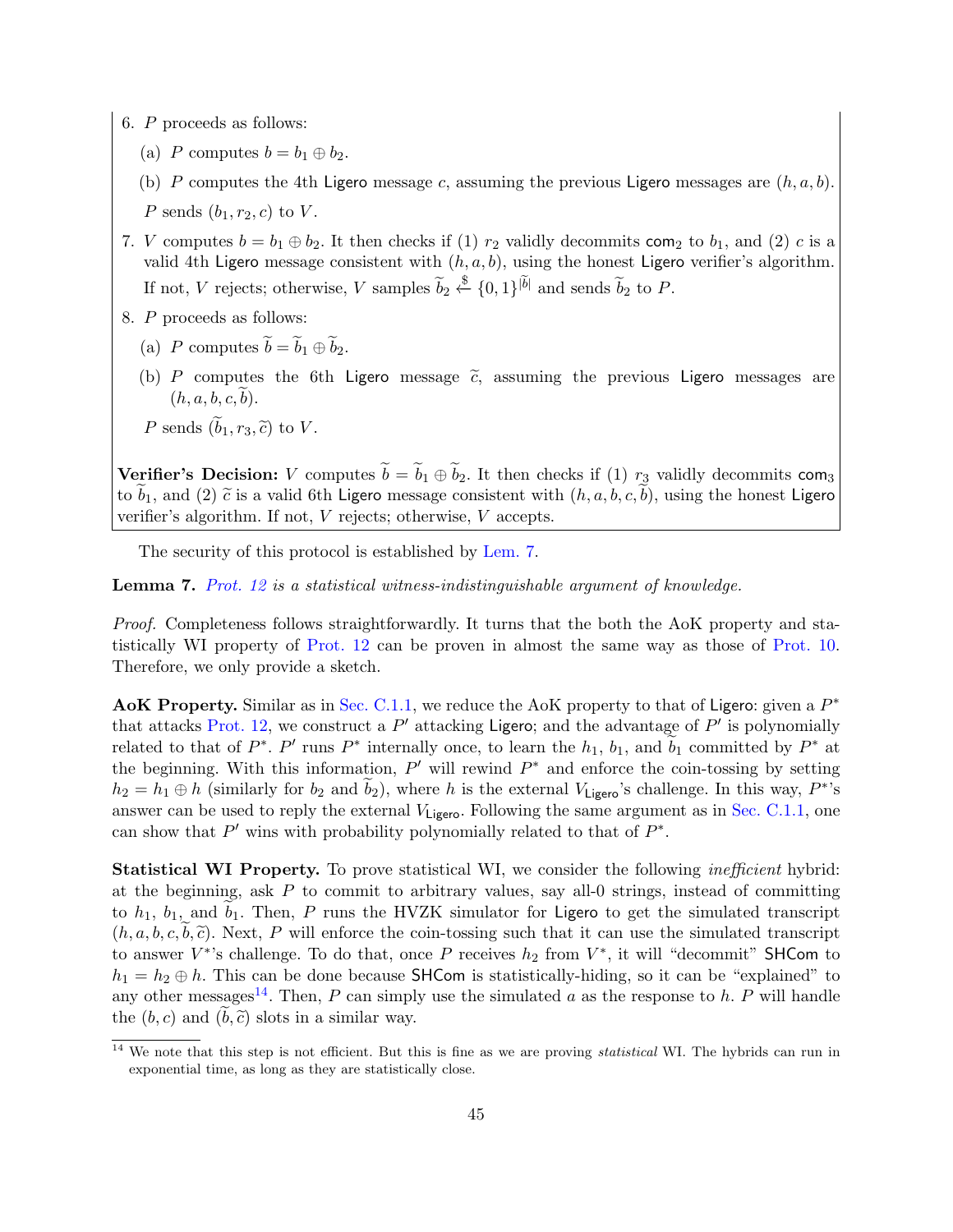<span id="page-47-2"></span>The above procedure yields a view of  $V^*$  that is statistically close to that of the real execution, while  $P$  does not need to know the witness (though it needs exponential time to equivocate the SHCom to enforce the desired coin-tossing result). Thus,  $V^*$ 's view should be statistically close when  $P$  switches from one witness to another. This argument can be formalized in exactly the same way as we did in [Sec. C.1.2.](#page-40-0)  $\Box$ 

# <span id="page-47-0"></span>C.3.2 Efficiency Analysis

Compared with the plain Ligero protocol, the only overheads of [Prot. 12](#page-45-3) are

- three calls of SHCom in [Round 2.](#page-45-4)
- The decommitment of the above three calls of  $SHCom$  (that will be checked by V) in [Rounds 5](#page-45-5) and [7](#page-46-2) and the final verifier's decision stage.

Using Halevi-Micali SHCom, these are simply some SHA256 evaluations. Note that a normal desktop can hash 200MB data per second using SHA256. Thus, the cost of [Prot. 12](#page-45-3) can be thought as being identical to that of Ligero.

# <span id="page-47-1"></span>D Performance Analysis

In this section, we discuss the asymptotic and concrete performance of our protocols. We do not focus on full optimization of the concrete numbers as we do not intend to provide an out-of-shelf implementation. Rather, our primary goal is to show that our technique brings non-malleable commitments and ZK protocols (in the plain model) within reach of practical computing.

We implement the following building blocks using AES and SHA256:

- Statistically-Binding Commitment (SBCom). We use the construction suggested from [\[Nao91\]](#page-31-22) for messages longer than a bit. Instead of running the statistically-binding bit commitment scheme in parallel over the message, we run it in parallel over a seed for a PRG that is then used as a one-time pad for the message. The PRG is implemented using AES in CTR mode.
- Statistically-Hiding Commitment (SHCom). We use the construction from [\[HM96\]](#page-30-21) with SHA256 as the underlying CRHF (see [Appx. A.3\)](#page-34-0).
- Collision-Resistant Hash Functions. Some of our protocols (e.g. [Prot. 10\)](#page-37-3) require collisionresistance hash families. But standard hash functions (in Minicrypt) are usually un-keyed. One way in practice is to sample a random string  $r$  as the key, and hash it together with the message using SHA256, i.e.  $h(m) = \text{SHA256}(r|m)$ . Another way is to restate our claims regarding the security of related protocols following the suggestions from [\[Rog06\]](#page-31-23). We take the first approach.

For clarity of presentation, we will measure the asymptotics in terms of number of  $\text{AES}_\lambda$  and SHA256<sub>λ</sub> evaluations.<sup>[15](#page-47-3)</sup> We will denote by  $\text{AES}_{\lambda}$  an evaluation of the AES block cipher on a  $\lambda$ -bit string (padded appropriately). We define  $SHA256<sub>\lambda</sub>$  in the same manner for SHA256.

Recall that our IB-NMC [\(Prot. 3\)](#page-23-1) is based on  $\Pi_{\text{BGRRV}}^{\text{Min}}$ . It runs a proof in the second stage to check consistency of the preamble stage. The size of the circuit for checking consistency depends on k and  $\lambda$ , where k is the bit length of the identities. We denote the size of the consistency circuit

<span id="page-47-3"></span><sup>&</sup>lt;sup>15</sup> We remark that we are counting operations in terms of  $\lambda$ -sized inputs. To count operations on fixed block sizes, we simply multiply the values by  $B/\lambda$  for block length B.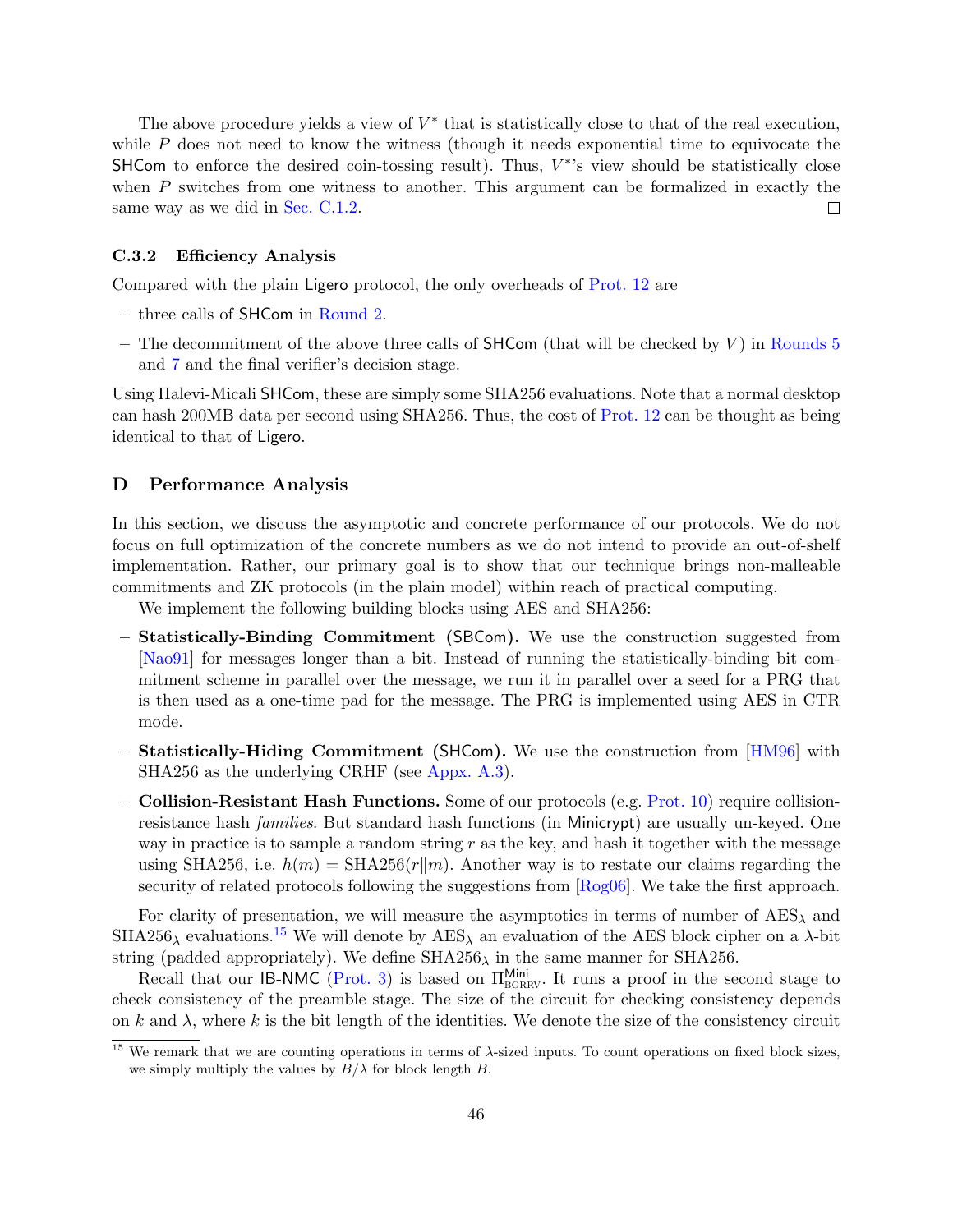<span id="page-48-2"></span>by  $C_{\text{cons}(k,\lambda)}$ . When clear from the context, we will drop k and  $\lambda$  to avoid cluttering the notation. We also let  $C_{\text{AES}(\cdot)}$  be the AES circuit size,  $C_{\text{add}(\cdot)}$  be the adder size,  $C_{\text{mul}(\cdot)}$  be the multiplier size, where all of these circuit sizes are dependent on the value of the input length which in turn only depend on  $\lambda$ . Finally, let  $C_{eq}$  be the "equality testing" circuit; this circuit on input  $(c, v, r)$  tests whether  $c$  is a commitment to  $v$  with randomness  $r$ .

#### <span id="page-48-0"></span>D.1 Asymptotic Complexity

We first compute the complexities of our main component: the simulation-sound zero-knowledge argument of knowledge. The costs for final non-malleable protocols will be pretty close and derived later.

#### <span id="page-48-1"></span>D.1.1 Complexity of Our Simulation-Sound ZK

Computational complexity of SSZK. We analyze the computational complexity of the prover and verifier for each stage of this protocol. We assume randomness is for free.<sup>[16](#page-48-3)</sup>. Note that protocol  $\Pi_{\rm ss}$  [\(Prot. 4\)](#page-24-2) is obtained by instantiating [Prot. 2](#page-11-1) with proper building blocks.

[Step 1](#page-11-2) is the ExtCom. The verifier computes  $2\lambda$  SBCom, one for each share. Each commitment is to a value with a length of  $\lambda$ . Using the our implementation of the **SBCom**, this requires  $3\lambda$  runs of  $\text{AES}_{\lambda}$  in total.

[Step 2](#page-12-4) is the IB-NMC shown in [Prot. 3,](#page-23-1) which is obtained by modifying [Prot. 1.](#page-10-1) Recall that in this case, the prover uses the witness for a statement  $y$  to run the IB-NMC and simulates the consistency proof for Ligero' (which in turn involves running HVSim of Ligero). The two main parameters to IB-NMC are  $k$ , the length of the identities, and  $q$ , the length of the prime in bits. We can set  $q = 2\lambda$ , which follows the original paper [\[BGR](#page-28-7)<sup>+</sup>15]. To compute the size of the circuit for the consistency proof, we see that we have to run the AES circuit as well as run circuits to compute dot products as per the protocol description. We parameterize the consistency circuit size in terms of  $C_{\text{AES}(q)}$ ,  $C_{\text{add}(q)}$ , and  $C_{\text{mul}(q)}$ . We construct the dot product circuit from the adders and multipliers, all corresponding to our prime size  $2\lambda$ . If we compose in the standard way, we end up needing about  $k^2$  adders and multipliers, as well as k  $\text{AES}_q$  circuits. Additionally, we need on the order of k additional equality checking circuits, which are of size on the order of  $\lambda$ .

However, we can shrink the size of this circuit by taking advantage of the fact that we are only committing to a message of length  $2\lambda$  (or of the form  $(m, 0, \ldots, 0)$ ) using  $\Pi_{\text{BGRRV}}^{\text{Mini}}$ , which commits vectors from  $\mathbb{Z}_q^{\ell}$  (see [Prot. 1\)](#page-10-1). Due to this special message structure, the consistency circuit will only require on the order of k adders and multipliers, instead of  $k^2$ . Consequently,  $C_{\text{cons}(k,\lambda)} = O(k(C_{\text{add}(2\lambda)} + 2C_{\text{mul}(2\lambda)} + 3C_{\text{AES}(2\lambda)})).$  The O notation here is merely to take into account trivial computations such as copying wire values to feed into multiple gates, and so on. We will ignore these trivial computations and drop the O notation.

Given  $C_{\text{cons}}$ , we get that the number of SHA256 operations we will need is on the order of λ √  $\overline{C_{\text{cons}}}$  log  $C_{\text{cons}}$ . For the honest proof for statement y, the prover must compute the full Merkle tree; thus, for a circuit with s gates, the prover runs  $s\lambda$  executions of SHA256. We recall that for

<span id="page-48-3"></span><sup>&</sup>lt;sup>16</sup> It could be generated offline or through a run of AES. A modern laptop can generate a cryptographically-secure random string of length 600MB in one second. These costs do not significantly change the analysis but are cumbersome to incorporate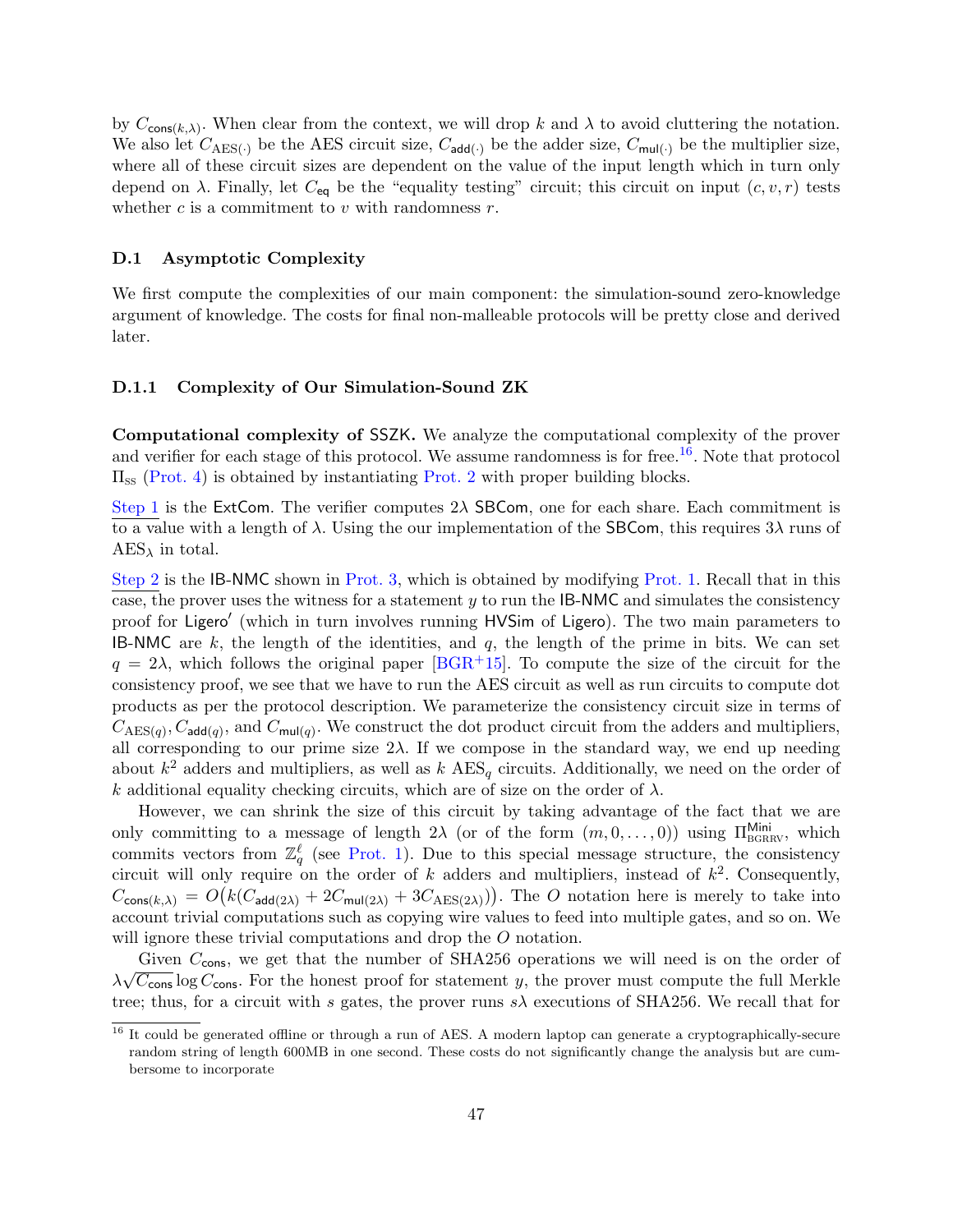the IB-NMC, we have to add malicious security and thus, we incur the cost of an extra SHCom for the challenge bits. However, the length of the challenge is on the order of  $\lambda \log C_{\text{cons}}$ , which is asymptotically small compared to our previous cost.

[Step 3](#page-12-0) is the decommitment of ExtCom from Stage-1. There is no new verifier computation. The prover verifies the remaining decommitments and that they combine to  $\sigma$ . With our instantiation of SBCom, this requires running  $2\lambda$  runs of  $\text{AES}_{\lambda}$ .

[Step 4](#page-12-3) is the sWIAoK instantiated by  $\Pi_{OR}$  [\(Prot. 10\)](#page-37-3). Recall that in this case, the prover uses the witness for the given statement x and runs the HVZK simulator HVSim (of Ligero) for  $C_{eq}$ . To construct  $C_{eq}$ , we need the circuit for  $\text{AES}_{\lambda}$  as well as an equality checking circuit, which is on the order of  $\lambda$ . We will use  $C_{eq} = C_{\text{AES}_{\lambda}} + \lambda$  as our estimate for the size of this circuit. Since only the HVSim is required, the main computation is in computing the hashes for the queried nodes, but this is only on the order of  $\lambda\sqrt{C_{\text{eq}}} \log C_{\text{eq}}$ . The prover for the statement x would still have to run hashes for the whole tree, which is on the order of  $s\lambda$ . In [Prot. 10,](#page-37-3) we also ask the prover to commit to  $h||b_2||b_2$  using SHCom and run [Prot. 12](#page-45-3) for its consistency. This add at most 16 SHA256 calls, which can be ignored asymptotically.

We summarize the complexity of each stage as well as the overall complexity of **SSZK** in [Table 3.](#page-50-1)

Communication complexity of SSZK. We now analyze the communication complexity of the prover and verifier for each stage of this protocol. We remark that the field size used in this protocol is on the order of  $2^{\lambda}$ ; thus, the number of bits required to send one field element is on the order of λ.

[Step 1](#page-11-2) is the ExtCom. The verifier sends  $3\lambda$  commitments, where each commitment is to a value with a length of  $\lambda$ . Then, the prover sends  $\lambda$  challenge bits, upon which the verifier opens the corresponding  $\lambda$  commitments. In total, the communication complexity of this stage is on the order of  $\lambda^2$  bits.

[Step 2](#page-12-4) is the IB-NMC. The parameters are the same as described in the computational complexity. In the preamble,  $k^2\lambda$  bits are exchanged between both the verifier and the prover. For the consistency proof, the communication complexity corresponding to the consistency proof part is the same as that of an honest Ligero execution for the consistency circuit, i.e., on the order of square root of the circuit size. Thus, the total communication complexity of IB-NMC is the sum of the communication for the preamble and the communication for the proof stage; the latter is one honest Ligero proof plus one simulated consistency proof. Moreover, we also ask the prover to commit to  $h||b_2||b_2$  using SHCom and run [Prot. 12](#page-45-3) for its consistency. This add  $\lambda + \lambda \sqrt{C_{\text{SHA}}}$  communication cost due to Ligero.

[Step 3](#page-12-0) is the decommitment of ExtCom from [Step 1.](#page-11-2) The verifier sends the decommitment information, which is on the order of  $\lambda^2$  bits.

[Step 4](#page-12-3) is the sWIAoK. The communication complexity analysis is the same as that for the final phase of [Step 2](#page-12-4) except that, instead of the consistency circuit, we have the equality checking circuit. Thus, of step 2 except that, instead of the consistency cricuit, we have the equality of this stage is  $\lambda(1 + \sqrt{s} + \sqrt{C_{eq}} + \sqrt{C_{SH}})$ .

A summary of communication complexity appears in [Table 3.](#page-50-1)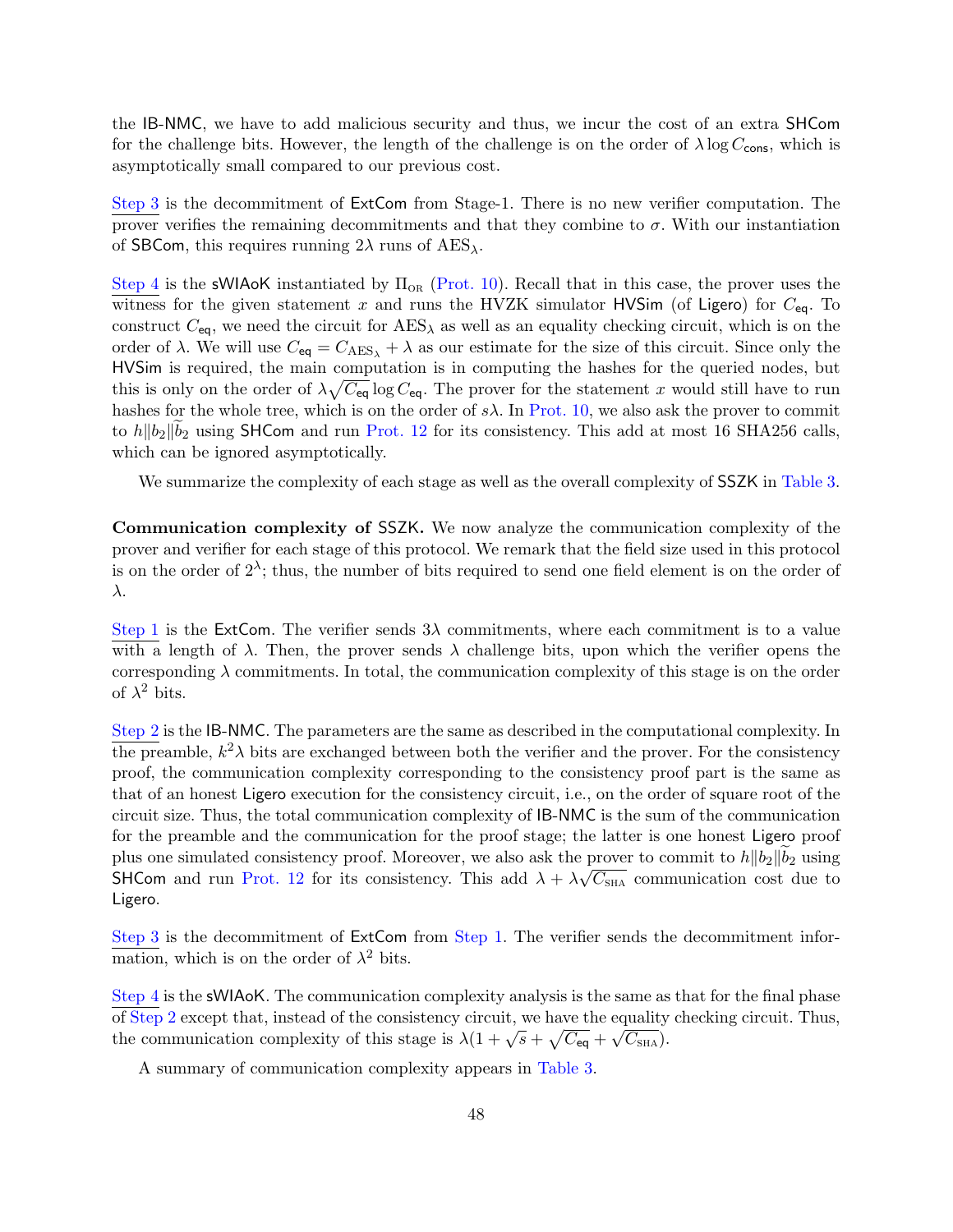| Stage                     | Description                   | $#AES\lambda$ | $\#SHA256_{\lambda}$                                | Communication                                                                                                                                               |
|---------------------------|-------------------------------|---------------|-----------------------------------------------------|-------------------------------------------------------------------------------------------------------------------------------------------------------------|
| ExtCom<br>$(Step 1 \& 3)$ | Total                         | $\lambda$     | $\Omega$                                            | $\lambda^2$                                                                                                                                                 |
| <b>IB-NMC</b>             | Preamble                      | $\Omega$      | $\overline{0}$                                      | $k^2\lambda$                                                                                                                                                |
| (Stop 2)                  | " $x \in L$ "                 | $\Omega$      | $\mathcal{S}_{0}$                                   | $\lambda \sqrt{s}$                                                                                                                                          |
|                           | Fake Ligero'<br>(Consistency) | $\Omega$      | $\sqrt{C_{\text{cons}}} \log C_{\text{cons}}$       | $\lambda(\sqrt{C_{\text{cons}}} + \sqrt{C_{\text{SHA}}})$                                                                                                   |
| sWIAoK<br>(Step 4)        | Preamble                      | $\Omega$      | 16                                                  | $\lambda$                                                                                                                                                   |
|                           | $x \in L^n$                   | $\Omega$      | $\mathcal{S}_{\mathcal{S}}$                         | $\lambda\sqrt{s}$                                                                                                                                           |
|                           | Fake Ligero<br>(Equality)     | $\Omega$      | $\sqrt{C_{\text{eq}}} \log C_{\text{eq}}$           | $\lambda \sqrt{C_{\text{eq}}}$                                                                                                                              |
|                           | sWIAoK from<br>Ligero         | $\Omega$      | 16                                                  | $\lambda\sqrt{C_{\rm SHA}}$                                                                                                                                 |
| Full SSZK                 | Total                         | $\lambda$     | $2s + \sqrt{C_{\text{cons}}}\log C_{\text{cons}} +$ | $\lambda(\lambda + k^2 + 2\sqrt{s} +$<br>$\sqrt{C_{\text{eq}}} \log C_{\text{eq}}$ $\sqrt{C_{\text{cons}}} + \sqrt{C_{\text{eq}}} + 2\sqrt{C_{\text{SHA}}}$ |

<span id="page-50-1"></span>Table 3: Asymptotic complexity of SSZK. Only dominating terms are shown in each cell.

# <span id="page-50-0"></span>D.1.2 Complexity of Our NMZK and NMCom

We can calculate the computational and communication complexity of these protocols in the same manner as done for SSZK. We do not show the calculations for each stage anymore for these protocols, because we already did it for their major component—SSZK dominates. We directly present a summary of dominating terms for both of these protocols in [Table 4.](#page-50-2)

<span id="page-50-2"></span>Table 4: Asymptotic complexity of NMZK, Ligero, and NMCom. Only dominating terms are shown in each cell. Plain Ligero is shown for comparison purposes.

| Protocol     | #AES <sub>1</sub> | $\text{\#SHA256}_{\lambda}$                                | Communication                                                        |  |
|--------------|-------------------|------------------------------------------------------------|----------------------------------------------------------------------|--|
|              |                   | $2s + \sqrt{C_{\text{cons}}} \log C_{\text{cons}} +$       | $\left \lambda(\lambda+k^2+2\sqrt{s}+\sqrt{C_{\text{cons}}}+\right $ |  |
| <b>NMZK</b>  |                   | $\sqrt{C_{\text{eq}}}\log C_{\text{eq}} + 2C_{\text{eq}}$  | $3\sqrt{C_{\text{eq}}}+2\sqrt{C_{\text{SHA}}}\$                      |  |
|              |                   | $2s + \sqrt{C_{\text{cons}}} \log C_{\text{cons}} +$       | $\left \lambda(\lambda+k^2+2\sqrt{s}+\sqrt{C_{\text{cons}}}+\right $ |  |
| <b>NMCom</b> |                   | $\sqrt{C_{\text{eq}}} \log C_{\text{eq}} + 3C_{\text{eq}}$ | $4\sqrt{C_{\text{eq}}} + 2\sqrt{C_{\text{SHA}}}$                     |  |
| Ligero       |                   |                                                            | $\lambda \sqrt{s}$                                                   |  |

Note that the cost of field operations in our case corresponds to the simulated ZKIPCP transcript, which is the square root of the circuits involved. This cost is insignificant in our case compared to the hash function evaluations corresponding to the simulated Merkle tree paths. We remark that the honest Ligero execution requires field operations on the order of the size of the circuit, which is not shown as part of the stand-alone Ligero computational costs.